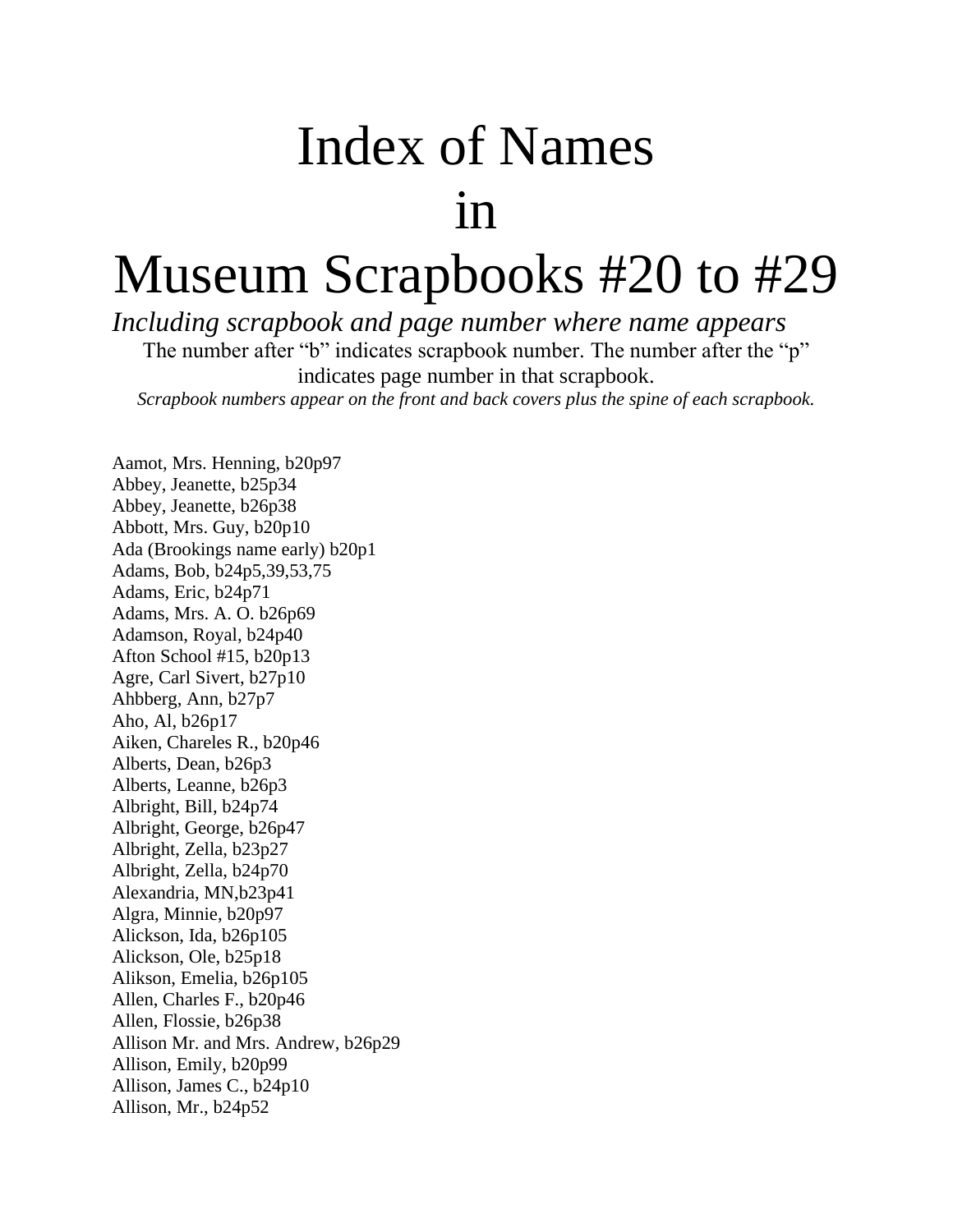Allison, Mrs. Andrew, b26p42 Allison, Sherry Ann/Lindeen, Kenneth, b28p6 Allison, Sheryl/Lindeen, Kenneth, b28p3 Alrich, Lewis and Martha, b20p35 Alsieke, Mr. and Mrs. Ed, b20p4 American Legion birthday, b26p5 American Lutheran, DeSmet, b23p41 Ames, Ellen, b26p108 Ames, Golda, b23p9,54 Ames/Fondy wedding, b20p64 Amidon, Lee, b20p66 Amundson, Arnold, b21p16 Amundson, Ella Marie, b24p5,35 Anderson, Carl, b21p3 Anderson, Ed, b24p68 Anderson, Eleanor, b24p14 Anderson, Elmer, b24p54 Anderson, Gov. Sigurd, b27p14 Anderson, Marilyn, b20p103 Anderson, Mr. and Mrs. Carl, b27p20 Anderson, Mr. and Mrs. Martin, b26p54 Anderson, Mrs. Anne, b26p38 Anderson, Mrs. George, b25p29 Anderson, Mrs. Metta, b26p4 Anderson, Mrs. Ole, b27p5 Anderson, Nadine, b204, 15 Anderson, Opal, b26p89 Anderson, Paul, b23p43 Anderson, Soren M., b26p43 Angle, William, b26o85 Animal Science Lab, SDSU, b24p51 Antique Auto Club, b25p68 App, Robert, b25p18 Arlington H.S. Class 1930, b25p7 Arms, Robert, b26p51 Armstrong, Mrs. Carrie, b26p27 Armstrong, Mrs. L. M., b26p36 Arndt, A. H., b23p28 Arness, Marie, b20p88 Arnt, Mrs. William, b26p38 Asmus, Janet, b22p26 Assmussen, Jolene, b27p39 Atkins, Basil, b23p30 Atkins, Basil, b24p23 Atkins, Oscar, b20p81 Atkins, Richard, b26;7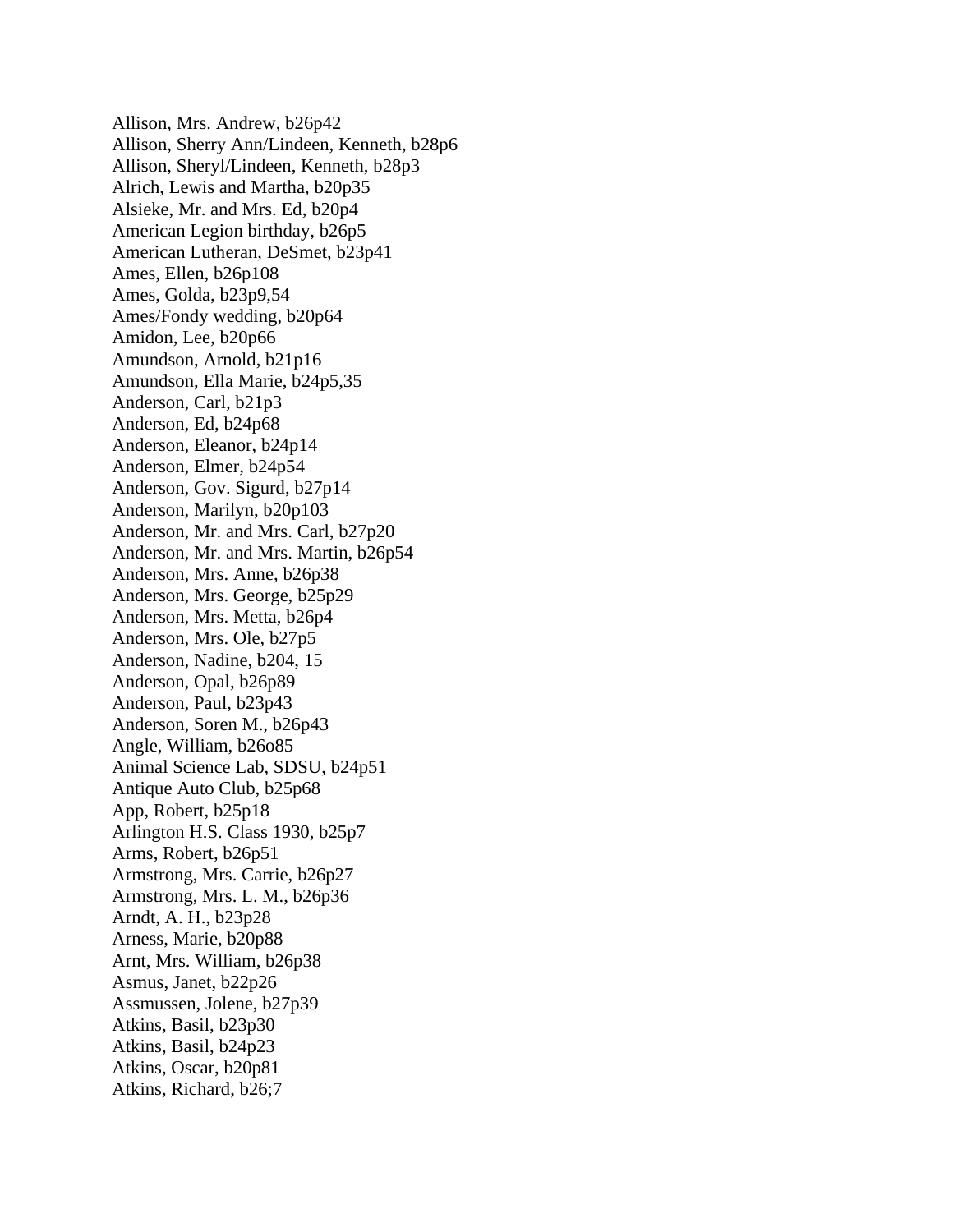Augenbaugh, Marilyn, b26p32 Austad, Chris B., b27p27 Austin, Mae B., b27p6-7 Avery Henry, b20p1 Avery, Mr. and Mrs. Glenn, b27p10 Bacon, H. W., b20p56, 57 Bacon, Leora, b20p56 Bagasson, Carrol, b28p8 Baily, Marlys, b23p59 Baily,Pamela, b26p49 Baird, Bod, b26p14 Bajema, Phillip/Henry, b24p11 Baker, Don, b24p11 Baker, Fred, b25p18 Baker/Skramstad, b24p29,38 Bakken, Mrs. Millard, b26p17 Bale, Mary, b26p75 Ball, Lewis, b25p6 Baltrud, Chris, b20p1 Bang, Thomas, b21p15 Bang, Thomas, b23p20 Bangor District 15, b23p27 Baptist Church, b20p39 Baptist Church, b23p23 Barg, Robert F., b24p50 Barker, Mrs. Dan, b29p23 Barnett, Hugh, b25p44 Barringer, Selma Iverson, b20p12 Barron/Haugen, b26p109 Barrows, Bill, b26p16 Barson, Mrs. Albert, b26p11 Bartelt, Mrs. R. W., b20p28 Bartelt, R. H., b20p68 Bartlet, Orville, bn26p46 Bartling, Earl, b24p7 Bartling, Herbert, b26p11 Bartling, Loren b24p23,40,66 Bartling/Hanson wedding, b20p80 Bates/Clemens wedding, b20p31 Battig, Marvin, b26p9 Bauman, Rita, b29p32 Beatty, John, b25p4 Bebensee, Lucile A., b25p33 Becker, Betty, b24p38 Becker, Mrs. R. J., b24p54 Beckman, Eugene, b26p95, 98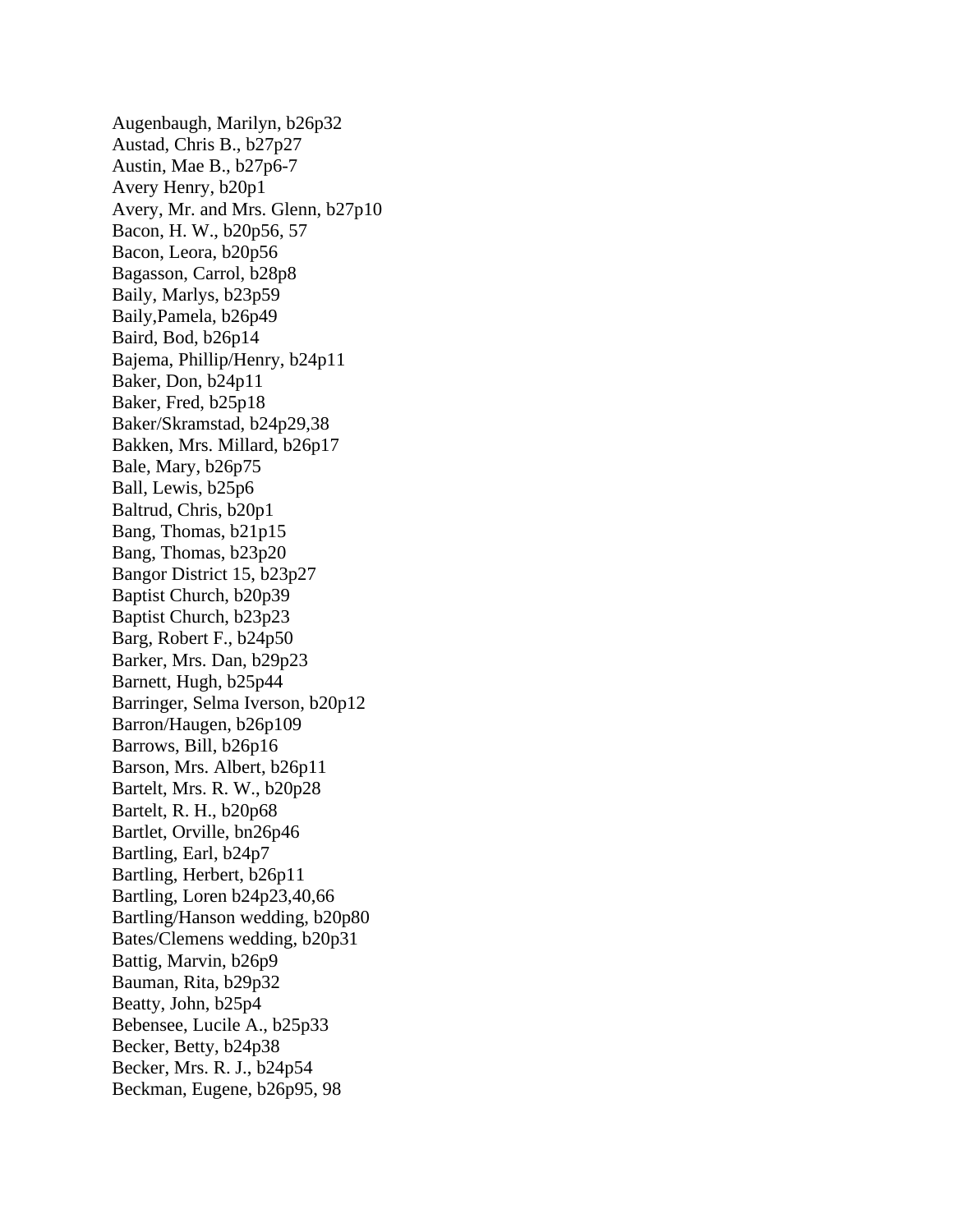Beem, Mrs. Blanche, b22,p33 Behrend, Dorthea, b22p25 Behrend, Emma Schmidt, b25p34 Behrend, Jane, b26p34 Behrend, Mrs. Alfred, b26p34 Behrend, Mrs. Harvey, b26p10 Behrend, Phil, b24p74 Bell, V. A., b24p53,71 Benz, Mr. and Mrs. John F., b26p79 Benz, Mr. and Mrs. Victor, b22,p52 Benz/Grieme, b26p79 Berdland, Edwin, b26p47 Berge, Julie E., b27p27 Berger, Laurie, b20p15 Berger, Roger, b24p6,21,73 Bergh, Audrey, b27p16-18 Bergh, Camilla, b24p54 Bergh, Clarice, b27p16-18 Bergh, Margorie, b27p5-16 Bergh, Marjorie, b27p24 Bergh, Mr. and Mrs. John, b27p4 Bergh, Oliver, b21p17 Bergh, Oscar Helmer, b27p9 Bergh, Ruth, b27p16 Bergh, Thea, b27p15 Berke, Mrs. E. A., b26042 Berkeland, Marion, b25p30 Berkland, Dale, b26p47 Bernt, Mrs. Carl, b26p48 Berry, Gov. Tom, b23p26 Berwald, Rita/Tekrony, Glen, b28p1 Betz, Lisa, b26p49 Beynon, Darwin, b24p35 Beynon/Fabrick wedding, b20p95 Biaring, Robert D., b24p71 Bibby, I. J., b23p20,26,42 Bibby, Jay, b24p34,58,59 Bibby, John, b24p63 Bibby, John, b26p44 Bibby, Mr. and Mrs. I. J., b20p71 Big Rock, b26p93 Biggar, George, b23p22,47 Biggar, James. B24p67 Biggar, Mr. and Mrs. George, b24p67 Billet, Mrs. Delbert, b25p29 Billet, Mrs. Delbert, b26p34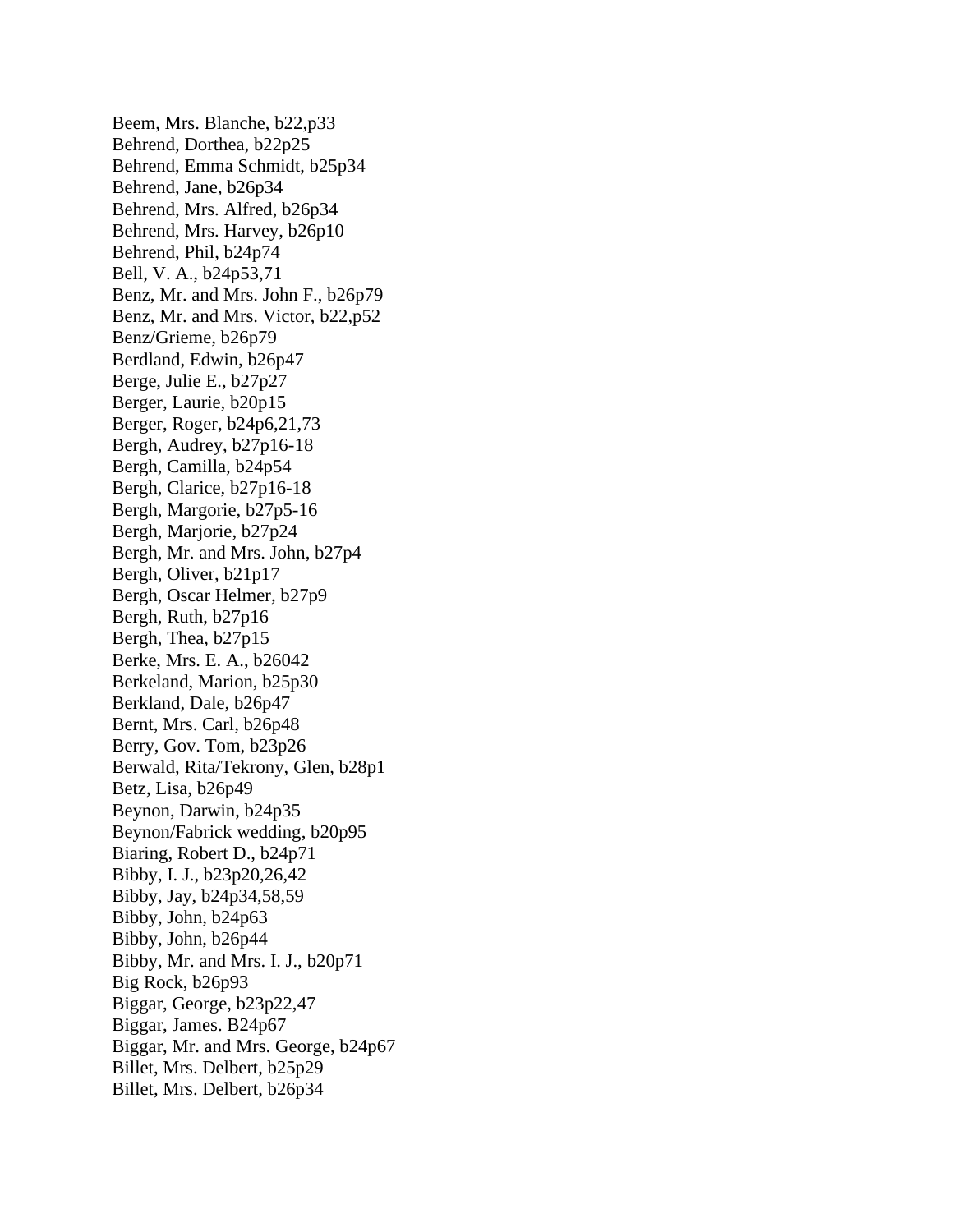Billet, Sylvester, b24p35 Billick, Clarence, b25p14 Billings, Mrs. Bertha, b26p63 Billings, Roger family, b24p37,39,67 Binger, Mrs. James, b20p84, 85, 86, 98 Binnewies, Mrs. E. R., b24p2 Birath, Harry, b24p21,22,31,70 Bisby, Guy R., b20p57 Bisby, Sara, b20p86 Bish, Bob, b26p3 Bishman, Bob, b24p20 Bishman, George, b20p95 Bishman, Roy, b20p95 Bishman, Roy, b24p5 Bishop, Mr. and Mrs. Perry, b26p65 Bishop, Perry C., b22p25 Bishop/Benz, b26p70 Bjerke, Albert, b20p19, 68 Bjerum, John, b27p7 Bjorklund, Mrs. John, b26p74 Black Blizzard, b23p16 Black Hills/Devil's Tower, b23p49,50 Blackford, Barbie, b20p15 Blackford, Phil, b24p54 Blake, Lois, b26p76 Blakely, Herbert W., b27p27 Blakely, Ira, b26p53 Blazer, John, b25p30 Blizzard 1976 memory, b28p21 Blizzard of 1975, b28p23 Blizzard, 1951, b27p43 Blizzard, 1967, b24p69 Blizzard, 1968, b23p32,33 Blizzard, 1972, b27p45 Blizzard, 1973, b27p41 Blizzard, 1975, b29p53 Blizzard, March 1962, b27p38 Blocker, Dennis, b24p35 Blomberg, Norrell, b24p48 Blow, W. J., b20p1 Blumeyer, Mrs. Kate, b26p32 Boe, Gov. Nils, b24p63 Boe, Mrs. Nils, b27p34 Bogaert, Fiel, b25p5 Bogenrief, Beulah, b20p66 Bohl, A. A., b25p25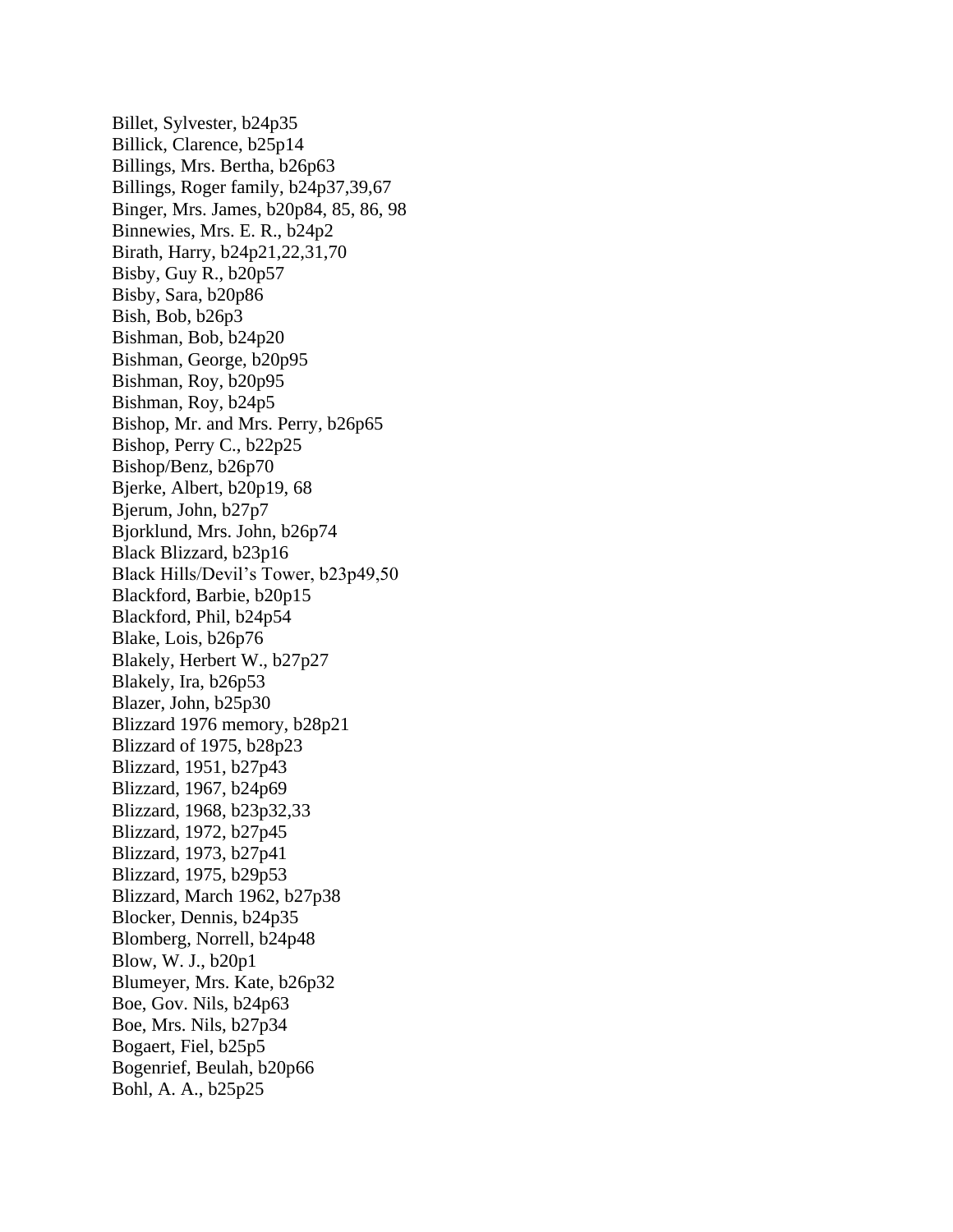Bohn, Ben, b23p4,22 Bohn, Mae, b20p6, 88 Bolhouse, Dan, b24p56 Bolstead, Marlene, b27p8 Bombeck, John Walter, b25p44 Bombeck, Mrs. Carol, b26p98 Bombeck, Mrs. Walter, b26p38 Bonhoff, Elizabeth, b25p6 Bonhorst, Leonard, b23p43 Book Lovers League, Sinai, b27p8 Bookings HS all-state band, b29p22 Boone, Deanne, b22p33 Bootleggers, b23p2 Borelson, Tony, b21p19 Borgen, Mrs. Vernon, b29p41 Borstad, Christ J., b25p29 Borstad, Glady, b26p71 Borstad, Mr. and Mrs. Harold, b25p15 Borsvold, Otto C., b29p5 Bortnem, Mrs. Lawrence, b26p104 Boshart, Harold, b23p37 Bothe, Roger, b24p68 Boudreau, Edna, b24p57 Boulder, Dam, b23p25 Bowne, Mrs. Dale, b26p46 Boyden, Dr. Guy L., b20p82 Boyum, Earl, b27p5 Boyum, Mr. and Mrs. A.E., b27p30 Bradtke, H.W., b23p14 Brakke, Helen, b26p3 Brandt, Paul, b26p51 Brayton, Margaret, b23p43 Brchan, Dale, b26p106 Brcick, Beulah, b26p114 Breed, George N., b20p46 Breed, Raymond B., b20p46 Breed, Virginia, b20p97 Bren, Oscar, b25p68 Briggs, H.M., b24p27,62,63,71 Brink, Papka, Graves, Sparenberg, b20p13 Brinkman, Mr. and Mrs. Tony, b26p45 Brookdale Plaza, b24p20 Brookings 1905  $6<sup>th</sup>$  Grade, b20p69 Brookings 75<sup>th</sup> Anniv., b25p33 Brookings Aerial 1940, b20p14 Brookings BB champs, b25p27, 28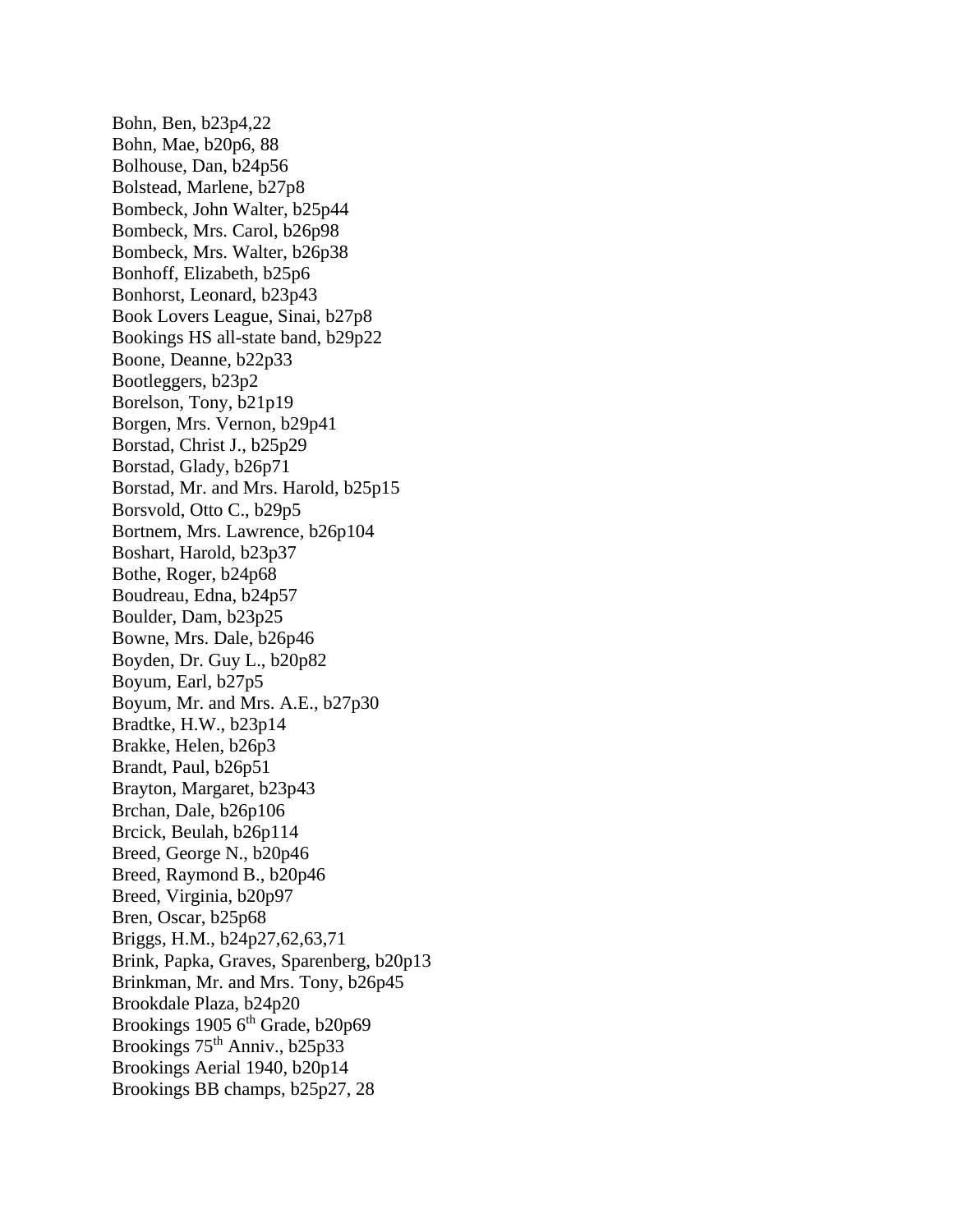Brookings Buildings, 1880-1885, b20p13 Brookings Bus Line, b26p106 Brookings Census, b27p2 Brookings Depot, b24p7 Brookings Dist #1 School, b24p54 Brookings Farmers Coop, b29p49-50-64 Brookings Girls State, b29p17 Brookings Golf Course, b24p73 Brookings Good Citizens, b29p17 Brookings H.S. Class 1916, b25p24 Brookings Honor Roll, 1967, b24p53,71 Brookings Honor Roll, 1968, b24p30 Brookings HS band Europe, b29p20 Brookings HS Class 1933, b29p36 Brookings HS Class of 1946, b26p79 Brookings Manor, b26p6 Brookings Middle school, b23pp26 Brookings Shrine Club, b24p15 Brookings, b23p47 Brookings, birdseye view, b23p38 Brookings, business/church, b23p48 Brotsky, Bob, b23p37 Brotsky, Ken, b23p37 Brown, C. J., b24p54 Brown, Dale, b23p14 Brown, Evelyn, b26p6 Brown, Florence b26p52 Brown, Geo. L. b23p6 Brown, H. Dale, b24p38 Brown, Ione, b26p66 Brown, Mrs. G. L., b24p2 Brown, Mrs. H. Dale, b24p56 Brown, Paul, b26p44 Bruce American Legion, b26p118 Bruce Fire Dept., b26p68 Bruce HS John Morrell visit, b26p79 Bruce's Bud & Mick Café, b25p1 Bruflat/Steffenson wedding, b25p20 Bruhns, Paul, b26p5 Bruinsme, Alvin, b26p51 Bubbers, William, b27p26 Buck, Charlene, b24p38 Buck, E. R., b20p16 Buck, Irwin, b23p9 Buehler, Barry, b24p74 Bugge, Dorothy/Wayne Farnberg, b27p5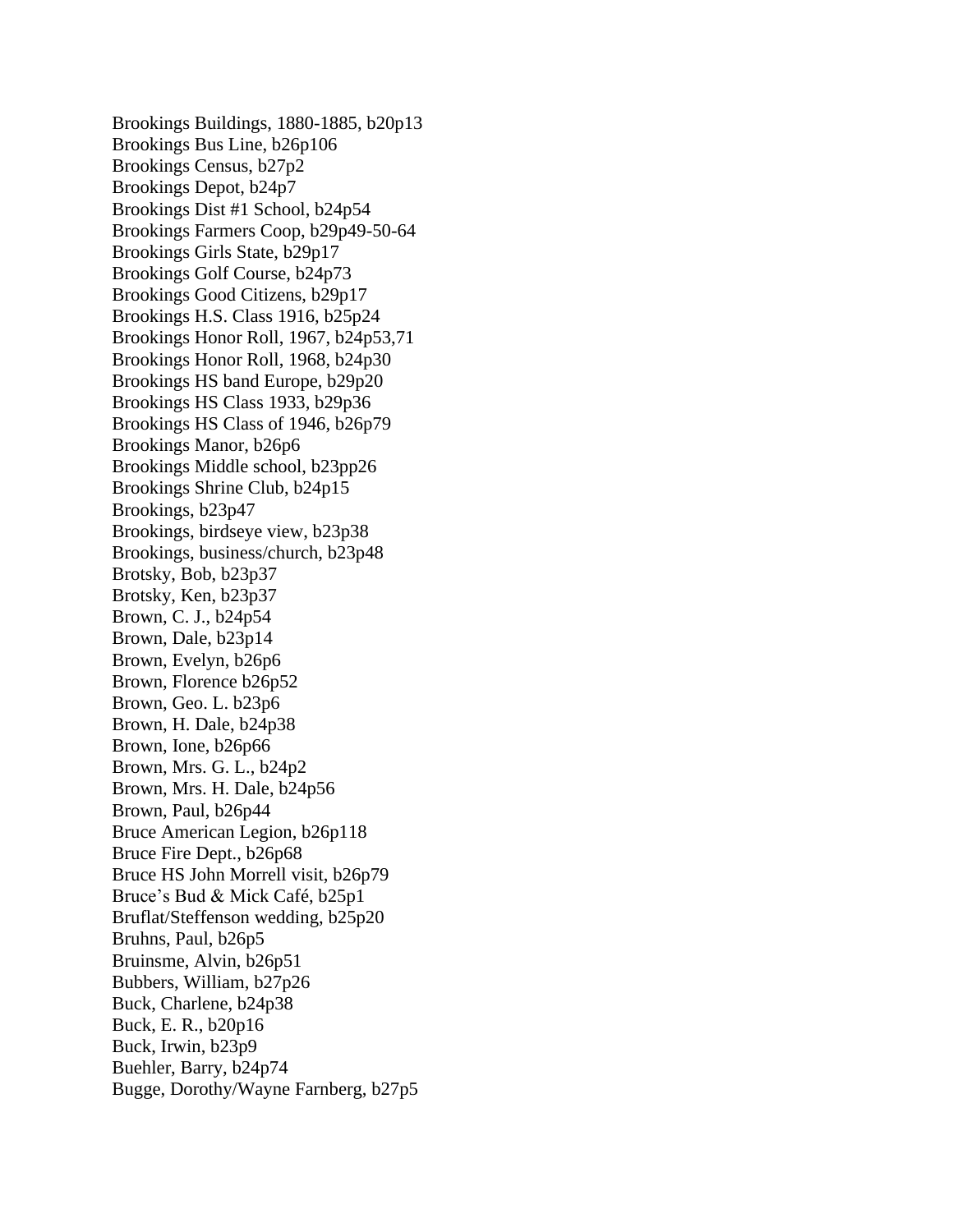Buholz, Holly, b24p39 Bulen, Cecil, b26p11 Bulen/Kennedy wedding, b25p24 Buller, David, b26p66 Buller, Mrs. Ethel, b24p70 Buller, William, b22p44 Buller, William, b26p19 Buller, William, b26p56 Burbank, Gov. John, b20p1 Butler, Robert, b26p51 Butterflies Appear in Aurora, b26p74 Buus, Nancy, b26p51 Bye, John, b26p80 Cadwell, Vern L., b26p36 Cake, 140 pounder, b25p2 Campanile, b20p16, 29, 52 Campbell A. Poss wedding, b25p40 Campbell, Tom, b26p51 Campbell/DeBoer wedding, b25p36 Campbell/Poss wedding, b25p40 Cara, Clara Svennes, b26p117 Carley, Barbara, b24p35 Carlisle, Martin, b24p11,52 Carothers Engineering Hall, b24p33 Casberg, Andrew, b25p54 Cash, Margaret Lentz, b20p25 Caswell, William, b21p3 Cecil, Chuck, b24p6 Cecil, Chuck, b26p38 Chapin, VerDelle, b20p61 Chapin/Ellard wedding, b20p4 Chapman, Stanley, b26p78 Chaulsett, Evelyn/Hansen, Randolph b27p36 Cheeseman, Barbara, b26p49 Cheever, Douglas, b26p34 Cheever, Herbert, b24p31 Cheever, Lyle, b23p28 Cheever, Lyle, b24p32 Cherney/Leuning, b26p25 Chester, Mr. and Mrs. Louis, b25p46 Chester, Mrs. C. A., b20p60 Chidester, Mrs. LeRoy, b24p68 Chittick, Douglas, b260112 Christensen, Clarence, b23p27 Christensen, Mrs. and Mrs. P. L., b26p25 Christensen, Mrs. Carrie, b24p55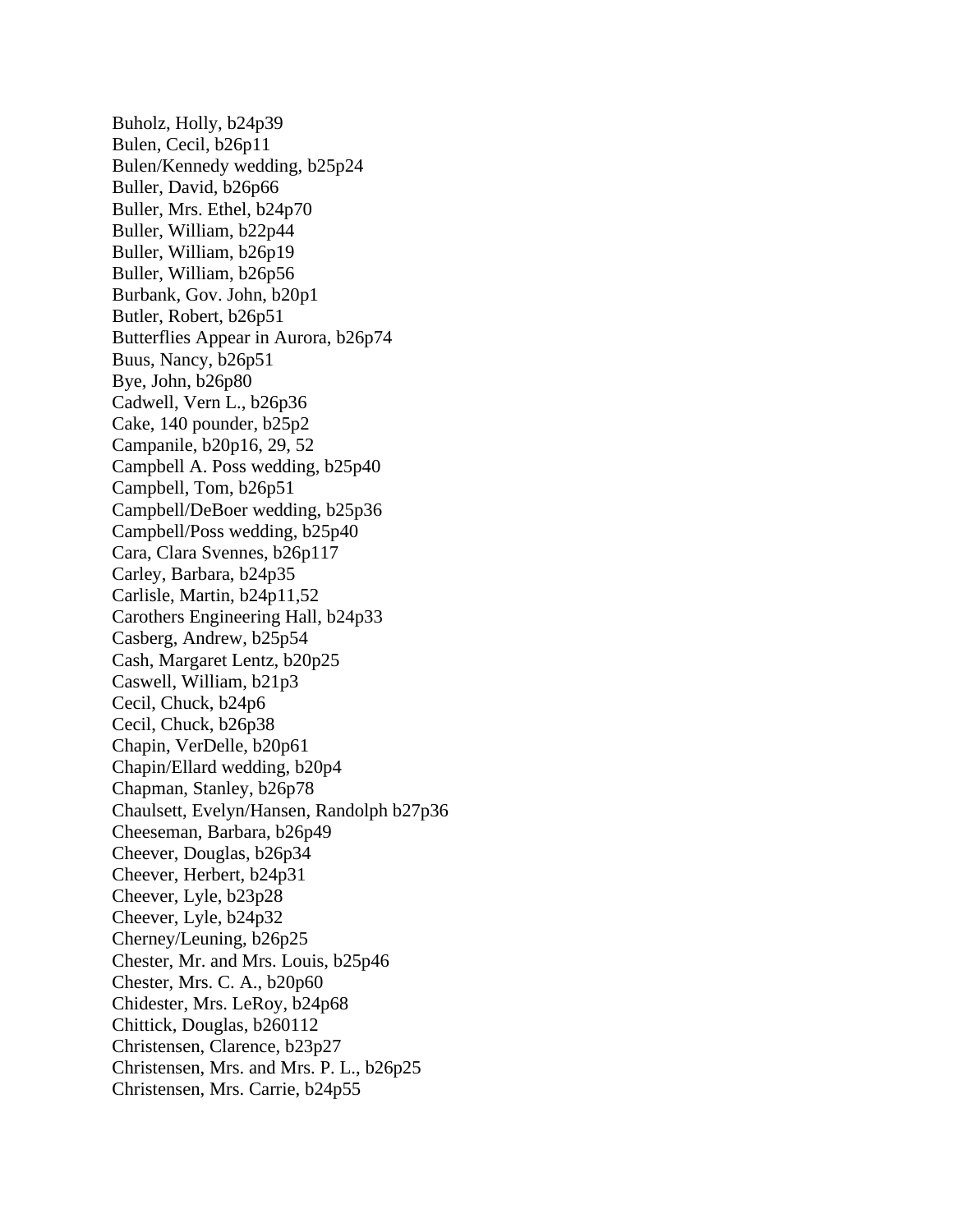Christianson, Rudolph, b26p27 Christie, Bonnie/Smith, Paul b22p16 Christie, Craig, b25p47 Christie, Dean, b24p7 Christie, Mr. and Mrs. Bruce, b26p34 Christie, Mrs. B.C., b26p48 Christie, Mrs. Elizabeth, b26p34 Christie, Phil, b22p44 Christie, Phil, b26p82, 86 Christie, Phillip, b26p34 Christmas Cactus, Allison, b20p3 Christmas cactus, b24p52 Christopherson, Julia, b24p70 Clarin, Carol/Benz, John, b22p27 Clarin, R. E., b27p6 Clark, Badger, b26p786 Clark, Mrs. Vincent, b26p41 Clarke, J. S., b26p67 Clauson, Iris/Stuart, Brice, b22p16 Claussen, Hank, b25p45 Clbertson, W. F., b20p1 Clement, Mrs. Embert, b26p107 Clement, Mrs. Embert, b26p42 Clement, Mrs. Embret, b27p36 Clevan, Julius S., b20p46 Clevan, Julius, b25p30 Cleven, Julius, b21p9 Cline, J.D., b28p14 Cochran, Mrs. and Mrs. Bert, b26p70 Cochrane, Eleanor, b24p74 Coffey, Frank, b24p34 Cole, Bertha, b20p2 Cole, Fred, b20p3 Cole, Fred, b23p20 Cole, Nathaniel, b24p62 Conahan, Walt, b28p14 Cone, Robert, b26p78 Connelly, James, b2609 Connelly, Mrs. J. J., b26p9 Connelly, Robin, b24p75 Cook, Bruce, b24p54 Cook, Ida, b22p41 Cordells, Frank, b26p86 Cornell, Mrs. H. M., b20p66 Corner Grocery Store, b20p25 Cotton, Buelah, b26p114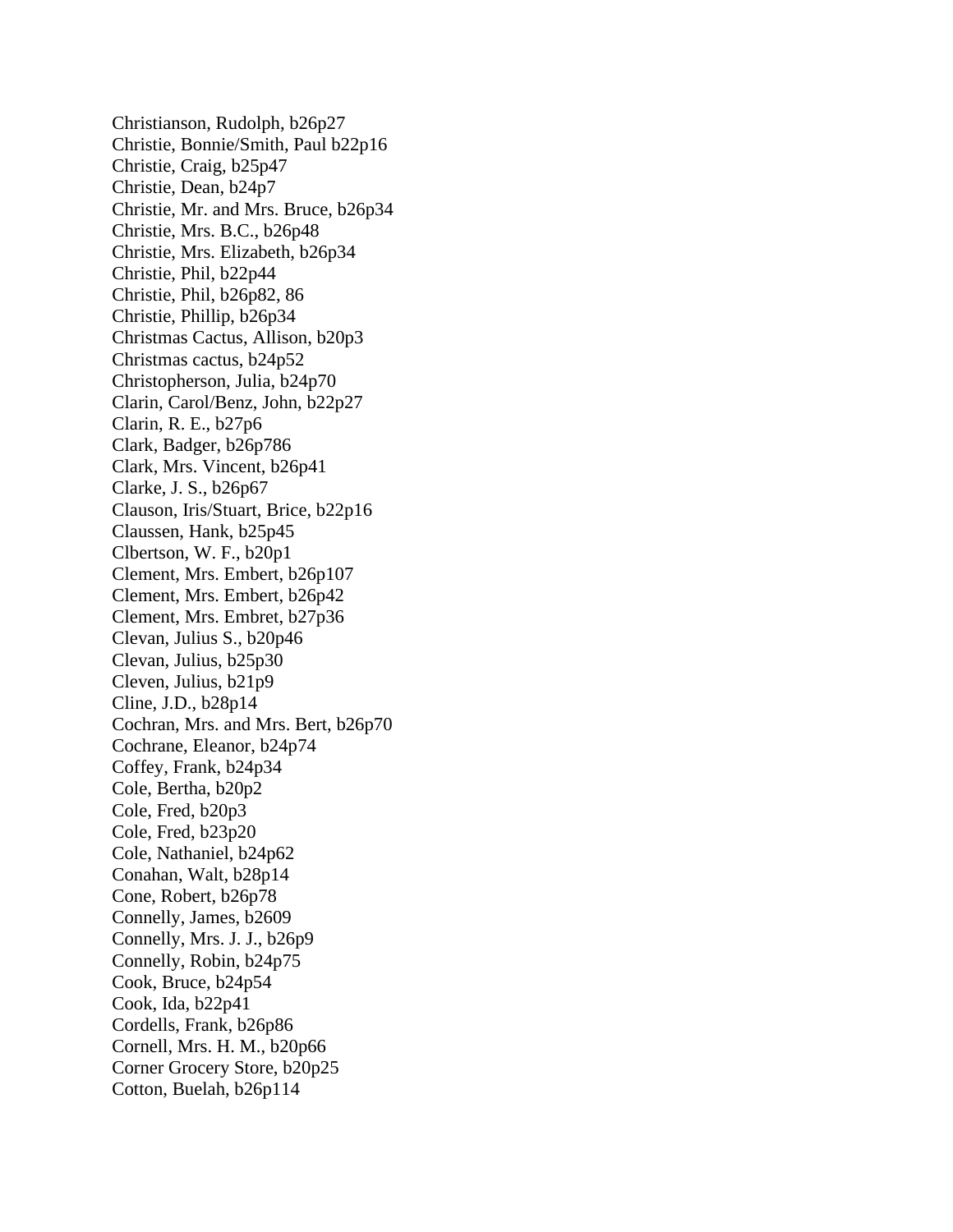Cotton, Mrs. Leo, b26p74 Cottonwood Tree, Bruce, b24p67 Coughlin, Charles, b23p7,47 Coughlin, Charles, b24p10 Coughlin, Mary Ellen, b20p63 Coughlin/Puelicher wedding, b20p28, 48, 52,72, 73, 86 County Jail, 1967, b24p36 Courthouse Murals, b20p6 Cowles, Bertha, b20p82 Cram, Catherine, b26p38 Crapser, Carol, b24p38 Crosser, Luverne, b24p21,23 Crosser, Ora, b24p23 Crosswait, Bruce, b23p68 Crosswait, Bruce, b24p22,42,71 Cruisenberry, Clem, b20p81 Cruisenberry, Tom, b20p50,55 Cruisenberry, V. L., b24p19 Cubbage, George, b20p61,70 Culbertson, Austin, b20p1 Culbertson, Morgan, b20p1 Culey, Jim, b24p9 Cunningham, Ed, b20p96 Cunningham, Ed, b23p28,39 Cunningham, Ed, b24p11,36,50,68 Cunningham, Mr. and Mrs. Ed, b27p11 Dahl, Burton, b24p54 Dahl, Edwin, b25p16 Dahl, Jimmy, b23p30 Dahl, Mrs. B. T., b21p52 Dahl, Oscar, b24p63 Dahl, Philip, b21p19 Dahl/Brue wedding, b25p1 Dailey, James, b23p43 Dalthorp, Vic Collection, b24p70 Dalthorp, Victor, b27p12 Dalton, E. B., b25p30 Dalton, Helen, b26p38 Dammeier, Wayne, b21p3 Darnall, Lloyd, b24p70 Darr, Glenn, b25p6 Daschle, Ton, b28p12, 19 Davidson, Francis M., b20p12 Davidson, Magni, b24p52 Davidson, Mrs. Magni, b27p1 Davis, Mr. and Mrs. J. C., b25p19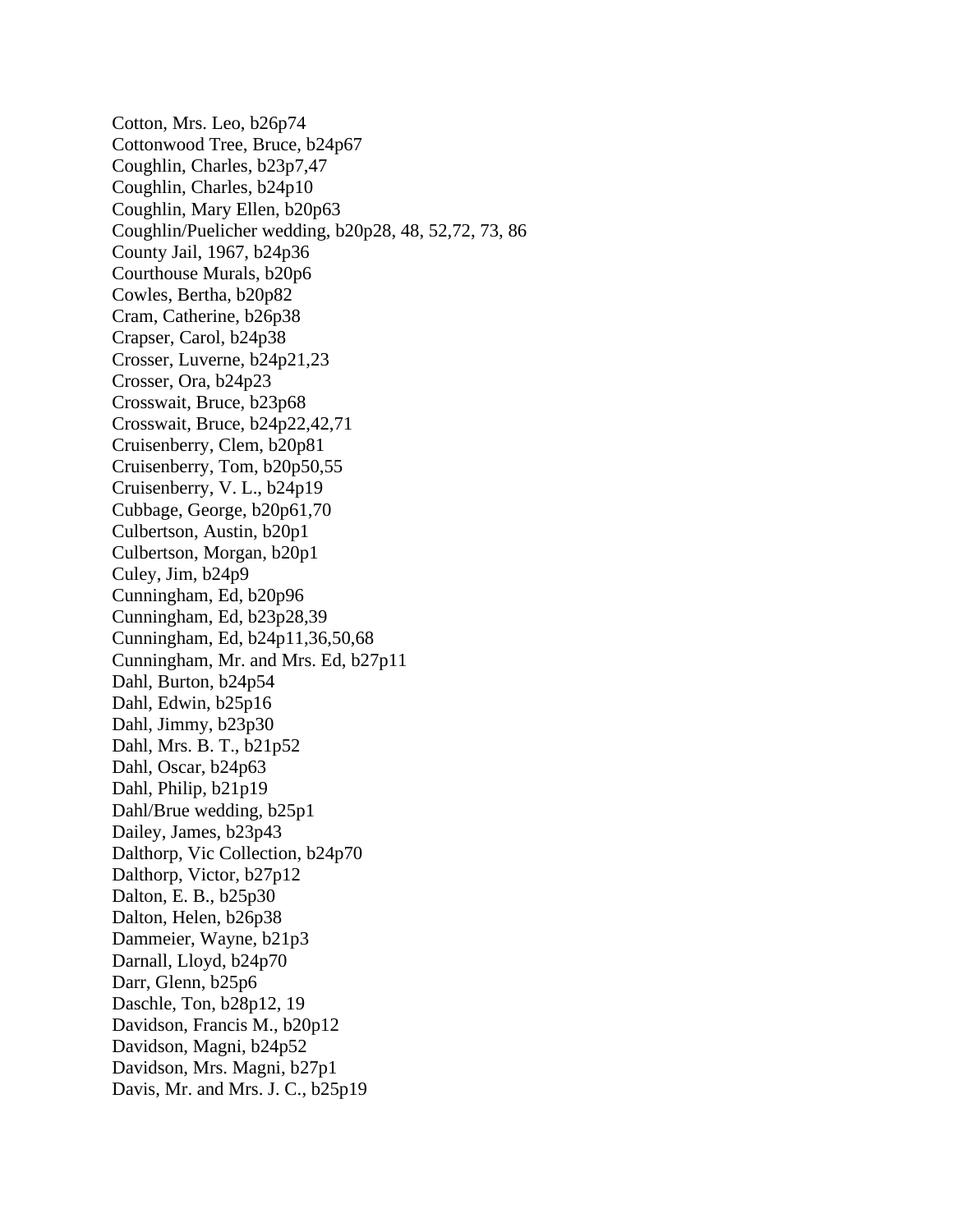Deadwood, 1879, b20p101 Dean, Dennis, b24p50 Dean, Gary, b26p41 Dean, Larry, b26p40 Dearborn, Lori, b26p49 DeBeer/Nelson, b26p65 DeBlonk, Gerald, b20p16, 66 DeBlonk, Matt, b26p17 DeBlonk, Mrs. Matt, b24p41 DeBoer, Douglas, b25p21 DeBoer, Earl, b26p80 DeBoer, Mrs. Earl, b26p74 DeBuer, Melvin, b24op68 Deer spotting near Campbell, b25p34 DeGroot, Fred, b27p30 DeGroot, Kenneth, b27p11 DeGroot, Mrs. Fred, b26p18 DeLong, George T., b2,p51 Dempster, Gene, b24p74 Dempster, Mrs. Sumner, b20p82 Denhart, Cecil, b24p11,42 Denhat, Avis, b23p54 DePuy, R. M., b20p47, 77 DePuy, W. E., b24p27 Depuy, William, b23p12 Deubrook Honor Students, b29p62 Devil's Tower, b20p57 Devries, Steven, b23p28 Dezotell/Hellekson wedding, b25p43 Dickerson, Irene, b24p70 Diedrich/Bennett wedding, b25p4 Dill, Mrs. Bertha, b27p40 Distad, Walt, b24p29,38 Doaring, Red, b23p43 Dokken, Anna, b20p95 Donaldson, D. H., b24p25 Donley, Harry, b22p44 Dornbush, James, b24p11 Dorsey, Lea, b20p15 Dorsey, Mrs. T. A., b20p15 Dotson, Geneva Lone, b26p108 Dotto, R. T., b25p36 Dougherty, William, b26p44 Doughty photos, b20p64, 86 Douglas, Elmer, b24p73 Downing, Joshua, b20p46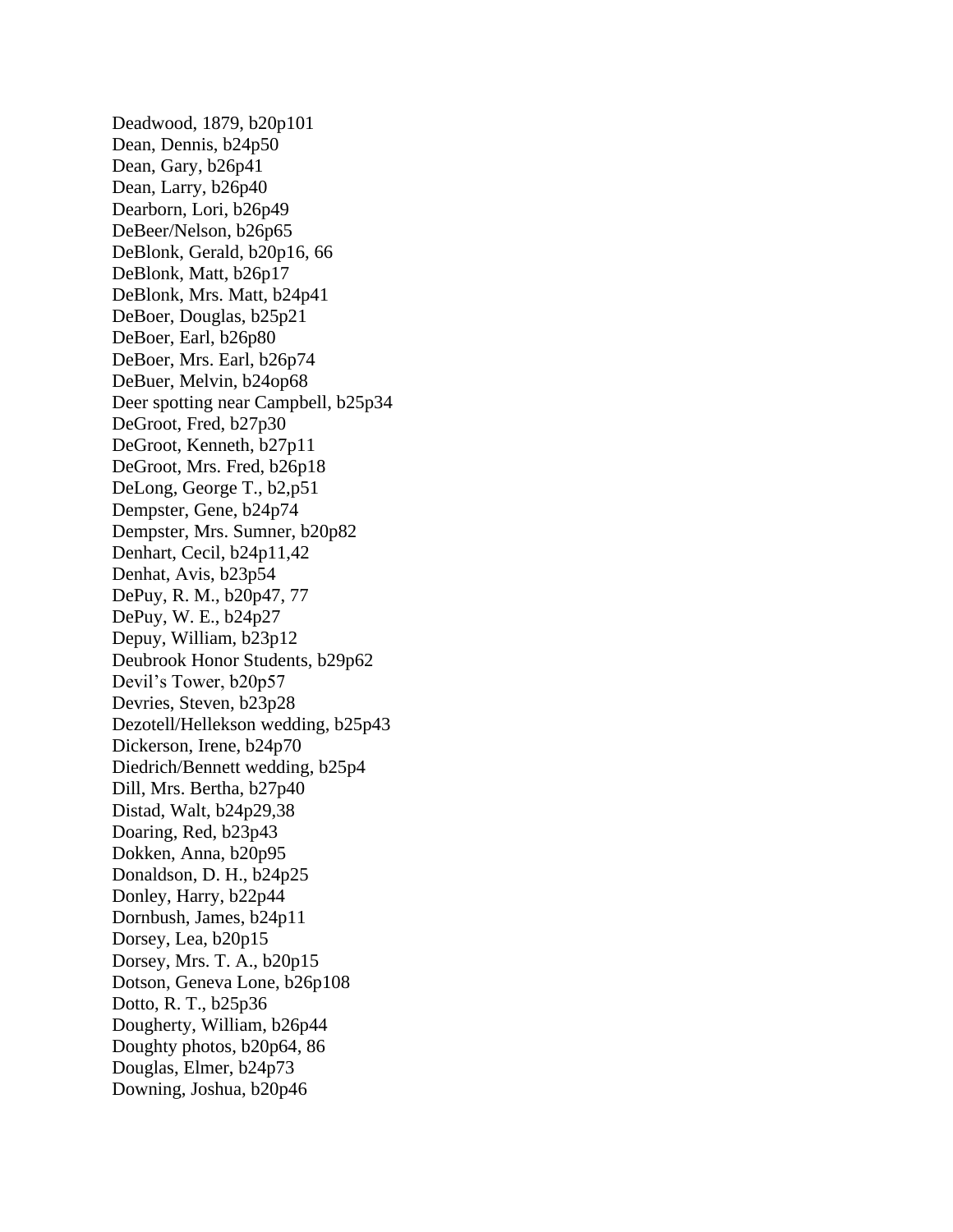Doyle, Ernest, b26p40 Doyle, Teresa, b26p40 Dresses, 1925-1934, b23p14 Drink, William, b25p16 Driscoll, Bruce, b26p3 Driscoll, Mrs. Bruce, b26p3 Duff, Mr. and Mrs., Gordon, b24p10 Duff, Mrs. Orville, b24p50 Duffy, Mary, b20p15 Dunn, Harvey, b20pb20p11 Duryea Auto, 1892, b23p18 Dwiggins, Homer, b26p17 Dybdahl, Irwin, b24p6,52 Dybdahl, Irwin, b26p86 Dyste, G. Mabel, b20p9 Eachen, Rhonda, b26p103 Early, Emmett, b24p35 Eastby, John, b27p24 Eastby, Marcus, b21p14 Eastby, Mrs. Emma, b27p17 Eastby, Mrs. John, b27p28 Easton, Elizabeth, b24p56 Ebeerlein/Peeke, b26p15 Eberle, Mrs. A. M., b24p2 Eclove/Heagy wedding, b25p34 Edele/Peeke, b26p60 Edwards, Elizabeth, b20p56 Edwards, James, b23p37 Egeberg, Clinton, b26p20 Eggebraaten, Tena, b27p26 Eggen, Marvin, b26p38 Eggen, Ole, b26p38 Eggen, Susan/Quail, Ordell, b29p3 Eisenhower, Dwight D., b25p9 Eleverud, Tom, b26p8 Elkton Auditorium, b25p19 Ellard, Col. and Mrs. U.W., b24op55 Ellard, Verdelle, b20p5, 54 Ellis, Duane, b22p44 Ellis, Frank M., b25p13 Ellis, Mrs. LaVonne, b26p38 Ellsworth, John, b26p46 Elston, Robert, b26p36 Elston, Sam, b26p36 Elverud, Mr. and Mrs. Morris, b25p39 Elverude, Tom, b27p7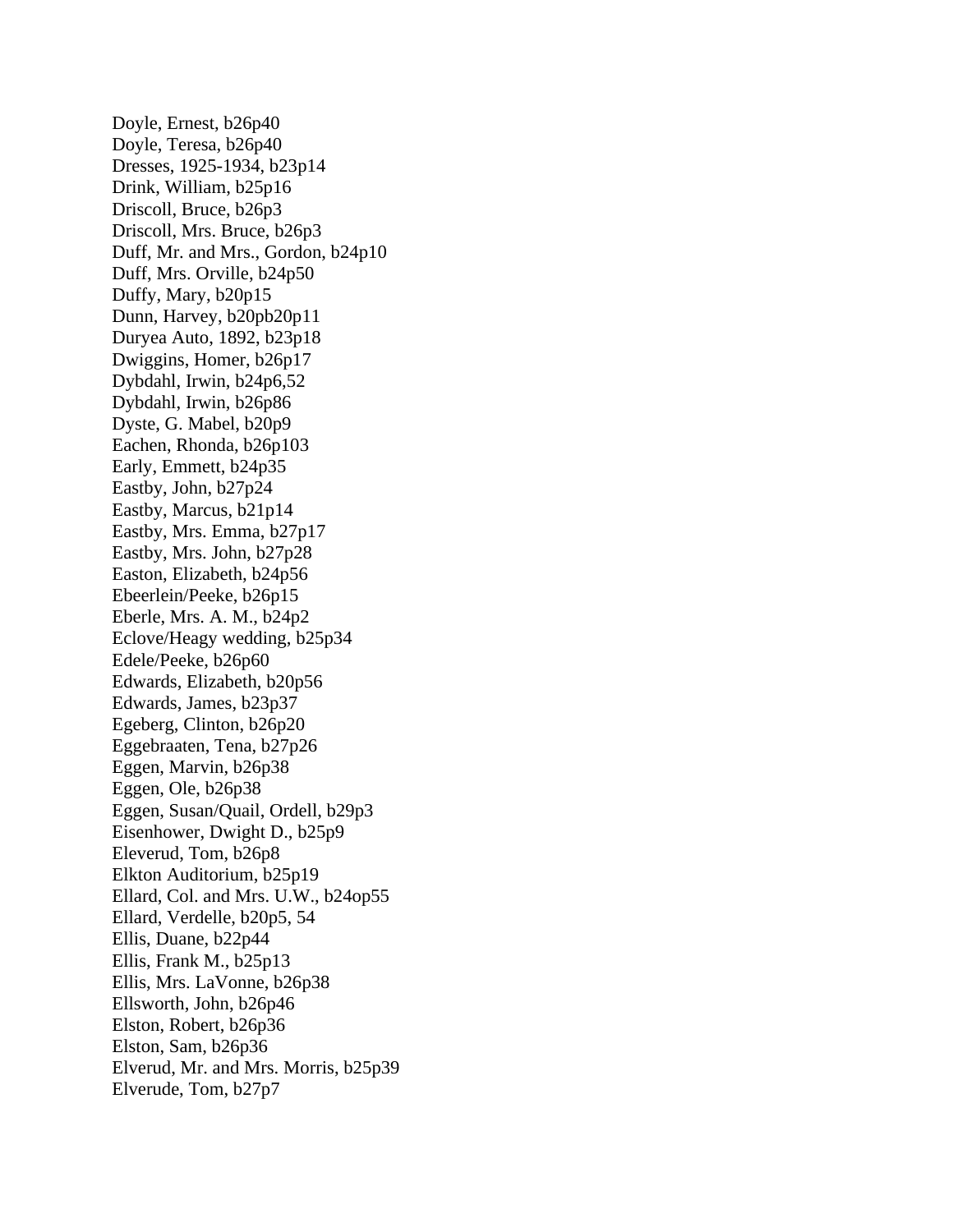Emmerich, James, b24p61 Emmett, Pamella, b26p96 Engberg, Mrs. L.A., b24p2 Engel, Floyd, b25p68 Engelsgaard, Mrs. Marit, b27p13-20-21 Ennis, A. I., b27p7 Ennis, H. I., b25p30 Enright, Claude, b26p36 Ensberg, Peter, b26p114 Ensteness, Julie, b20p66 Erhardt, Dave, b24p41 Erickson, Almen, b27p9 Erickson, Betty/Reiter,Tony, b28p2 Erickson, Evelyn, b27b14 Erickson, Harriet, b27p14 Erickson, Hartman, b21p13 Erickson, Harvey, b27p8 Erickson, Lyle C., b21p26 Erickson, Lyle, b21p13 Erickson, Lyle, b29p47 Erickson, M. G., b26p12 Erickson, Mrs. Delia, b27p28 Erickson, Mrs. Marie, b27p27 Erickson, Myrtle, b21p18 Erickson, R. Esther, b20p66 Erickson, Rollie, b24p74 Erickson, Stella, b20p66 Esping, H.M., b26p11 Esteline Bleacher collapse, b25p31 Estelline July 4, b26p2 Estellone '49er Band, b20p61 Estwick, Ralph, b24p37 Evanoff, John, b24p40 Evans, Fred, b20p6 Evans, James, b20p87 Evanson, Ernest, b21p18, 23 Even, Carol, b24p38 Even, Robert, b22p44 Even/Kntson, b26p101 Evenson, Bertha, b29p47 Evenson, Bonnie/Breen, William, b29p1 Evenson, Edwards, b27p27 Evenson, Ernest L., b21p31 Evenson, Lt. Ernest, b21p60 Evenson, Lt. Hazel, b21p60 Evenson, Mrs. A.D., b24p2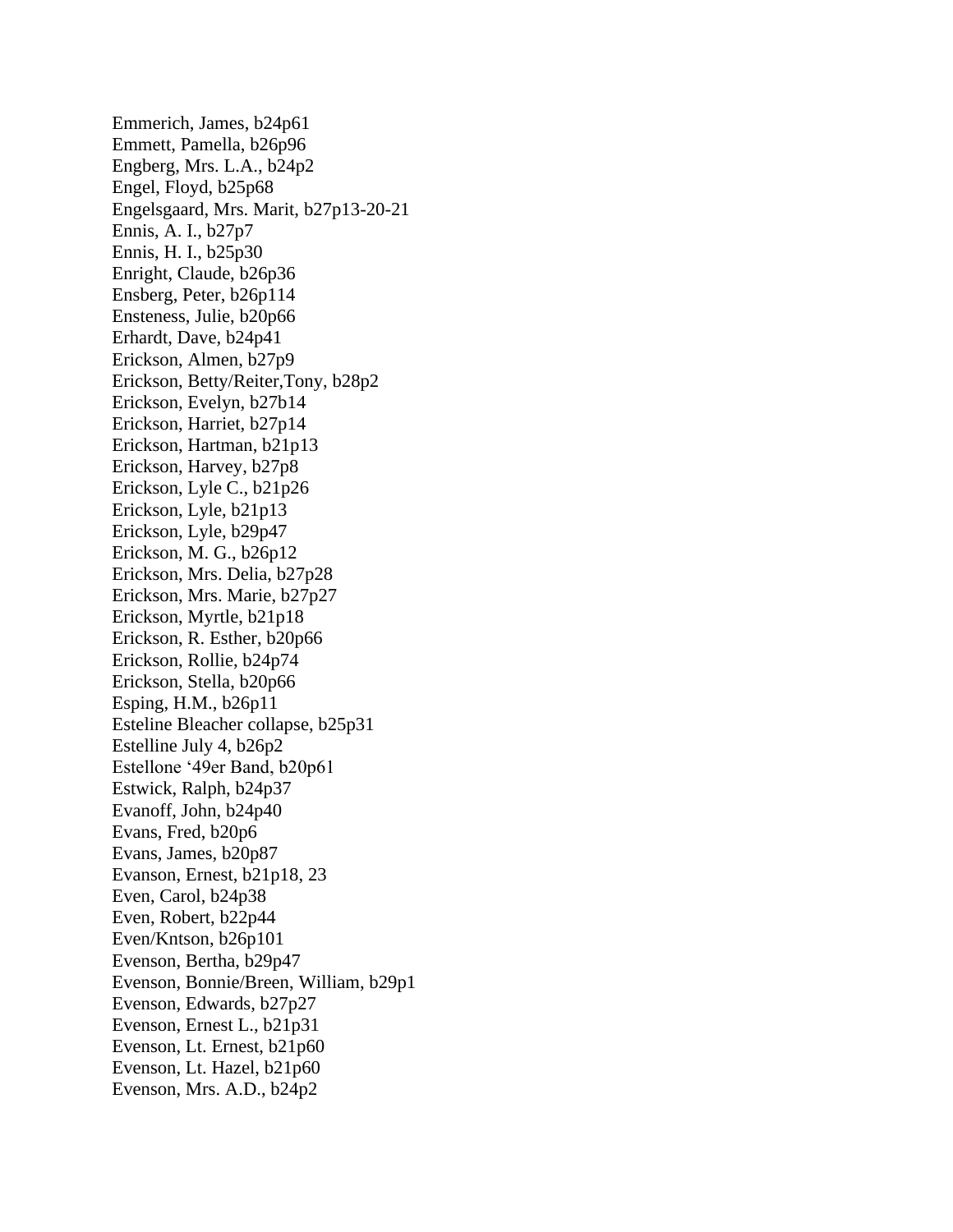Everson/Trygstad, b26p27 Fahey, Mr. and Mrs. George, b24p54 Fahey, Mr. and Mrs. Roy, b24p70 Fahey, Mrs. Roy, b20p97 Faris, Fletcher, b26p9 Faris, Leonard, b26p117 Farmstad, Mrs. Trygve, b27p31 Farnham, Esther, b20p97 Farrell, Mabel, b23p13 Farrris, Fletcher, b26p40 Fasbender, Joseph W., b25p6 Federated Finance, b24p3,4 Feeney, Furman, b26p69 Felbert, Ralpg b22p44 Feldhus, Wanda, b25p50 Felhus, Wanda, b25p50 Felt, Mrs. Glen, b24p70 Felt, Nancy, b24p70 Felt, Patricia/Berge, David, b29p19 Felton, Mrs. John, 26p103 Fenn, Florence, b24p68 Fergen, Jim and Lenore, b20p98 Ferguson, Walter, b23p35 Filholm, Doug, b23p32,39 Filholm, Doug, b24p10,33,38,65 Filholm, Douglas, b26p21 Fillingsness, Estelle/Olson, Clarence, b27p40 Fillingsness, Mrs. Andrew, b27p40 Finger, Laura, b24p41 Finn, Mr. and Mrs. Jim b24p11 First Church of God, b23p28 First Lutheran Church, Bkgs., b27p22-24 Fish, Gen, b24p18,76 Fishback, Horace, b20p11 Fitgerald, Mary, b20p15 Flandreau Indian School, b26p4 Flitte, Bob, b26p14 Flittie, Mrs. Gustav, b20p12 Flittie, Mrs. Ruth, b26p34 Forsee, Francis, b20p61 Forsee, Mrs. R. B., b24p2 Forsyth, Mr. and Mrs. Harry, b24p67 Fortin, Gleva/Knadle Greg, b28p3 Fortner, Mrs. J. A., b25p49 Foss, Joe, b28p15 Foster, George, b26p48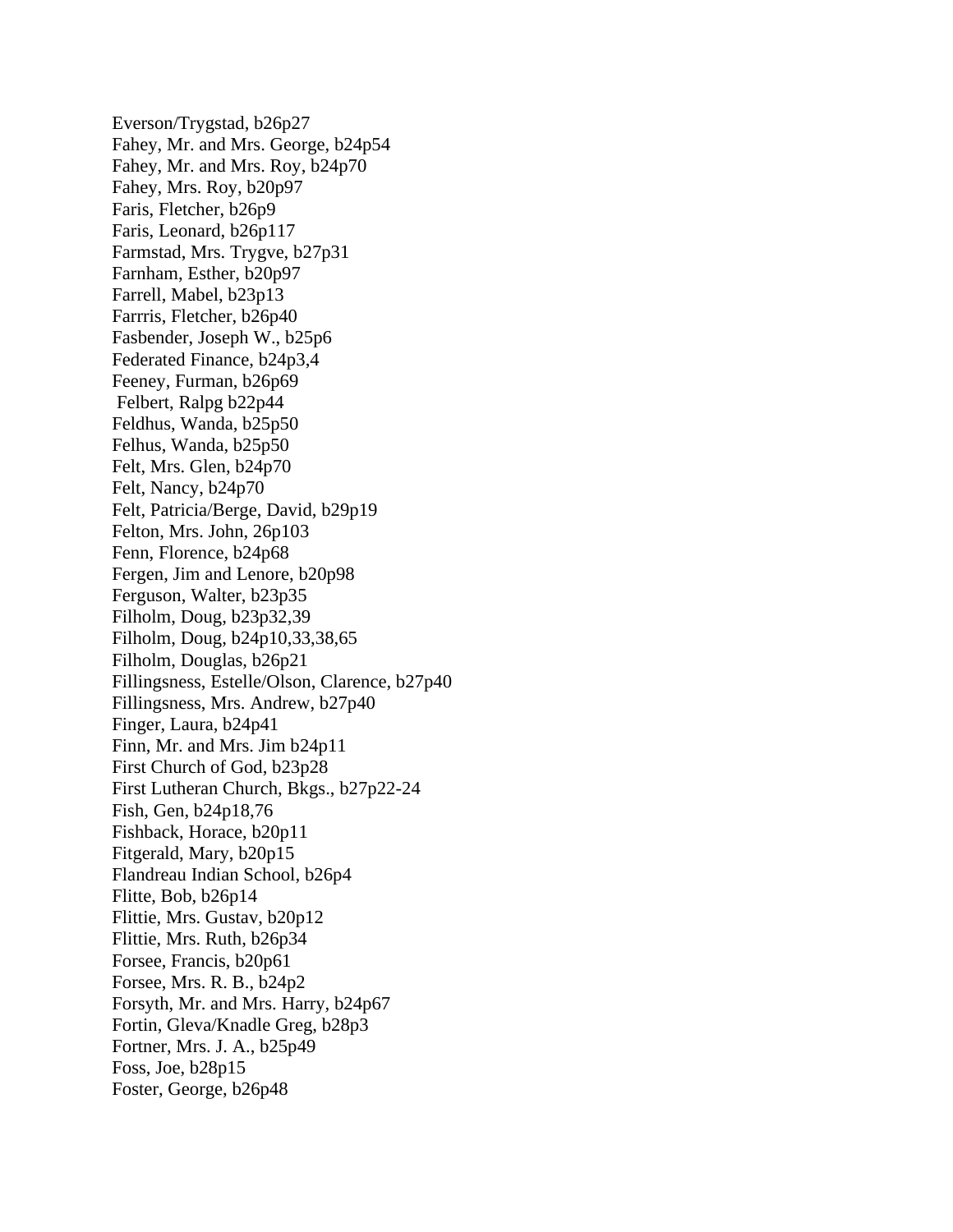Foster, Kenny, b26p51 Fountain School, b26p101 Franzke, Clifford, b26p57 Fraser, Will, b24p54 Frederick, Viola, b23p43 Fredrickson, Kenneth, b26p72 Frerichs, Allyn, b24p13,73 Frie, building razed, b23p66 Frie, Forrest, b23p30 Frie, Forrest, b24p17,22,50 Friedel, Hi, b26p87 Friedel, Thekla, b22p51 Friedman, Henry, b26p17 Fries, Jeremiah, b25p55 Friestad, Angeline/Ivan Steen, b27p5 Fromme, Fred D., b24p34 Fuller, Ed, b24p22,73 Furnstahl, Henrietta, b23p42 Gabriel, Mr. and Mrs. Ervin, b29p15 Gamble,Bill, b24p21,57,73,74 Garrity, Mrs. Joe, b23p68 Gates, Warren, b23p59 Getty, Harry, b24p13 Getz, Bert, b26p31 Gigre, Mrs. Carrie, b26p38 Gilbert, A. E. 'Slim', b24p21 Gilbert, Charles, b20p87 Gilbertson, David, b24p74 Gilbertson, Gurine, b25p3 Gilkerson, Peggy, b26p37 Ginn, Ralph, b26p111 Girl Scout Camp b24p8 Girl Scout leaders, b25p54 Girton, Harriet, b26p37 Givens, Basil, b23p43 Givens, Mr. and Mrs. H., b26p38 Glasman, Mr. Armin, b20p66 Goetschius, Jo, b20p10 Goff, L. A., b26p34 Goff, Sarah Alderman, b25p3 Goodfellow, Dean, b25p1 Gottschalk, Mark, b24p9,39,53 Grafuis, Marie Peterson, b23p43 Graham, Clark, b26p63 Graham, Mentor (Lincoln's Teacher), b28p15 Grand Social Dance, 1880, b24p21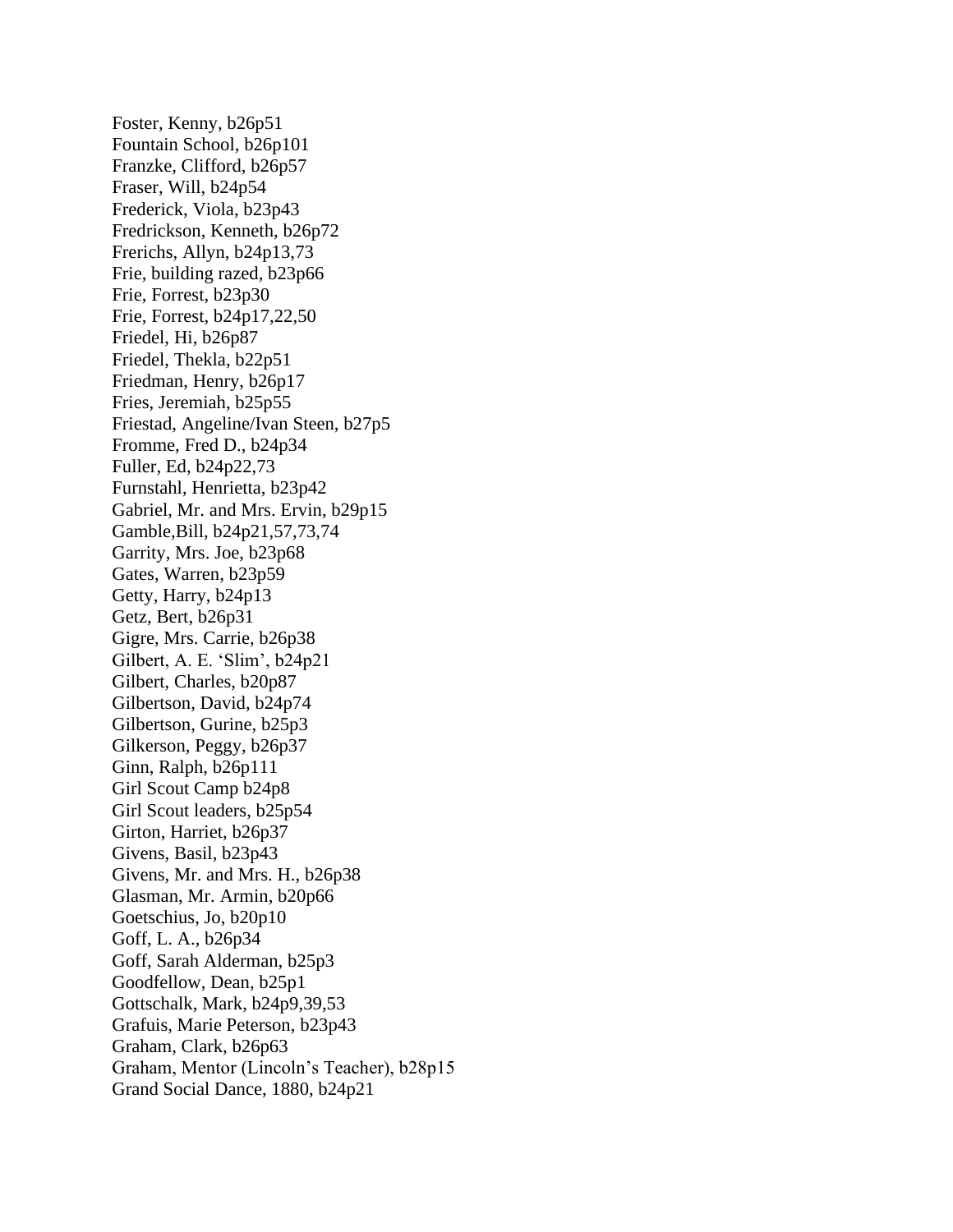Grandview School Dist.1, b24p63,70 Granum, Allan, b21p3 Granum, Mrs. Kenneth, b26p25 Graves, George, b23p53 Graves, Kermit, b24p50 Green, Fred, b25p50 Green, Susan, b20p15 Green/Delaney wedding, b20p10 Griffin, Ed, b23p43 Grimm, Emily, b20p25 Grommersch, Jim, b20p50, 55 Gross, Mrs. Guilford, b23p39 Grossman, Carl, b24p10 Grosz, Pearl/Ahnberg, Arden, b28p8 Grove, Conrow, Hobbs, Johnson, b24p54 Grove, Thomas, b24p35 Gudehus, Mr. and Mrs. Otto, b26p50 Gudehus, Otto, b25p15 Gudehus, Otto, b26p42 Guest, Edgar A., b23p22 Gugin, Arthur, b26p42 Gugin, Arthus, b26p42 Guidance Center, b24p57 Gulseth, Mrs.Gusta, b26p38 Gunderson, John, b21p46 Gunderson, John, b21p53 Gunderson, Sena, b21p53 Gunderson, Tilda, b27p34 Gunderson,Tilda, b27p37 Gunsalus, Mrs. Merle, b26p10 Haase, Mrs. Mildred, b27p40 Haber, Mr. and Mrs. H. H., b26p115 Hackett, Murro, b25p34 Hackett, Russell, b25p18, 34 Haddow, Don, b24p6 Hagen, Mr. and Mrs. Charles, b26p76 Hai, Mrs. Harvey, b24p41 Hai/Cook, b26p63 Hall, Leonard, b23p20 Hall, Mrs. Leonard, b26p74 Hall/Roberts wedding, b25p16 Halverson, Marilyn/Jack Blaess, b27p9 Halverson/Anthony wedding, b25p9 Halvorson, James, b27p19 Halvorson, Mrs. Antonette, b27p40 Halvorson, Richard, b27p5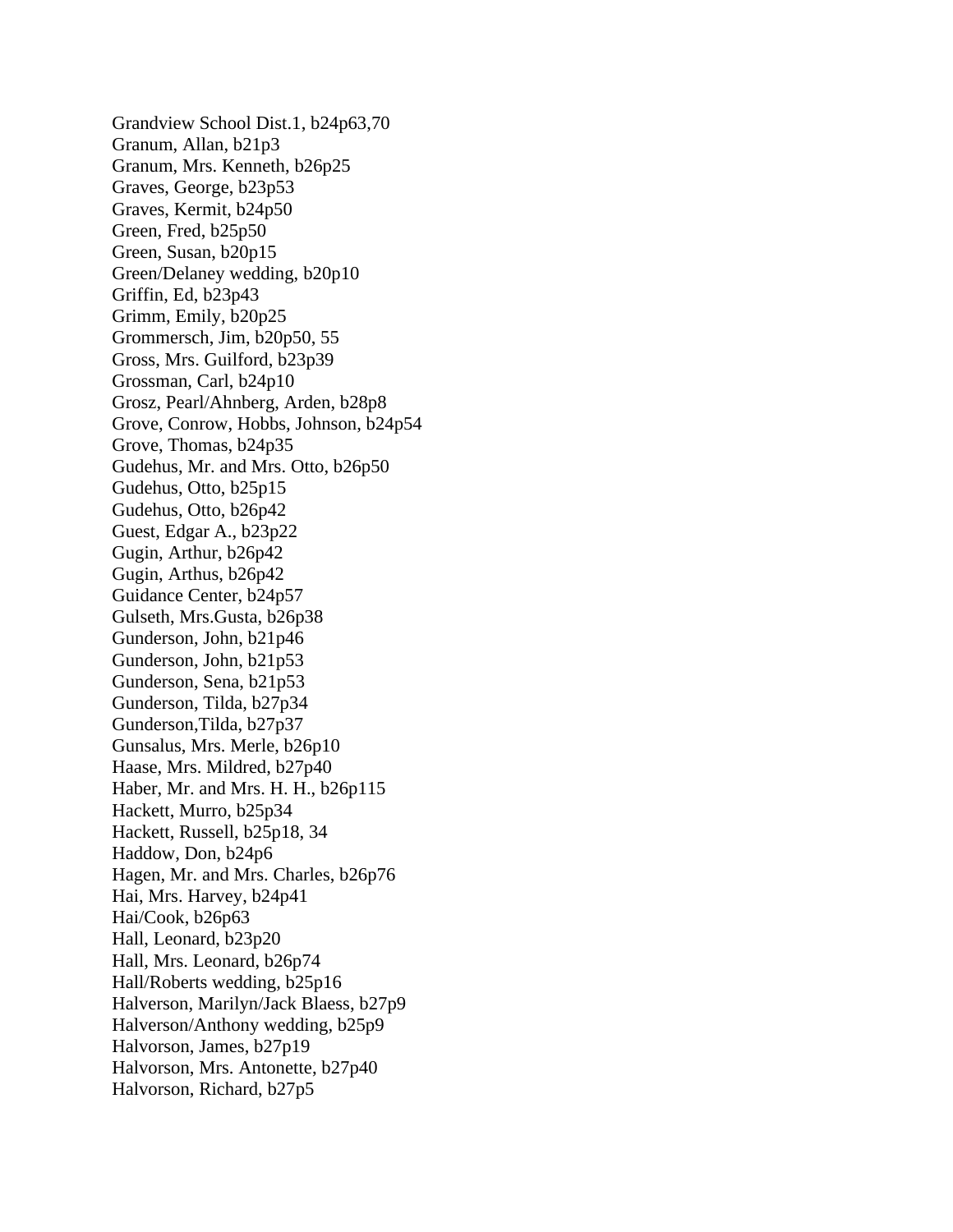Hamann, Donald, b26p7 Hammer, J. C., b27, p4 Hamrick, Joe, b21p31 Haney, Jane D., b20p46 Haney, Mrs. John, b20p79 Hansen Hall, SDSU, b24p9 Hansen, Dorthea, b25p15 Hansen, Martin, b21p3 Hansen, Martin, b25p5 Hansen, Marvin, b20p16 Hansen, Niels, b24p9,70 Hansen, Niels, monument, b25p20 Hansen, Paul, b24p50 Hansen, Rev. A. E., b20p81 Hanson Howard, b23p43 Hanson, Arnt, b26p101 Hanson, C. Arthur, b27p10 Hanson, Howard, b25p54 Hanson, Howard, b25p54 Hanson, John, b27p21 Hanson, Martin E., b21p59 Hanson, Martin, b21p27 Hanson, Mrs. Kenneth, b26p41 Hanson, Peter S., b27p14 Hanson, Steve, b27p6 Hanson, Virgil, b27p21 Harding, Mrs. A. S., b24p2,64 Harding, Neva, b26p93 Harms, Harm, b26p78 Harms, Hazel, b26p34 Harms, Mr. and Mrs. Joe b25p53 Haroldson, Gilbert & Don b26p14 Haroldson, Melanie, b22p47 Haroldson, Minne, b26p23 Haroldson/Glatzel, b26p73 Haroldson/Hellerud, b26p86 Harrington, Rollie, b24p41 Harris, A. A. and Katherine, b20p87 Hartwick, Arthur (Kid), b26p77 Hastings Charles W., b20p46 Hastings, John A., b26p43 Hatfield, Warren, b23p34 Haug, Mr. and Mrs. Edwin, b26p46 Hauge, C. A., b21p35 Hauge, Paul, b27p40 Hauge, Ruth/Luther Trelstad, b27p12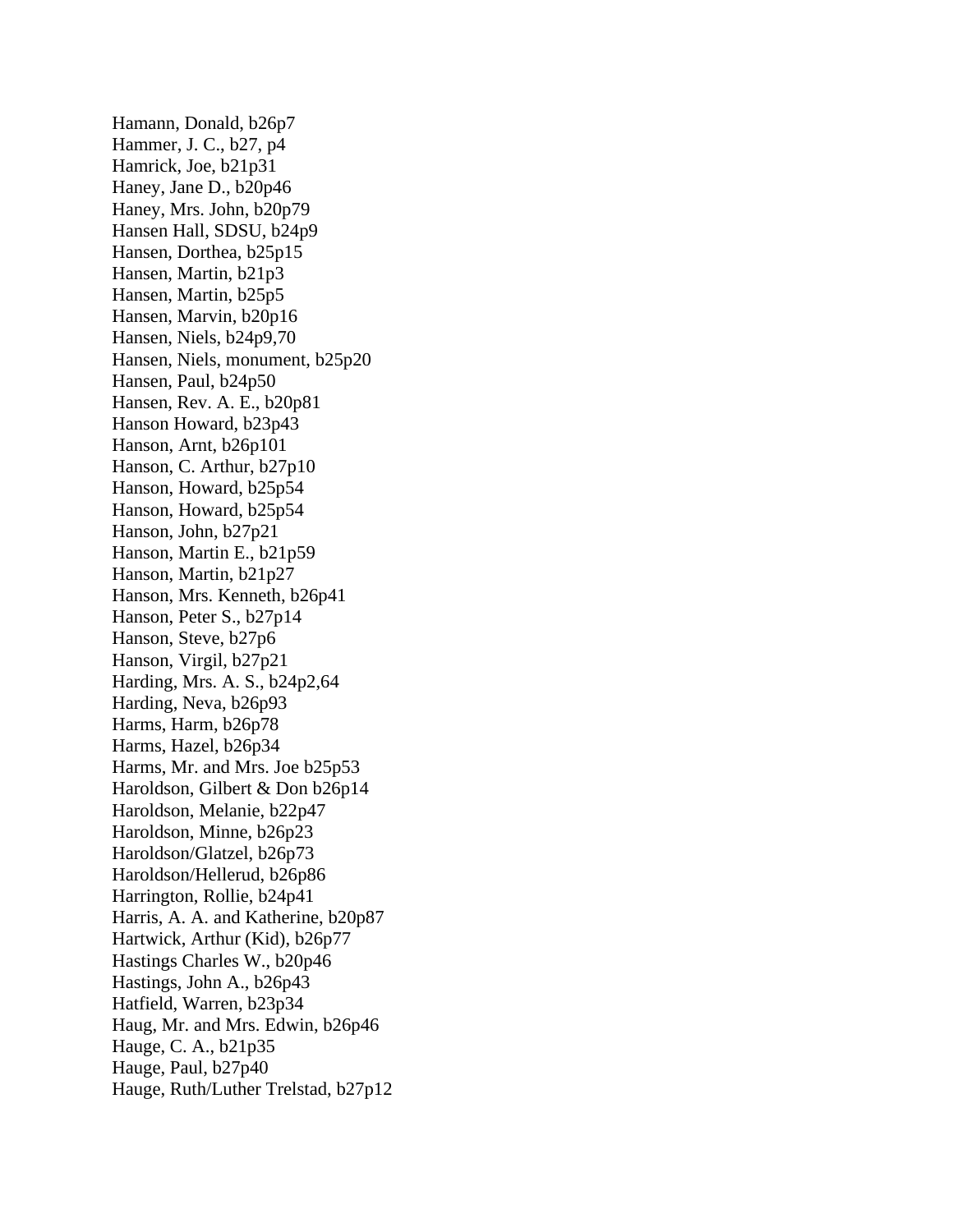Haugen, Alma, b26p16 Hawrysh, Steve, b23p20 Hays, Wes, b24p22 Hayter, Ken, b22p53 Hayter, Kenneth, b23p37 Hayter, Kenneth, b24p51 Hayti Plane Crash, b25p19 Headley, John, b23p37 Healy, LeRoy, b23p43 Heesch, Mrs. Charles, b26p46 Hegerfeld, Margret, b23p43 Hegg, Johan, b26p14 Hegsystrom, Mary, b24p75 Heibult, Ed W., b26p93 Heida, Gerrit, b24p2 Heitland, Kathy, b26p49 Helegeson, H. K., b26p11 Helgaas, H. M., b26p8 Hemmelman, Ed, b26p40 Henaey, Neva Trumm, b23p43 Hendershot, Marie, b20p97 Hendrickson, Monroe and Eva, b24p50 Heneghan, Kenneth, b20p66 Henrichs/Colvin wedding, b25p49 Henry, Bob, b24p9 Henry, Robert, b26p40 Henry, Robert, b26p56 Herbrandson, C. R., b22p39 Hermanson, Lewis, b25p19, 49 Hernes,David, b27,p1 Herold, Roy, b26p111 Herrick, Marilyn, b23p14 Herseth, Ralph, b20p82 Hesby, Edwin, b26p96 Hewett, L. M., b20p1 Hexem, Mr. and Mrs. Rodney, 26p49 Hexum/Jurrens, b26p40 Hiaring, Ruth/Wreisner, Mark, b28p1 Hickok, Wild Bill, b24p55 Hicks, G. A., b25p15 Hicks, Mr. and Mrs. Charles, b26p38 Hicks, Mrs. Nellie, b26p41 Hicks, Nellie, b22p26 Hidbjorgen, Mr. and Mrs. Paul, b26p551 Hilden Carl M., b27p17 Hildeng, Mrs. Sam, b27p1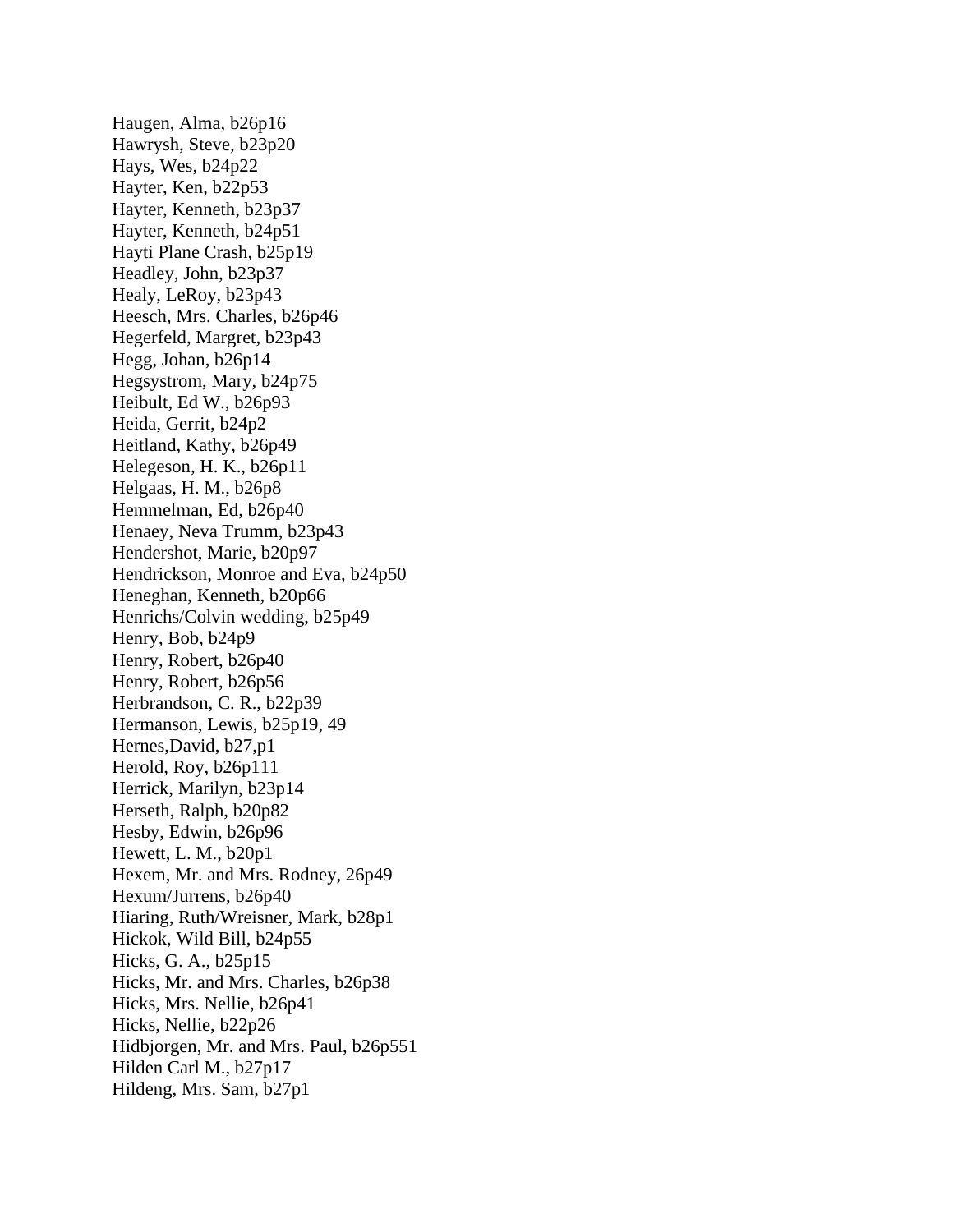Hilgenberg, James Jr., b24p71 Hill, Mrs. Arley, b24p70 Hill, Mrs. J. L, b24p70 Hillestad family picnic, b29p23 Hillestad, Kip, b26p108 Hillestad, Kip, b26p109 Hillyer/Klingmueller, b24p61 Hinkley, Mrs. and Mrs., b24p41 Hins, Lois, b25p64 Hirzel, Marlin, b24p65 Hobo Day, 1949, b20p51 Hobo Day, b23p43 Hoekman, Virgil, b23p28 Hoellwarth/Rude wedding, b25p20 Hoellworth, Marlan, b26p42 Hofdahl, Victor, b21p14 Hofdahl, Victor, b21p27 Hofer, Doug, b24p66 Hoffelt, Fred, b25p53 Holcomb, Robert, b20p65 Holdridge, Dale, b20p4, 61 Holdridge, Geraldine, b20p7 Hollen, Evelyn, b20p28 Holmen, Mr. and Mrs. Jens, b26p110 Holter, Lewis, b26p47 Holter/Benz, b26p70 Hoogwerf, Mrs. John, b28p11 Hopp, George, b20p46 Hornby, Robert, b26p93 Horswill, L. Claire, b26p46 Hoschied, Harry, b23p43 Houg, Bennie, b21p15 Houg, Clarence, b21p15 Houser/Bonney, b26p60 Houtari, Mrs., b25p43 Howard, Rusty, b26p11 Hubbard, Evelyn, b24p72 Hubbard, Loren R., b25p51 Huchendorf, Mrs. George, b24p41 Huchendorf, Mrs. H., b24p70 Huffman, Jerry Joe, b25p43 Hugghins, Ernest, b26p46 Hughes, James, b23p43 Hughes, Sam, b21p3 Hume, Mrs. A. N., b24p2 Humphrey, Hubert, b24p11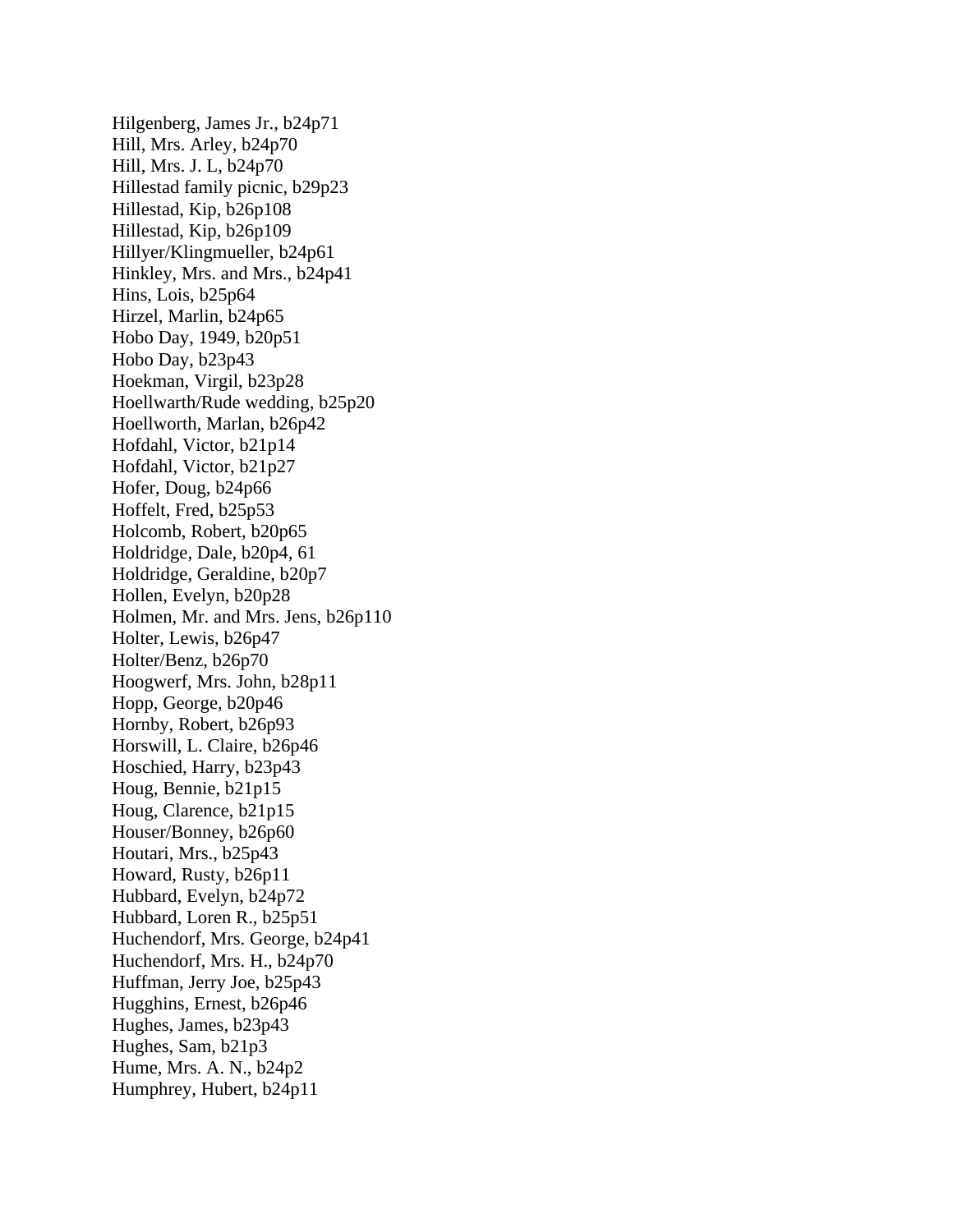Huntimer, P.W., b23p42,47 Huotari, Matt, b25p7 Hurley, Mrs. Jack, b20p3 Husby, Jewell, b27p7 Huseby, Nels, b26p17 Husen, Henry and Mabel, b24p50 Husher, Laurie M., b27p31 Husum, Chris, b25p1 Hutterite Colony, b24p37 Hutton, Mrs. J. H., b24p2 Idle Acres b24p69 Indian Hills Addn., b24p16,17 Indian Jerky, b23p25 Intveld, Joyce/Holmes, Christopher, b28p1 Ivers, Henry, b26p36 Iverson/Montgomery, b26p60 Iwo Jima Flag raising, b23p60 Jackson, Charlotte Dokken, b23p43 Jackson, Lyman, b23p43 Jacobsen, Clifford, b23p27 Jacobson, Fern, b20p25 Jalopy Parade, b26p22 Jan. 1963 temps, b26p7 Jarman, Ruby, b24p12,55 Jarman, William, b20p95 Jasper, Jacob, b26p23 Jennigns, H. E., b23p26 Jensen, Charley, b23p32,38 Jensen, J. P., b25p14 Jensen, Keith, b28p14 Jensen, Mrs. Harlof, b24p14 Jensen, Mrs. J. P., b26p63 Jenson, Harlof, b26p42 Jenson, Mrs. Thallis, b26p42 Jepsen, Martin, b27p20 Jerde, Edna, b24p41 Jerde, Patty, b24p5,39,53,75 Jermstad, Ole, b20p1 Jermstad, Ole, b20p1 Johannson, Hank, b22p44 Johjnson, Mrs. Elsie, b26p16 Johnson, Alma & Clara, b26p48 Johnson, Arnold, b27p9 Johnson, Arthur, b24p49 Johnson, Beeby, b20p15 Johnson, Charles J., b26p3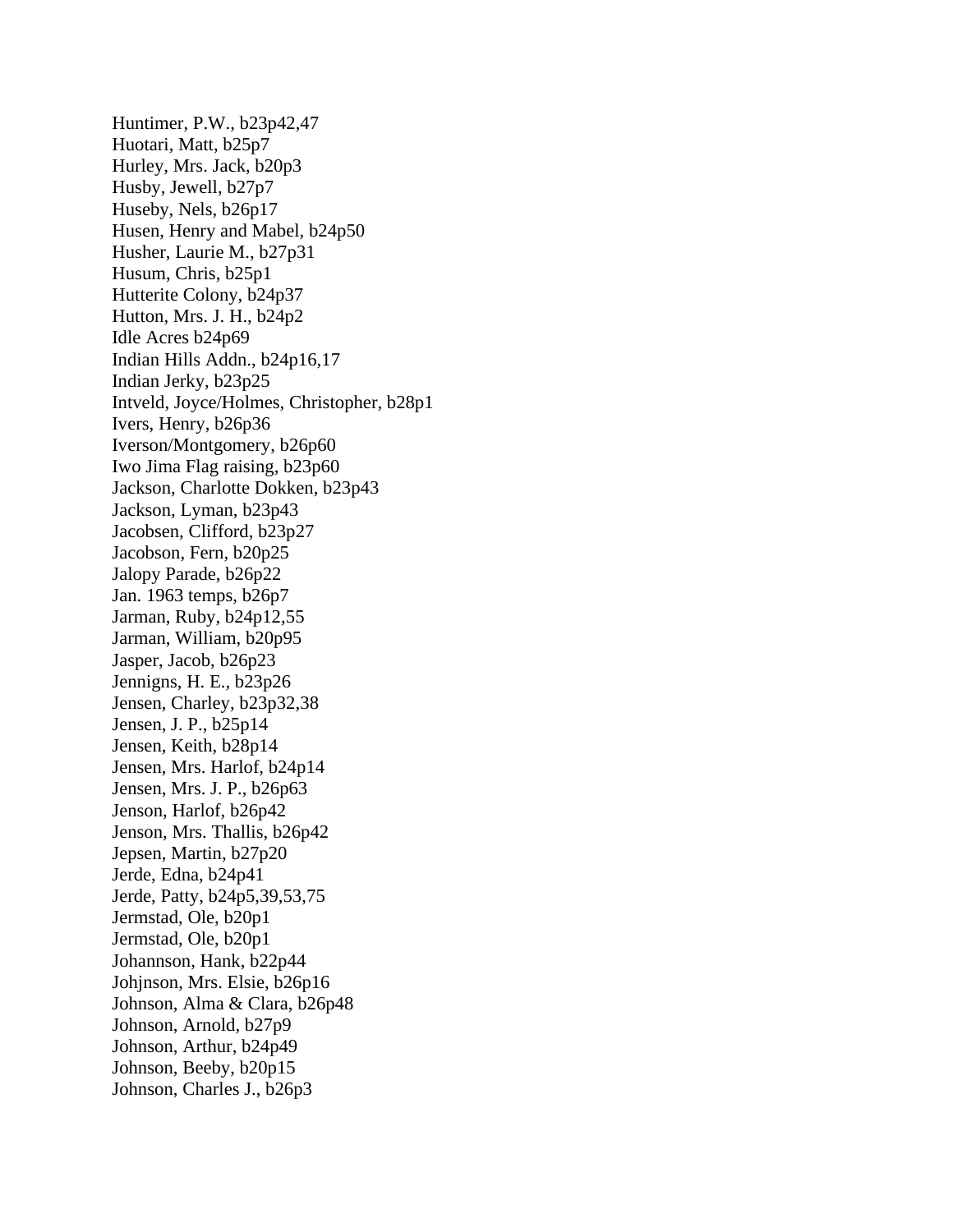Johnson, Charles W., b23p30,31 Johnson, Dennis, b26p5 Johnson, Duane L., b26p16 Johnson, Eva, b28p11 Johnson, Faye, b26p27 Johnson, Fred, b21p16 Johnson, Fred, b26p51 Johnson, Freddie, b21p17 Johnson, George, b21p16 Johnson, Herman, b23p1 Johnson, Jack, b25p7 Johnson, Jennifer, b22p23 Johnson, Jimmie, b26p3 Johnson, John K., b20p25 Johnson, Knut, b25p18 Johnson, Lenon, b20p88 Johnson, Lloyd A., b20p66 Johnson, Lucille, b25p10 Johnson, Lyndon B. b24p43,44,45 Johnson, Marie, b26p21 Johnson, Melvin, b21p3 Johnson, Mr. and Mrs. Matt, b25p36 Johnson, Mrs. Charle, b26p3 Johnson, Mrs. E., b26p20 Johnson, Mrs. J. M., b25p2 Johnson, Mrs. J.M., b27p17 Johnson, Mrs. Milton, b26p104 Johnson, Mrs. Raymond, b25p34 Johnson, Mrs. Roger, b26p3 Johnson, Mrs. Torsten, b25p21 Johnson, Opal, b20p88 Johnson, Peter, b20p46 Johnson, Robert, b24p70 Johnson, Roger, b26p3 Johnson, Ron, b24p35 Johnson, Ruthie, b24p65 Johnson, Samuel, b24p40 Johnson, Zona, b29p5 Johnson/Hight, b24p49 Johnson/Youell wedding, b25p51 Johnsonville School, b25p16 Johnston, Ralph, b24p64,70 Johnston, Ralph, b26p111 Johnston/Hope, b26p59 Jones, Emma S., b23p27 Jones, Lynn, b26p41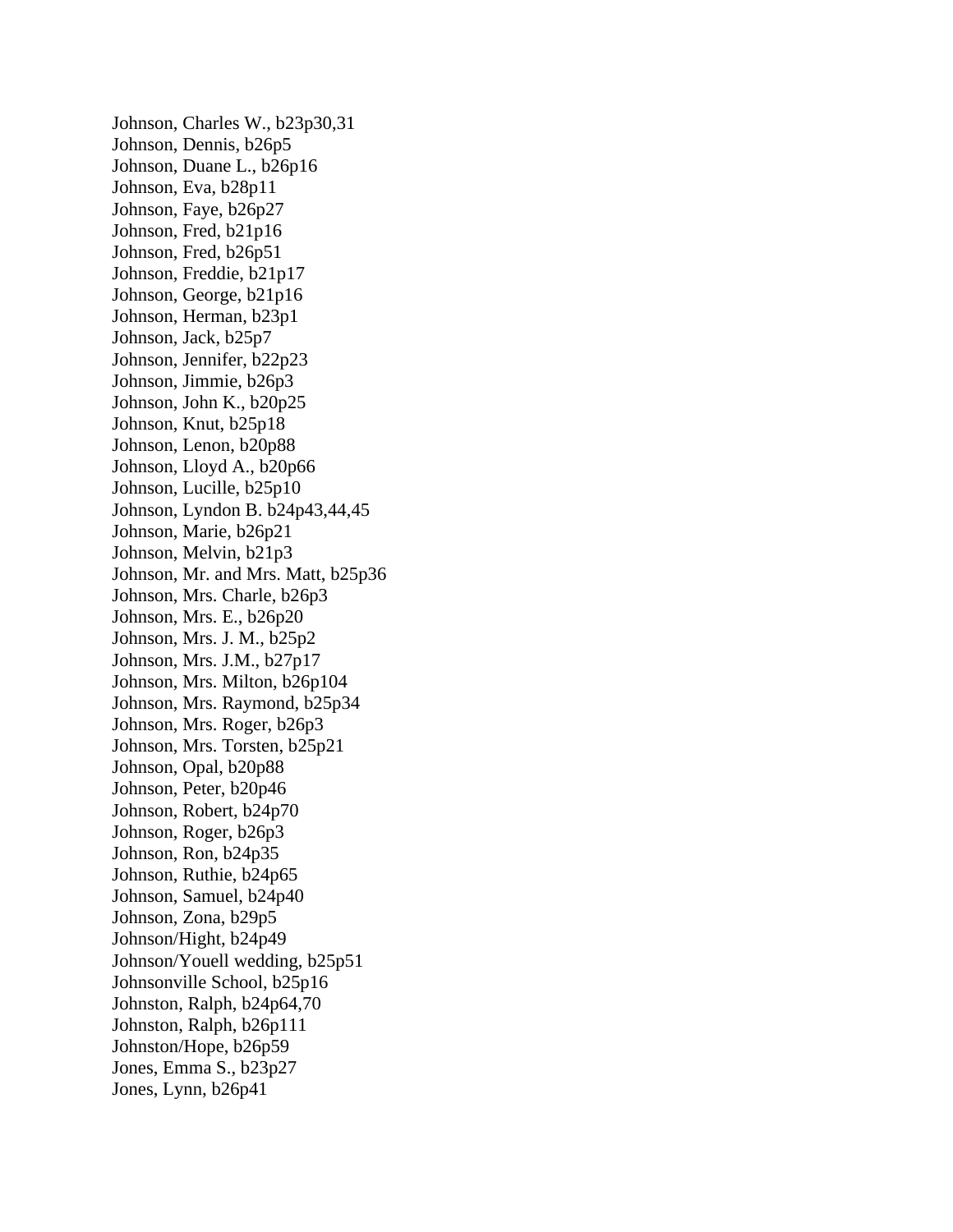Jones, Mrs. Harold, b24p56 Jonker, Ray, b26p51 Jons, Mr. and Mrs. William, b25p13 Jorenby, Shelly, b26p49 Jornlin, Leonard, b26p42 Judd, Laura, b26p72 Juel, Orrin, b24p58 July Fourth Ball, 1879, b20p37 Jurgens, Bud, b26p51 Jurgens, LeRoy, b24p13 Justice, Art, b26p28 Justice, Mrs. Art, b24p70 Kabrud, Chip, b24p74 Kaemper, Fred W. b26p58 Kakonis/Neary wedding, b20p24 Kalleig, Lois/Courtright, Rick, b28p5 Kallemeyn, Florence, b24p22 Kampen, Mrs. Les, b24p56 Kampmann, Mrs. Calvin, b26p41 Kangas, Mervin C., b25p2 Kantack, Ben, b24p13 Kartz, Ed. B26p36 Kasperson, A. T., b21p17 Kasperson, David, b24p11 Kasperson, Elmer H., b21p59 Kasperson, Elmer, b21p16 Kasperson, George, b21p17 Kasperson, Martin, b21p16 Kasperson, Mr. and Mrs. George, b26p115 Kasperson,Kathryn/Donnley, David, b27p39 KBRK, b26p10 Kean, Libbie, b25p34 Keck, Charles, b24p13 Keck, Mr. and Mrs. Charles, b24p70 Keimig, Frank, b26p23 Keldsen, Mr. and Mrs. Peter, b24p70 Kelley, Everett, b25p53 Kelsey, C. A., b23p36 Kelsey, Clayton, b23p43 Kendall, Nell, b24p2 Kern, Mrs. Anna, b26p10 Kerr, Thomas C., b22,p23 Kerr/Linneman wedding, b25p4 Ketelhut/Longkeek, b26p83, 114 Kildahl, Karl O.R., b27p11 Kill Kare Club, b29p48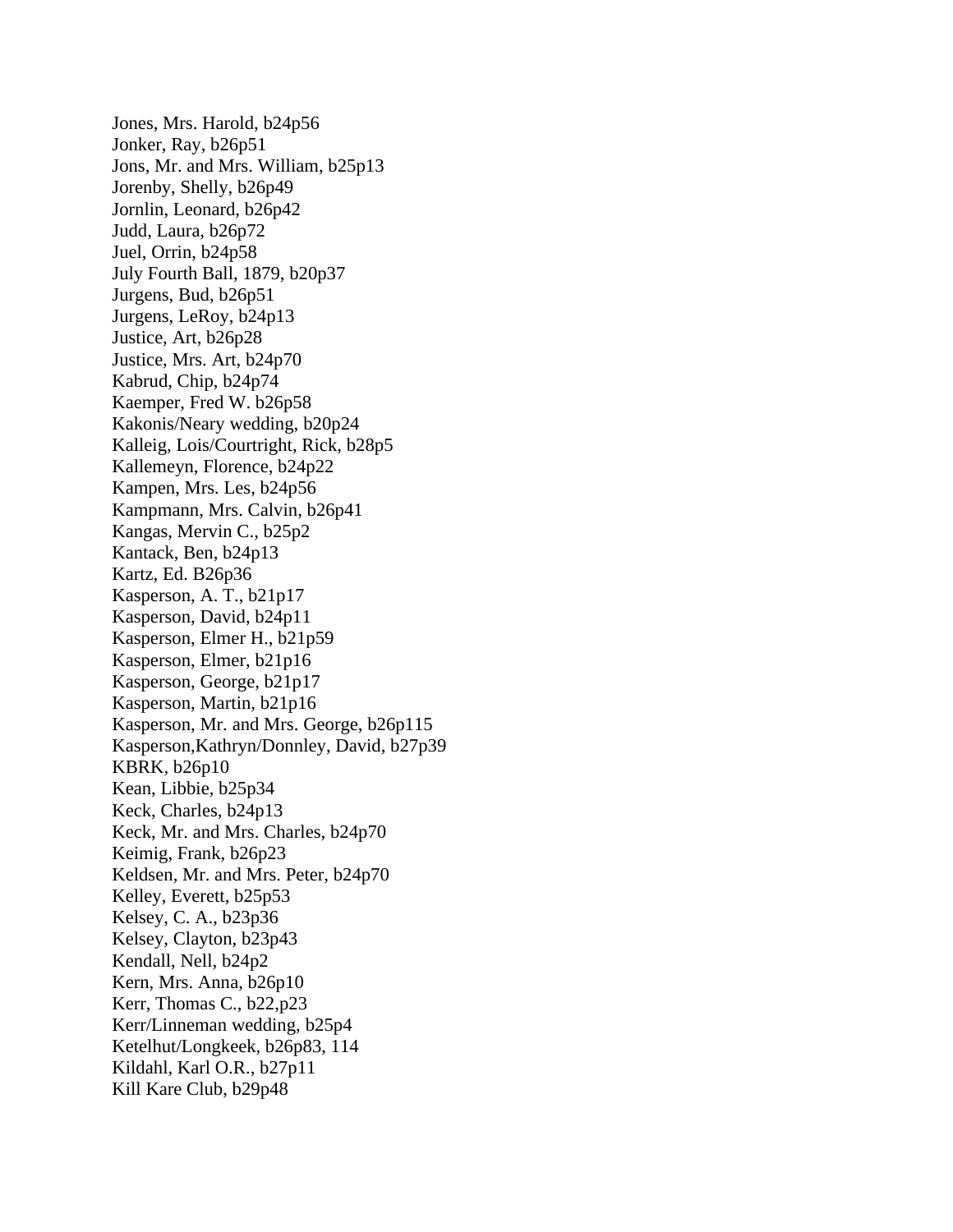Kingsley, Quentin, b25p68 Kingsley, Quentin, b26p9 Kinney, Jane, b27p19 Kinny, Carl, b25p12 Kinyon, A. H., b25p12 Kirschner, C. M, b23p65 Kjellsen, Verlo, b23p27 Kjos, Carole/Beaird, Roy, b29p54 Kjos, Christ, b20p29 Kjos, Ole C., b20p29 Klassen, Jim, b24p5,10,24,71 Klein, Mrs. Ernest, b25p51 Kleinheksel, Lynda/Mudder, Dick Jr., b22p50 Kleinjan, Ira Floyd, b22p44 Kleinjan, Ira, b26p14 Kleinjan, Leonard, b21p31 Knadle, Shelly/Perry Frost, b28p3 Kneip, Richard, b26p44 Knight, W. W., b24p57,58,69 Knight, Wiley, b23p65 Knudson, Hilda, b26p23 Knudson, Ray, b21p13 Knuth, Evans, b25p68 Knuth, Merle, b25p68 Knutson, Cheryl, b24p38 Knutson, Curt, b26p47 Knutson, Gordon, b26p98 Knutson, Leonard, b21p22 Knutson, Leonard, b21p19 Knutson, Mr. and Mrs. Carl, b21p46 Knutson, Porter, b21p15 Knutson, Porter, b21p3 Knutson, Steve, b20p87 Knutson/Peterson wedding, b25p31 Koepp, Ed, b24p57 Koepp, Erick, b26p49 Koester, Theodore, b2,p21 Kohlmeyer, Mr. and Mrs. William, b26p21 Kohlmeyer, Mrs. William, b24p70 Korstad, Hartwick, Briggs, b24p54 Korstad, Mary, b24p19 Korte, Mrs. Martin, b20p82 Koselecky, William, b23p21 Kratchovil, Don, b24p71 Kremer, F. M., b23p26 Kremer, Frank, b20p12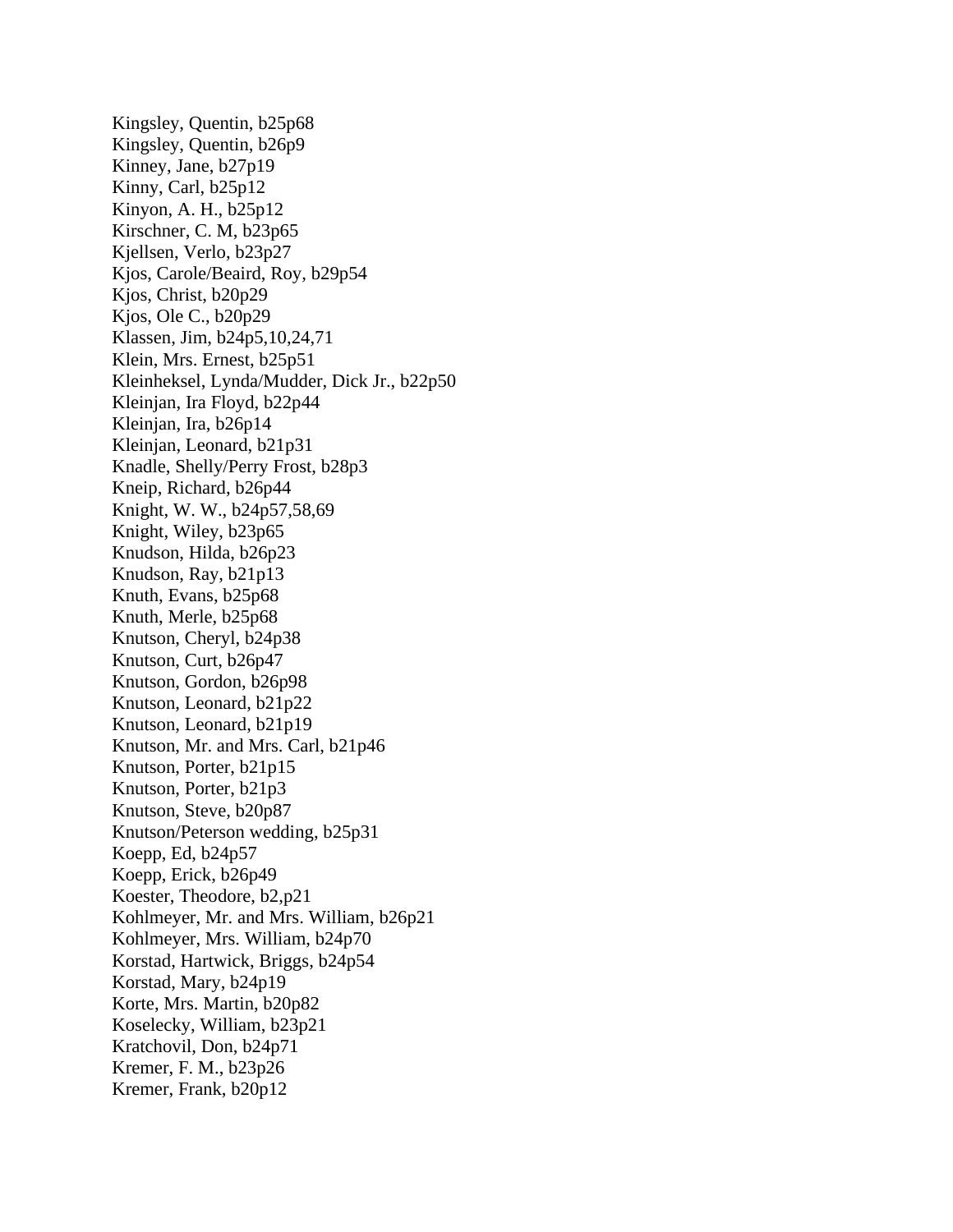Krogman, Robert, b24p68 Kron, Marv, b22p44 Krueger, Mrs. Carrie, b26p74 Krueger, Mrs. H. F., b26p67 Krueger, Mrs. H. F., b26p73 Krueger, Mrs. Mark, b26p41 Krueger, Roy, b20p81 Krueger, Roy, b22p44 Kruger, Arthur, b26p10 Kruger, Benard, b26p10 Krulish, Dan, b24p74 Kruse, Donald, b24p50 Kumlien, Wendell F., b25p50 Kurkela, Vernon, b21p3 Kvinlog, Ben, b21p16 Kvinlog, Milford, b21p16 Kvinlog, Mr and Mrs. Jake, b27p39 Kvinlog, Mr. and Mrs. J.B., b26p59 Ladd, John, b25p56 Lake Kampeska, 1932, b20p102 Lakeman, Henry, b20p95 Laketon Twp big rock, b28p8 Lamke/Washburn wedding, b25p67 Landa/Walters wedding, b25p31 Langland, George E., b25p18 Langner, Marie, b24p54 Langum, Glen, b21p17 Langum, Glen, b21p54 Langum, Mr. and Mrs. Glen, b27p41 Langum, Mr. and Mrs. Sam, b27p25 Langum, Mr. Glen, b27p34 Langum, P.J., b21p33 Langum, Pal,er, b21p16 Langum, Robert, b27p7 Langum, S. I., b27p12 Langum, S.I., b27p28 Langum,Donald, b27p35 Laposky, Lori/Lee, Ronald, b28p4 Larkin, Mr. and Mrs. Vernon, b24p70 Larson, Andre, b24p22 Larson, Arne B., b26p40 Larson, Arnold, b21p3 Larson, Donna/Ron Erickson, b27p10 Larson, Eileen, b24p65 Larson, Emery, b21p17 Larson, Lewis T., b21p41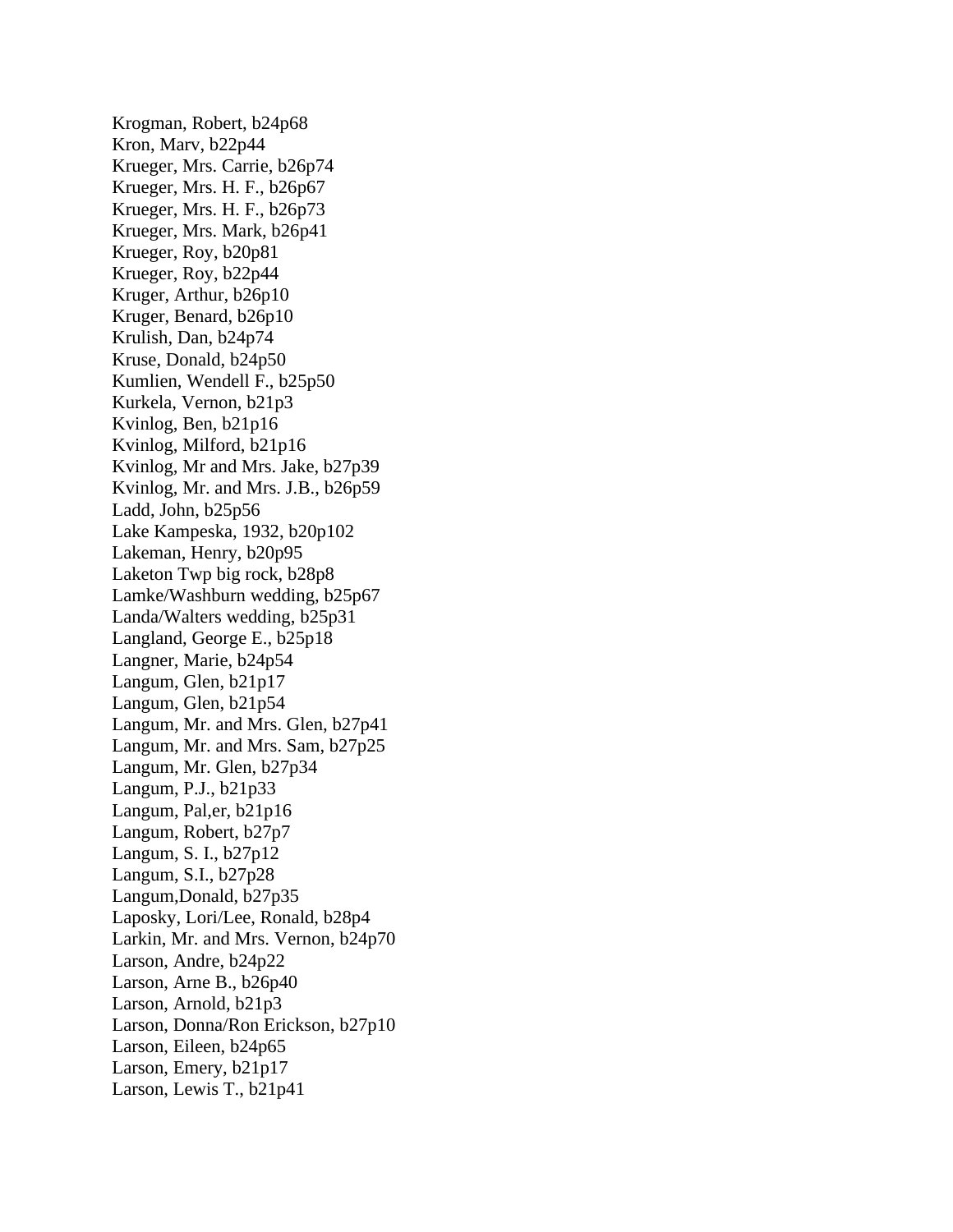Larson, Lewis, b29p10 Larson, Lucille, b21p62 Larson, Mr and Mrs. L. T., b29p10 Larson, Mr. and Mrs. L. T., b27p10 Larson, Mr. and Mrs. Lewis, b21p54 Larson, Mrs. C., b24p2 Larson, Mrs. R. A., b24p2 Larson, Norman, b21p52 Larson, Norman, b27p10 Larson, Otto, b27p27 Larson/Peters, b26p31 Lavin, Sadie, b23p14 Learn, Don, b23p14 Lease, Norman, b25p68 Lee family, b26p3 Lee, Charles E., b25p30 Lee, Charles, b21p9 Lee, Charles/Gladys Egertson, b27p8 Lee, Conrad, b26p3 Lee, Darlene, b23p14 Lee, David R., b24p50 Lee, Glenn, b25p39 Lee, Hilda, b24p54 Lee, Howard, b21p17 Lee, Irwin W., b21p30,31,34 Lee, Jane, b23p14 Lee, Jodi, b27p40 Lee, Mrs. Howard, b24p54 Lee, Oscar, b20p6 Lee, Walter C., b21p27 Lee, Walter S., b21p30 Lee, Walter, b21p17 Lees, Bob, b24p17,23 Lees, Gregg, b26p99 Lees, Robert, b23p37 Lefse specialist, b26p4 Leibsch, Mrs. Sena, b24p35 Leinbach, Fred, b20p50 Lemert, L. A., b23p20 Lentz, Dr. E.A.(Tony), b20p24 Leonard, Bill, b26p51 Lerass, Glen, b26p97 Lervaag, Phil and Patsy, b24p29 Liebig,Elmer, b20p81 Liebsch, Robert, b26p51 Liebsch, Walter, b25p48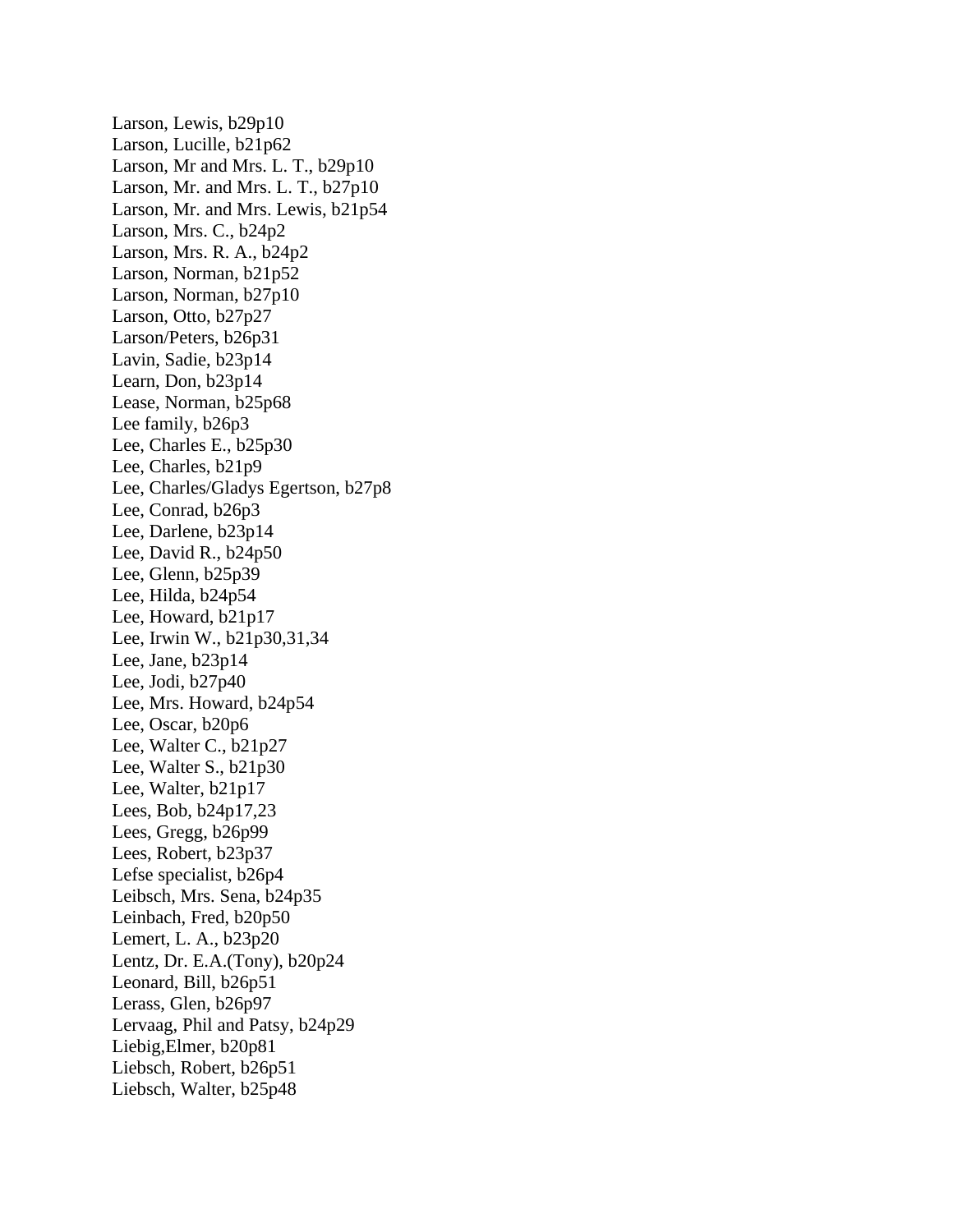Lindsay, Betty Ray, b23p68 Lindsay, Mr. and Mrs. Robb, b26p44 Lipp, Mrs. C.C., b24p2 Liquor Store, Aurora, b27p24 Liquor Store, Bookings, b27p24 Little, George, b24p22,73 Little, George, b26p45 Little, George, b26p86 Lodmell, Ed, b20p25 Loftegaarden, B. J., b24p50 Loftesness, Irene Smith, b26p95 London, James, b26p68 Longoien, Hans, b26p74 Loomis, Avery R., b25p4, 16 Loomis, Claude W., bw5p56 Loomis, Mrs. Alfred, b26p74 Lorden, Charles J., b25p32 Lott, Dick, b20p50, 55, 64 Lovre/Winkler, b24p38 Lrson, Vance, b23p28 Lsher, Maude, b26p66 Lucas, Francis, b23p13 Lucas, Frank, b20p95 Lucs, Carie Jean/Knutson, Bradley, b28p3 Luke, Mrs. N., b26p42 Lukkenberg, Darrel, b26p87 Lund, Arthur E., b25p27 Lund, H. O., b24p36 Lund, Herbert, b21p19 Lund, Herbert, b21p33 Lund, J. W., b27p14 Lund, Judy/Eide, Elmer, b27p39 Lund, Mert, b24p5 Lund, Ray, b21p31 Lundin, Mrs. R. E., b24p70 Lundquist, Harry, b24p67 Lundquist, Rick, b24p71 Lutheran Church, b2p1 Lutheran Church, First, 1972, b26p29 Lutterman, Gay, b22p44 Lyle, Mary Frances, b20p97 Lynch, Chris, b20p66 Lytle, Bill, b24p55 Lytle, William, b26p48 MacDonald, Oriette, b24p40 Mack's Hall, Medary, 1875, b20p1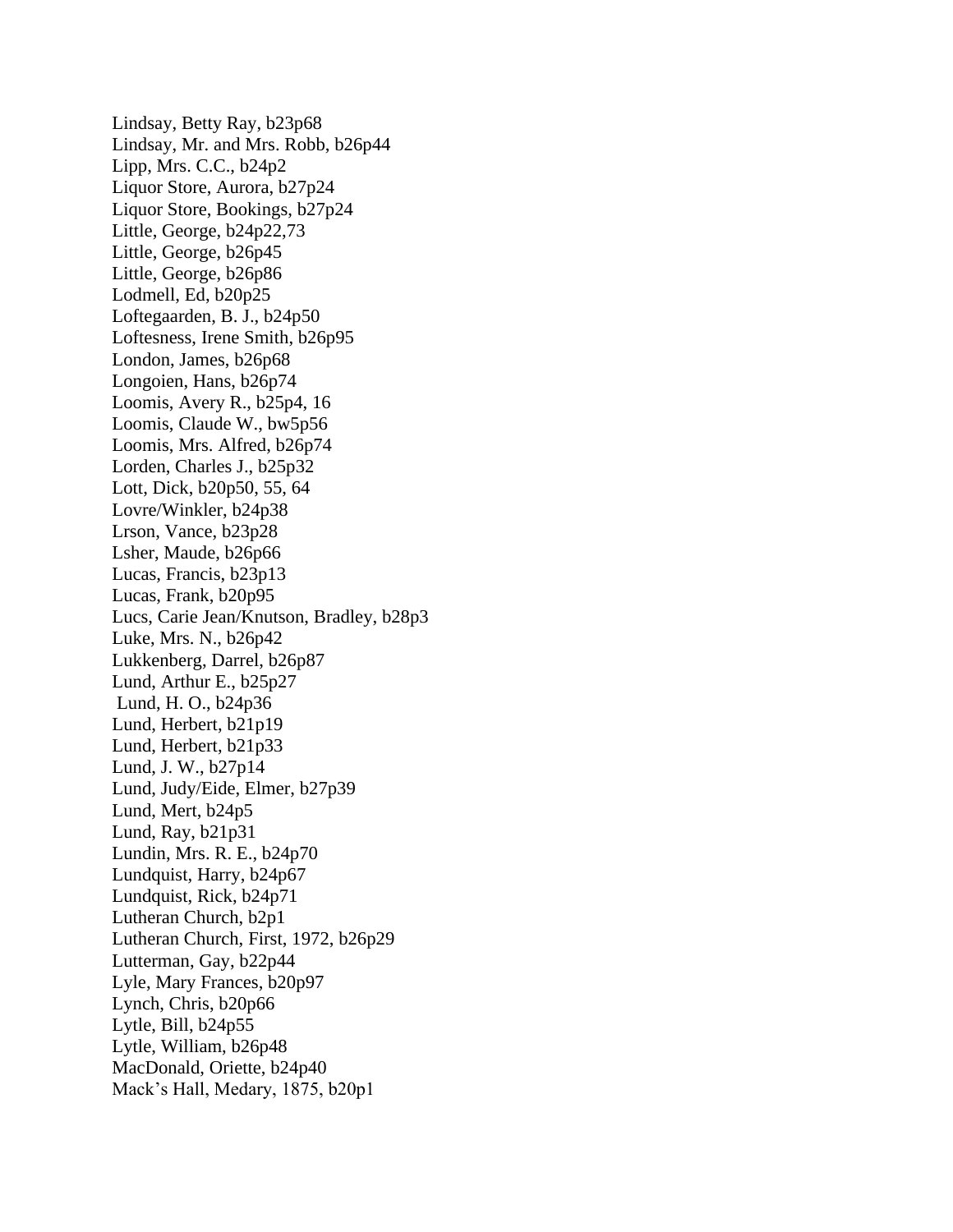Madsen, Anna, b22p36 Madsen, Clare, b21p15 Madsen, Clarence, b23p27 Madsen, Dale, b21p16 Madsen, George, b26p11 Madson, Bill, b24p5,39,53,75 Madson, Clare, b21p60 Madson, Dale, b21p33 Madtson, Beverly, b27p28-33 Madtson, Mrs. Donald, b27p20 Maher, Evelyn/O. R. Nelson, b27p4 Mallet, Bruce, b26p118 Mallet, Mrs. Robert, b22p29 Mallett, Mr. and Mrs. Ivan, b26p18 Manley, Clifford, b23p43 Mannerud, Erwin, b21p18 Mannerud, Erwin, b27p18 Mannerud, Mrs. C., b25p3 Mannerud, Ralph, b21p18 Manning, L.P., b26p65 Mark, R. A., b20p12, 74 Marken, Roger, b24p74 Marshall, Stan, b24p10 Marshman, Grace, b20p66 Martin, Tom, b24p33 Martinell, Robert, b26p14 Martinson, Charles, b24p52 Martinson, Mrs. George, b24p54 Marvin, Fay, b24p54 Masonic Lodge, b20p69 Massmann, Fritz, b25p68 Mathews, George A., b23p26 Mathison, Anna, b25p44 Mathison, Elmer L., b21p26 Mathison, Elmer L., b21p41 Mathison, Elmer, b21p17 Mathison, Mrs. Annie, b25p46 Max, Annette/Kasperson, Elmer, b27p46 Maxwell, Amy/Hazel, b24p18 Maxwell, C. C., b25p42 McAtee, John, b25p53 McCabe, Francis X., b24p19 McCahon,William, 26p114 McCann, Bill, b24p36 McClothlin, Mickey, b24p74 McClouth, Dr., b23p36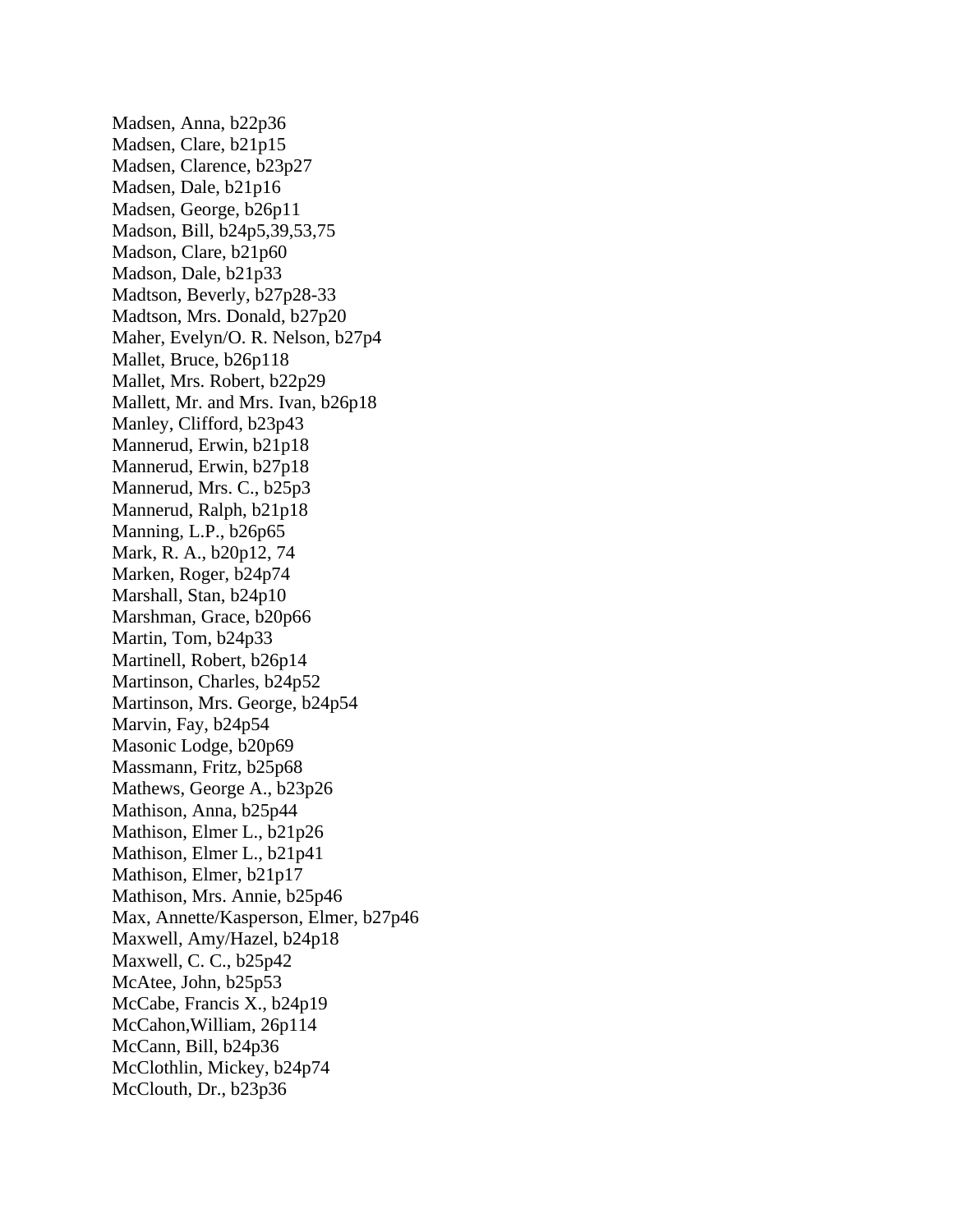McClusky, Jama Sue/Mathison, Michael, b28p3 McCone, Jean, b24p75 McCoun, Mable, b24p35 McCracken, Chester, b26p46 McCracken, William, b23p37 McDowell, Mrs. Sam, b25p25 McElliott, Richard, b25p55, 67 McEneaney, Father, b23p65 McGovern, George, b24p36 McHammil, Mr. and Mrs., b26p37 McKee, Pearl, b20p88 McKelvey, Jim, b26p58 McKeown, Connie, b25p36 McKercher, Finley, b26p34 McKibben, Lawrence B., b25pp16 McKnight Family, b20p39, 86 McKnight, Berdie, b23p54 McKnight, Connie, b24p38 McKnight, Dr. J. H., b20p77 McKnight, Emily, b20p41 McKnight, George, b20p81 McKnight, George, b24p23 McKnight, Gertrude, b20p64 McKnight, L. H., b20p82 McKnight, Lorraine, b20p82 McKnight, Mr. and Mrs. Roland, b20p41 McKnight, William, b20p38, 39, 40, 41, 84, 85 McLain, Mrs. Cy, b26p32 McLaughlin, Charles, b24p19 McLoughlin, Nellie, b20p97 McMartin, Frank C., b26p66 McMillan, Wilford, b22p42 McMillian, Dan, b20p82 McMillian, W. A., b26p34 McMillian, W. A., b26p36 McMillian, W.A., b26p12 McMullian, William, b26p17 McNeil, Janet, b26p51 McWilliams, A. W., b20p1 McWilliams, L. J. b20p1 Medary Monument, b25p31 Medary, Dakota Territory, b20p1 Mehegan, Patty, b24p39 Mehl, John, b25p30 Melchar, John, b23p14 Melemester, Mrs. H., b27p27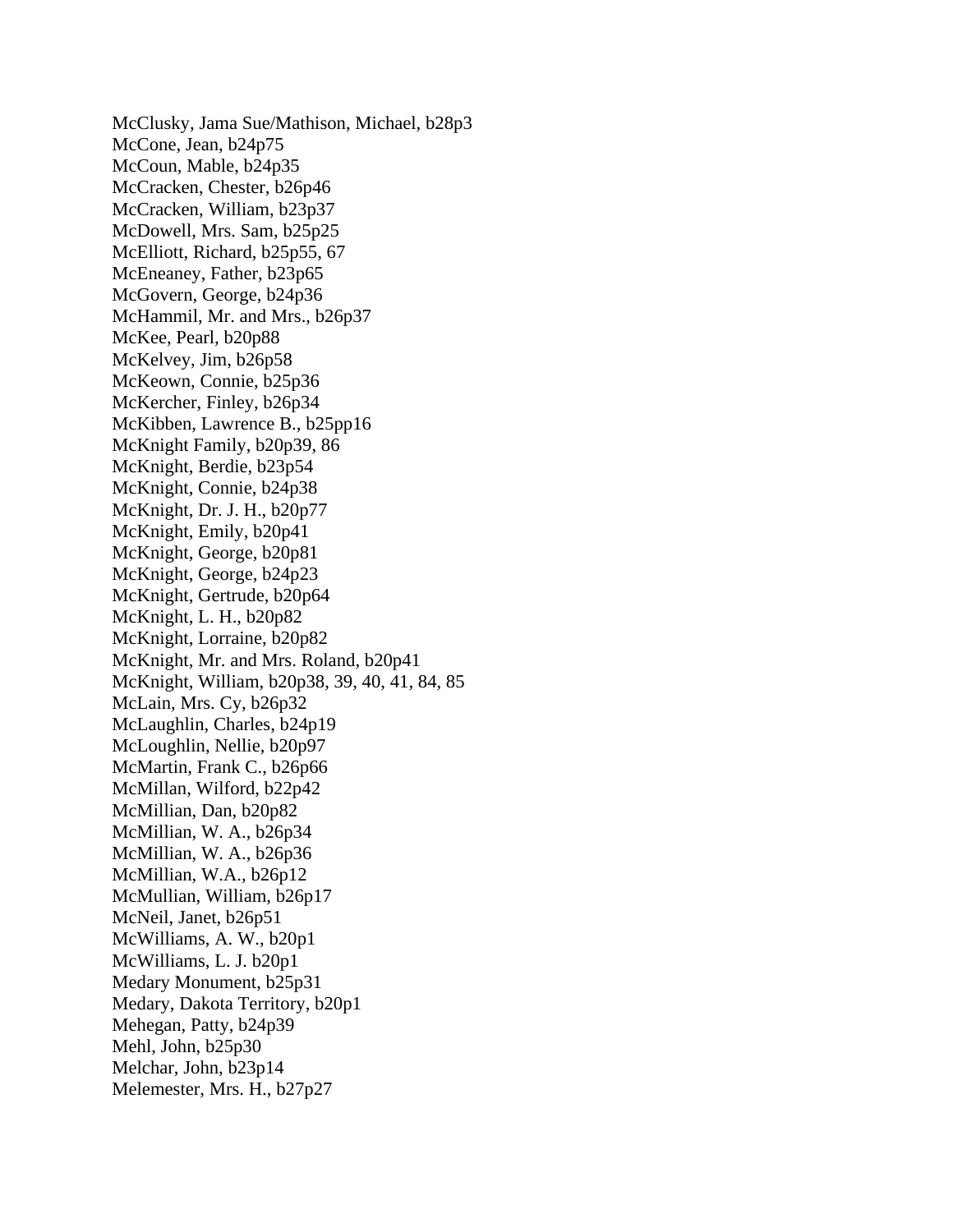Melemseter, Harold K., b21p41 Melemseter, Harold, b21p17 Melemseter, Hogan, b21p49 Melody Mobil Manor, b24p55 Mennes, A. M., b27p24 Messner, George, b24p21 Methodist Camp, b25p47 Meyer, Egbert, b26p8 Michaelson, Christa, b24p56 Michelson, George T., b25p21 Mickelson, Gene, b26p102 Mickelson, George, b28p12-13-19-20 Miessner, Mr. and Mrs. Arthur, b26p7 Miller, Albert, b26p101 Miller, Jerry, b26p14 Miller, Shirley, b24p12 Miller, Warren, b25p32 Miller, Warren, b26p72 Miller/Smit, b26p60 Millman, Benjamin, b26p86 Mills, George, b26p36 Mills, Harvey, b24p16,17 Mills, Mrs. Susan, b26p42 Milton, Dennis, b29p3 Miner, Mrs. Edna, b21p9 Minier, Earl F., b20p46, 60 Minier, Earl, b25p43 Minier, Fred, b20p17 Minier, Ida Ray, b20p17 Minkler, Mr. and Mrs. R. G., b25p5 Mitchell, Arthur, b20p81 Mitchell, H. J., b23p35 Mitchell, Margaret, b20p55 Mitchell, Mrs. and Mrs. Arthur, b24p31 Mitchell, Mrs. Eugene, b26p16 Mix/Sorenson, b24p39 Mize, Ronald, b24p74 Moad, Jerry, b24p35 Moe, Dennis, b24p6 Moe, Edwin, b26p117 Moe, Mrs. Herman, b23p27 Moeller, Mrs. Dean, b26p42 Moen, Merle, b21p15 Moen, Ray H., b21p31 Mohror, Louis H., b27p13 Molengraf, Frank, b26p87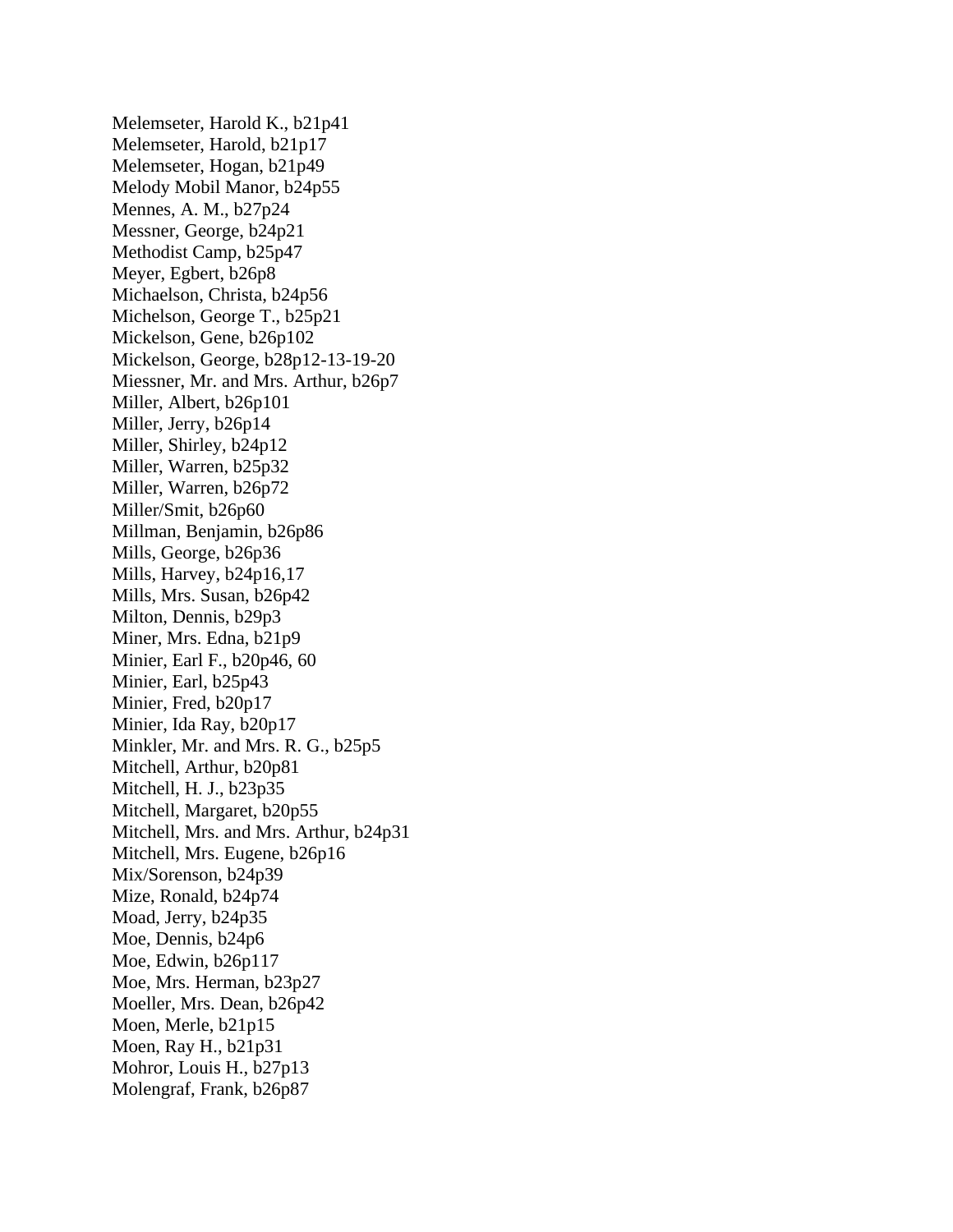Monson, Mons S., b25p29 Montgomery-Ward closure, b24p41 Montgomery, Mrs. Michael, b22p30 Moore, Alverda, b24p68 Moritz, Mrs. A. A., b24p31 Morman Church, b24p3 Morrison, Iva Evans, b24p9 Morrison, Kale, b22p23 Morton, Rena, b24p11 Moulton, Mary, b24p75 Mount Rushmore, b23p61 Moyer, Melvin, b24p72 Mueller, Leona, b25p6 Mueller, Leona, b25p6, 33 Mulder, Hank, b26p51 Mullinix, Beaman, b24p31,52 Multhauf/Moriarty, b26p15 Mundt, Karl, b20p41 Municipal Golf Course, b24p40 Murfield, Diane, b25p10 Murschel, Clarence, b26p12 Mutual Insurance Co. 75<sup>th</sup>, b26p31 Mydland, Gordon, b24p63 Myers, Lois/Quail, Irwin, b29p42 Myers, Mrs. Max, b24p70 Myhre, Carl A., b27p13 Myhres, Janet/Johnson, Robert, b27p20 Myre, Towni/Stenberg, Scott, b28p1 Nace, Lloyd, b26p51 Nace, Mr. and Mrs. Charles, b26p40 Nagel, Henry, b26p111 Nagel, Mr. and Mrs. Henry, b22p19 Natesta, James, b20p1, 9 Natvig, Norman, b26p106 Neal, Frank, b20p66 Negstad, Mrs. Josephine, b27p46 Neilson, Albert, b26p34 Neitzl, C. F., b20p64 Nelsen, Halvor, b26p14 Nelson Mrs. Norman, b27p12 Nelson, Anton, b27p26 Nelson, Delores/Houtman, Wilbur, b27p11 Nelson, Detleph, b28p11 Nelson, Eldora/Harold, b27p5 Nelson, Eric, b27p13 Nelson, Gordon, b21p19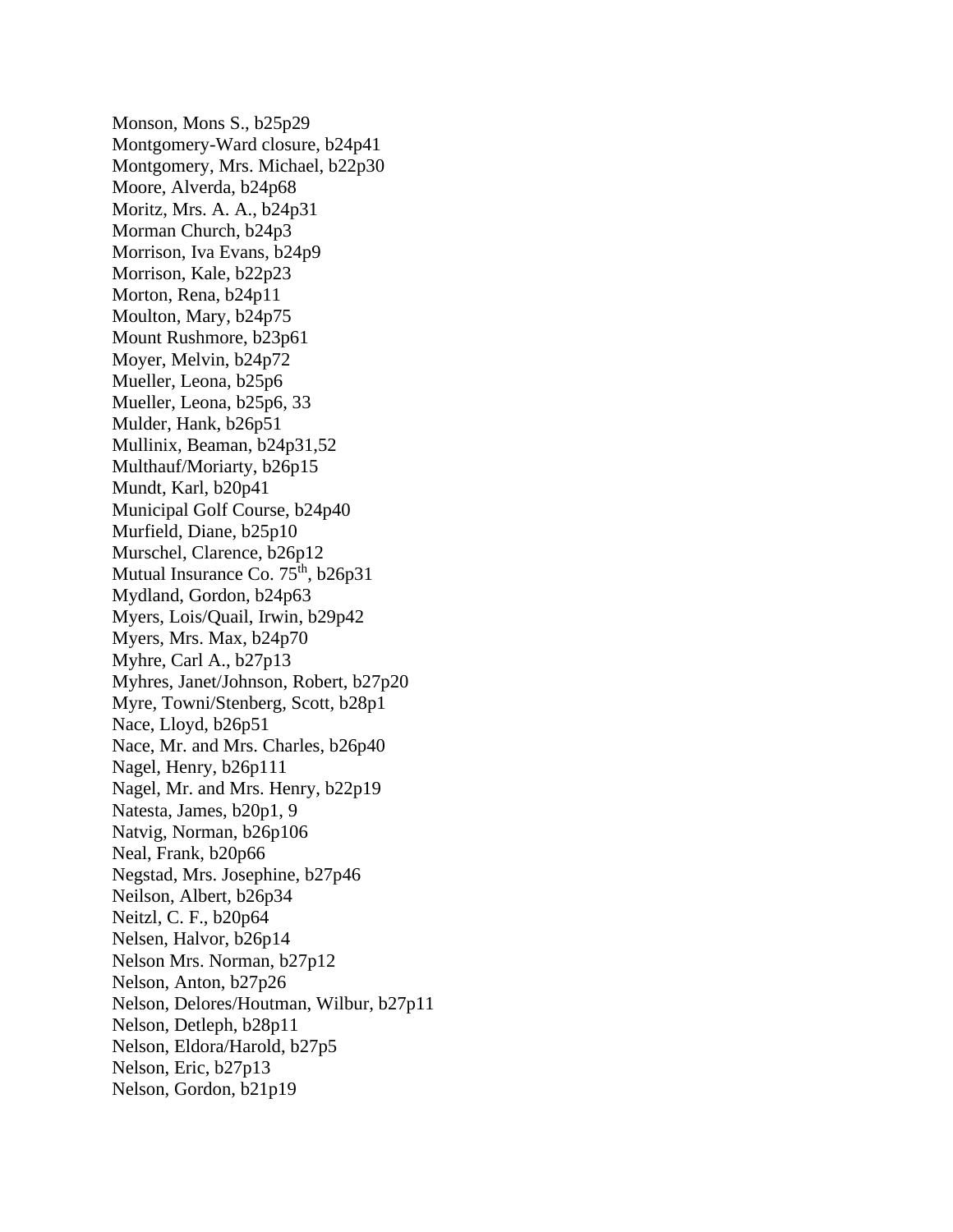Nelson, Herschel, b21p3 Nelson, Herschel, b23p28 Nelson, Ida, b26p100 Nelson, John E., b24p19 Nelson, Johnney, b20p50, 55 Nelson, Karen, b26p104 Nelson, Kevin, b26p104 Nelson, Mr. and Mrs. A. T., b24p5 Nelson, Mr. and Mrs. Marvin, b27p26 Nelson, Mrs. Arthur, b27p37 Nelson, Mrs. Clarence, b25p14 Nelson, Mrs. Nels, b22p36 Nelson, Mrs. Nels, b26p74 Nelson, Mrs. Orville, b27p4 Nelson, N. T., b24p30 Nelson, N. T., b25p68 Nelson, Norman/Vera Hanson, b27p13 Nelson, Ole, b26p33 Nelson, Orville, b21p17 Nelson, Oscar, b27p43 Nelson, Robert K., b27b27 Nelson, Ronald, b24p2 Nelson, Wayne Nb27p20 Nelson, Wayne, b27p38 Nelson/Wallenfeldt, wedding, b20p65 Nelville, Wilbur, b25p68 Nesby, Fred, b20p81 Ness, Bonnie, b26p42 Ness, Catherine, b27p5 Ness, Clarence, b22p49 Ness, E. O., b27p42 Ness, Lewis, b24p70 Ness/Knutson, b26p107 Neuberger, Carol, b20p15 Neuberger, Jeff, b24p74 Newell, Thomas, b24p67 Newton/Nicholas wedding, b20p74 Nichols, Mary, b20p86 Nichols, Mrs. Richard, b23p30 Nick's Hamburger Shop, 1944, b20p41 Nielsen, Lewis, b21p15 Nielsen, Mrs. Ida, b26p74 Nielson, Harry, b26p41 Nielson, Kim, b26p117 Nielson, Kim, b26p117 Nielson, Theresa, b26p117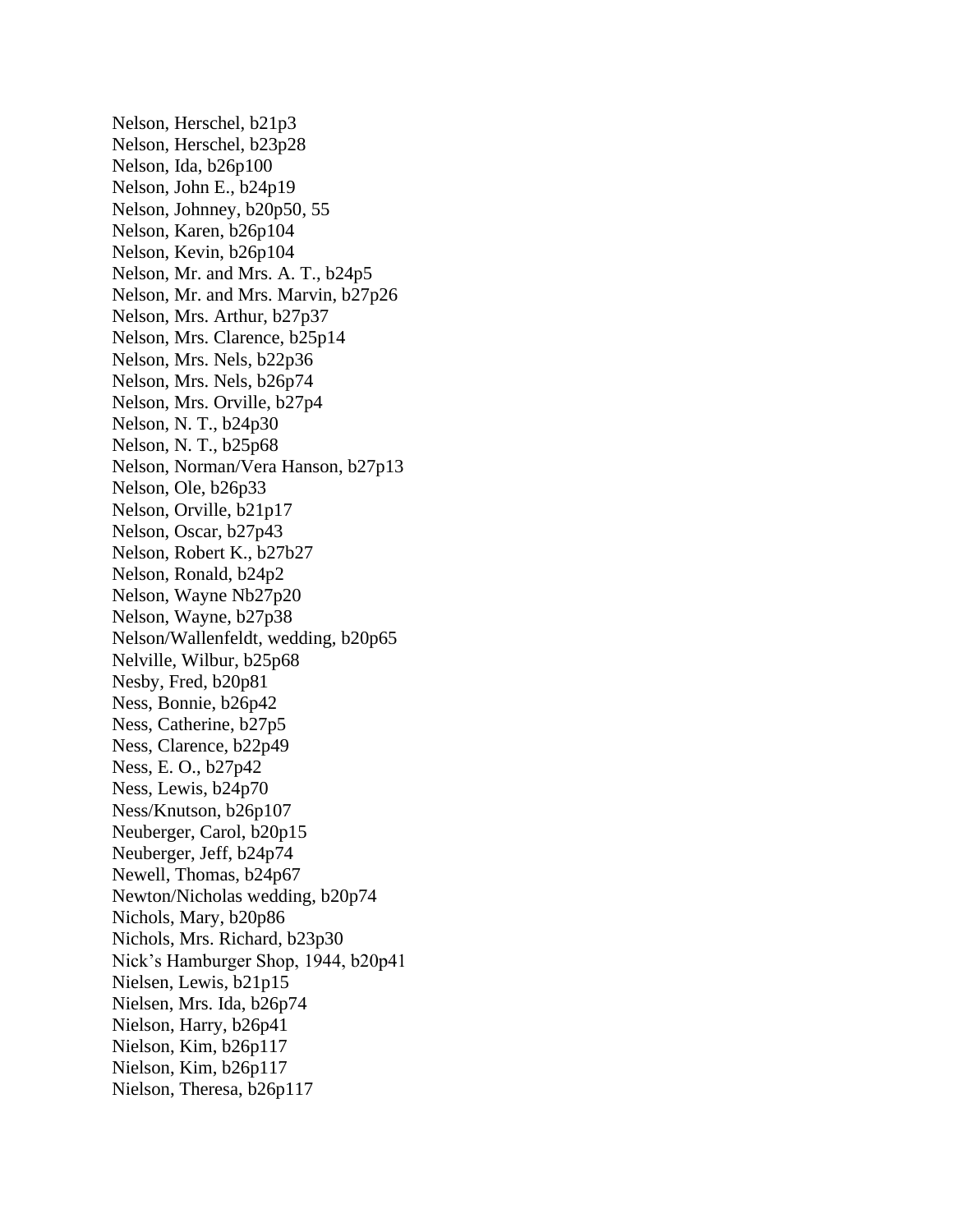Niklason, H. F., b20p66 Nilges, Peter H., b26p40 Nilson, Magnhild, b26p5 Niman, Mr. (teacher), b24p54 Nissen, John C., b26p53 Nolan, Bill, b26p59 Nolan, W. H., b20p18 Nolan, W. H., b24p17,26,65 Nold, Nelda, b23p43 Norbeck, Herbert, b23p28 Nordmark, Marilynn, b23p43 Norem, Bertha, b20p66 Norgaard, Julie M./Oines, Weston, b28p3 Norman (Nig) Johnson, b21p42, 43 Norman, Arlene, b29p35 Norman, Elsie, b20p55 Norman, Susie, b26p67 Norris, Vernon, b21p3 Norton, Bob, b24p31 Norvold, Rudolph, b27p1 O'Brien, Mamie, b26p20 O'Connor, Gene, b20p75 O'Connor, Mary E., b26p61 O'Donnell, Clara b22p23 Oakland, Mrs. R., b25p3 Oakwood Lake State Park, b25p46 Oakwood Lakes, b23p11 Oakwood Lakes, b24p35 Oakwood Lakes, b26p97 Oakwood Lodge, b25p2 Oakwood State Park, b20p96 Odegaard, Herman, b28p11 Odegaard, Herman, b28p11 Odegaard, Joseph, b26p45 Odegaard, Mrs. Kenneth, b26p75 Odegaard, Ted, b24p69 Odegaard/Taylor, b26p89 Ohm, Mr. and Mrs. George turkeys, b25p56 Oien, Grover, b26p34 Oines, Alvin, b27p1 Oines, Eugene, b26p53 Oines, Joe, b20p103 Oines, Mildred, b26p72 Oines, Mr. and Mrs. Oscar, b24p39 Oines, Mrs. O., b25p3 Old Central, b23p36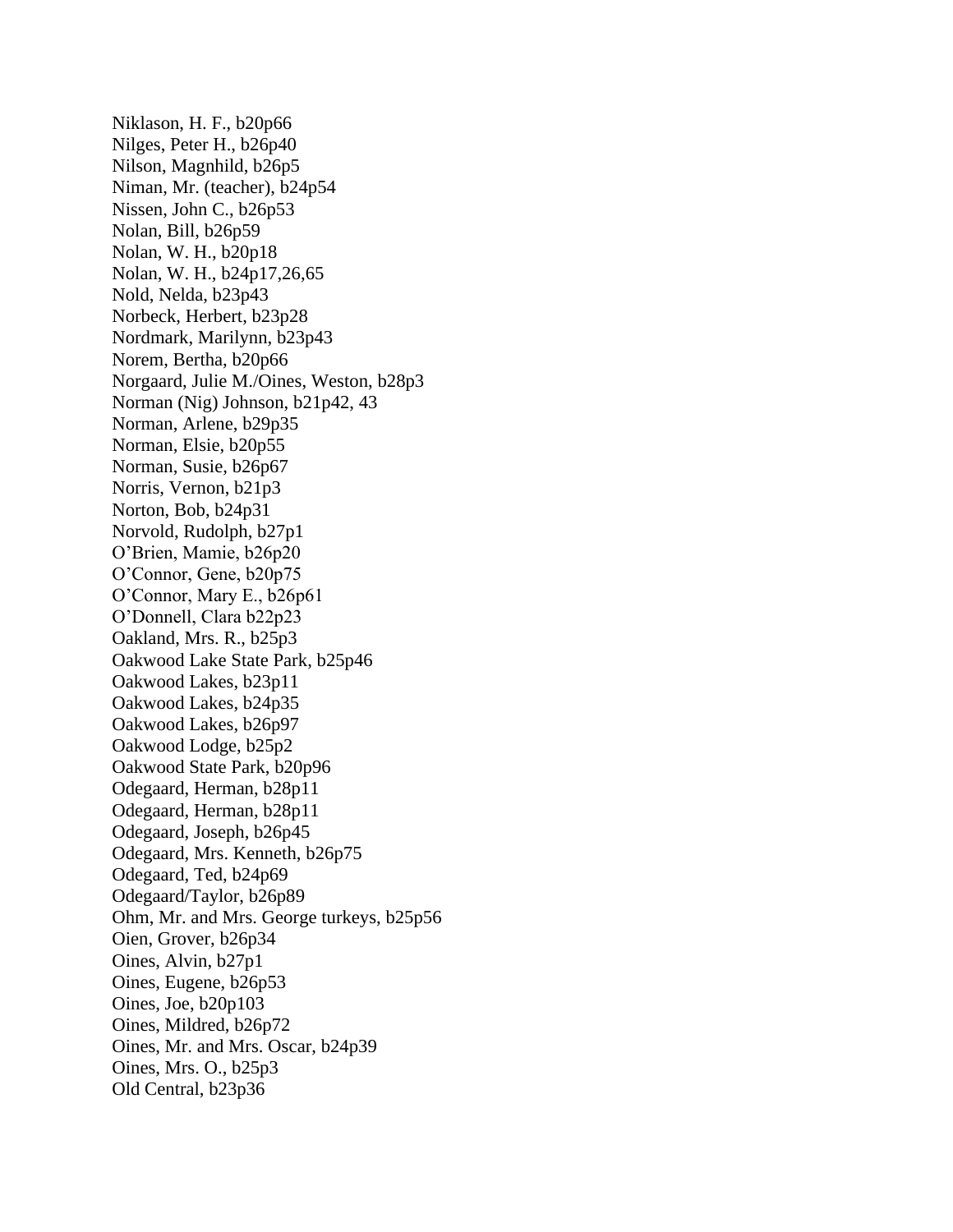Olesen, Julius, b25p3 Olson, Anna, b21p41 Olson, Charles, b23p27 Olson, H. R., b23p28 Olson, Hans, b25p43 Olson, Janice, b26p100 Olson, John, b26p44 Olson, LeRoy, b21p10 Olson, Matthew, b22p44 Olson, Mr. and Mrs. Harry, b26p11 Olson, Mrs. E. C., b20p97 Olson, Mrs. John, b26p11 Olson, Mrs. Raymond, b27p34 Olson, Mrs. Richard, b26p38 Olson, Mrs. Rudolph, b26p100 Olson, Oscar b27p6 Olson, Oscar, b20p60 Olson, Oscar, b22p25 Olson, Roy, b23p44,45 Olson, Theran, b24p5 Olson, W.H., b25030 Operation Pit Fall, b24p49 Opland, Mary/Mueller, Calvin, b28p1 Orcutt, Gordon, b21p3 Orcutt, Mrs. Byron, b20p97 Oseby, Carl B., b25p29 Oseby, Mrs. Lloyd, b26p80 Oslo Lutheran Church, b26p43 Ostrander, John, b26p14 Ostroot, Homer, b21p3 Ostroot, Linda/Thompson, Ronald, b29p36 Osvog, Homer, b24p31 Otterness, Ida, b20p66 Otterness, Jens, b24p54 Otterness, Jens, b26p93 Otterness, Mabel, b20p66 Overby, Mrs. Emil, b26p38 Overend, Simon, b26p36 Overocker, George, b25p33 Overocker, Mrs. Louis, b26p74 Oyloe, O. G., b20p46 Packard, William H. b20p1 Paige, Frank and Goldie, b20p61 Palm, Andrew, b23p35 Palmer, Bernice, b26p48 Palmer, Earl, b25p56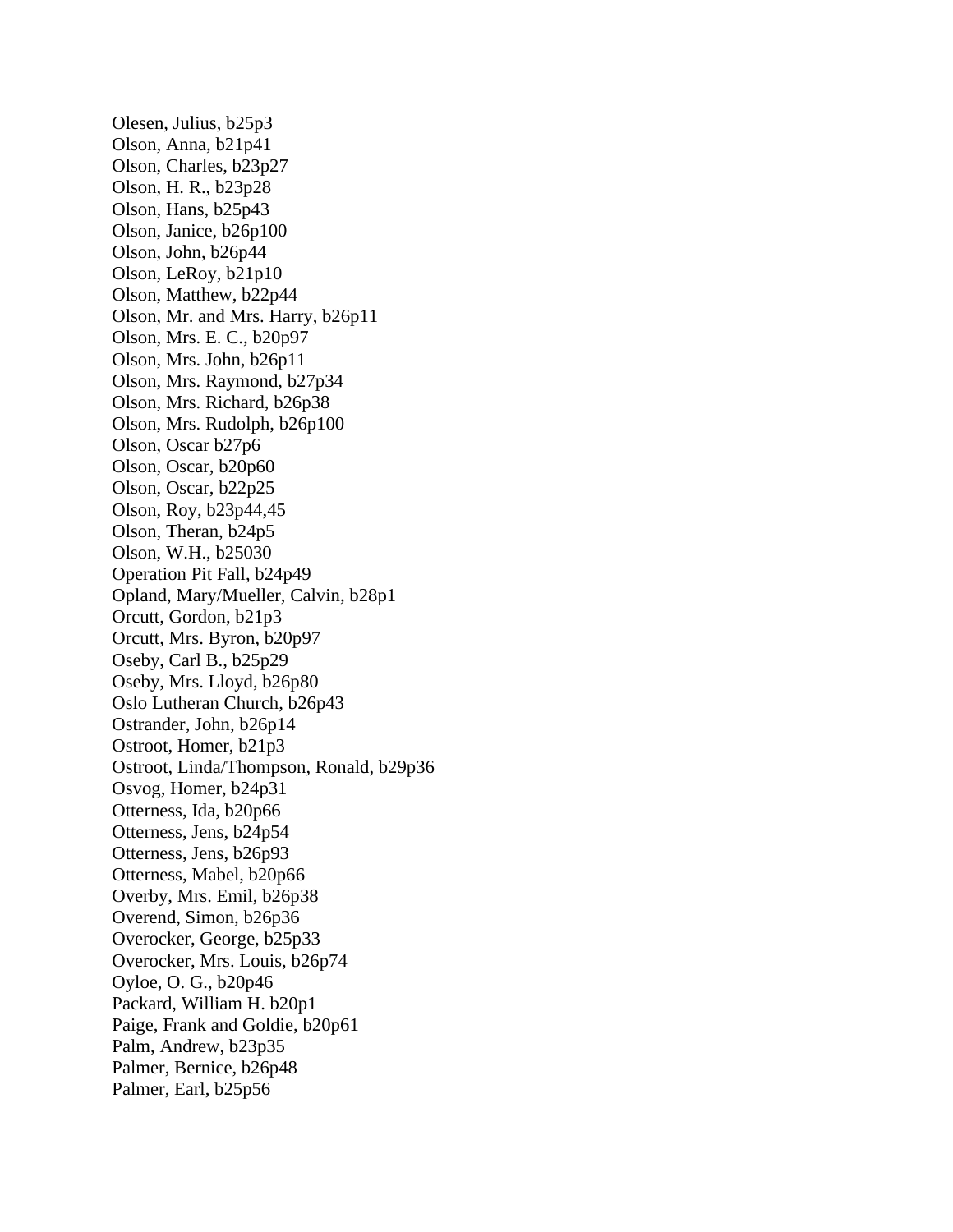Palmer, Marshall, b20p25 Palmer/Gerlach, b24p56 Pander, Herman, b21p19 Parker, D. D., b26p7 Parker, Dorothy, b25p45 Parker, Dorothy, b25p45 Parker, John, b25p45 Parker, Maude, b23p54 Parkview Health Center, b28p10 Patt, Dr. W. H., b20p66 Patterson, G.G., b24p7 Patterson, Mrs. E. H., b20p48 Paul, Walter and Thea, b20p35, 81 Paul, Walter, b20p35 Peake, Alonzo, b25p30 Pearson, David, b24p21,24,74,75 Pease, Mrs. S. E., b26p37 Peddicord, Floyd, b23p42 Pederson, Carl, b25p12 Pederson, Clifford, b21p14 Pederson, Ervine, b24p12 Pederson, Francis, b21p14 Pederson, Lester, b21p14 Peet/Schulz wedding, b25p56 Pengra, Josie, b24p72 Pengra, Ray, b24p70 Perisho, Inez, b24p2 Perkins, George, b20p12 Perkins, Linda, b24p38 Perry, David, b25p68 Perry, Earl, b26p66 Perry, Loran, b25p24 Perry, Loran, b26p47 Perry, Mrs. Frank, b26p58 Perry, Steven, b22p47 Perry/Clauson, b26p32 Perso, Frank L. Sr., b25p44 Perso, Frank L.Jr., b25p4 Perso, Mrs. Frank, b25p29 Pesall/Ailts, b26p102 Peters, Joyce, b24p42 Petersen, Mrs. H.V., b24p41 Peterson, Agnes, b20p88 Peterson, Brenda/Quam, Michael, b28p6 Peterson, C. E., b26p11 Peterson, Carla, b26p108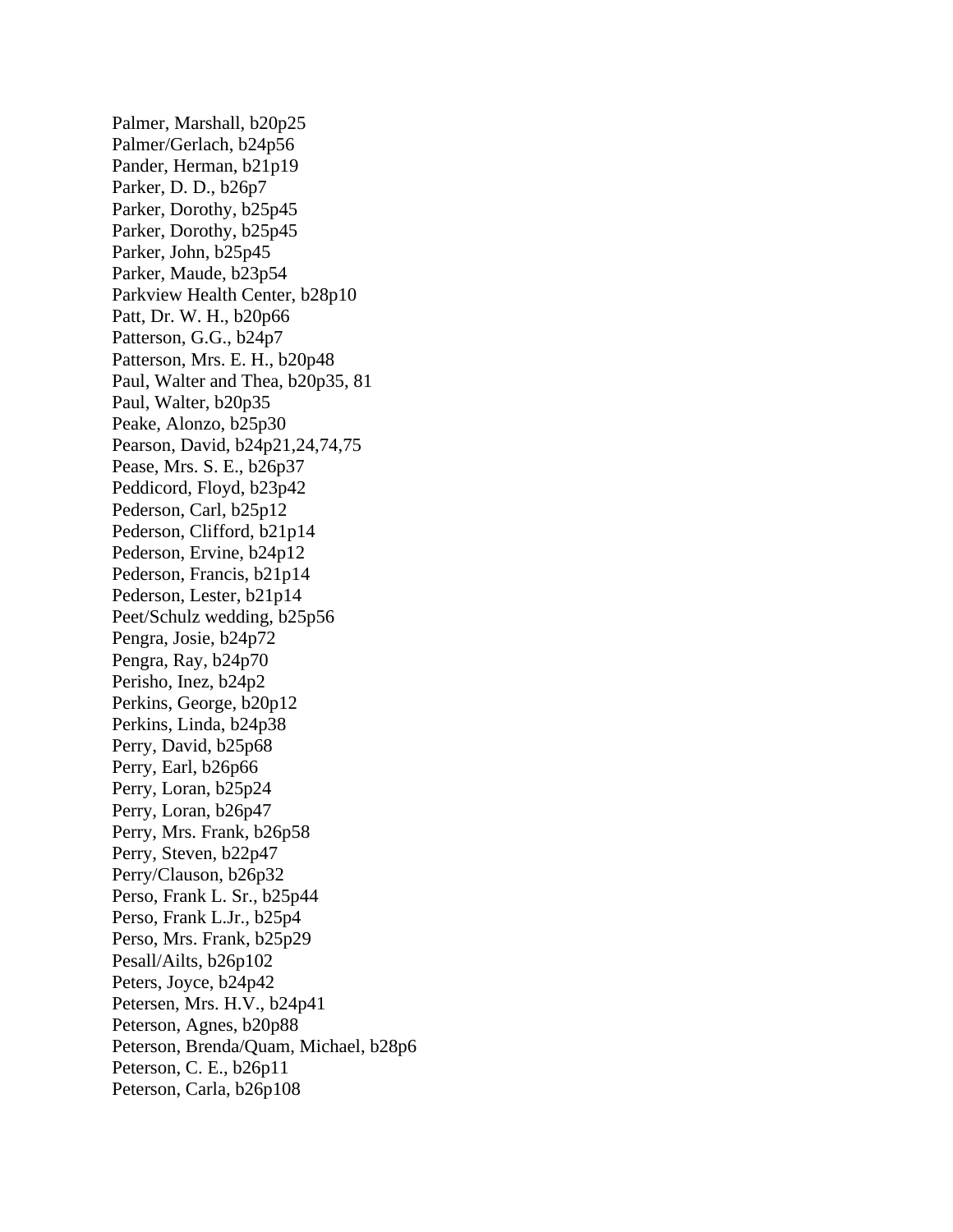Peterson, Dan, b20p36 Peterson, Dan, b23p62 Peterson, Delbert, b23p39 Peterson, Elmer, b26p34 Peterson, James, b21p48 Peterson, Larry, b26p39 Peterson, Larry, b26p40 Peterson, Lyle, b21p3 Peterson, Marvin A., b21p52 Peterson, Mr. and Mrs. Fritz, b26p40 Peterson, Mrs. W. A., b24p2 Peterson, Nancy/Quail, Daniel, b29p4 Peterson, Sally, b20p15 Peterson, Sue, b26p48 Phillipson, Clarence, b21p9 Phillipson, Clarence, b25p30 Phillipson, Herbert/Helma, b24p50 Pickering, Carl, b23p27 Pickering, Grace, b23p27 Pickett, Jill, b20p15 Pickett, Ruby, b21p28 Pickett, Susan/Torgrude, Zane, b29p45 Pickett, William J., b24p40 Pike/Linn, b26p72 Pittenger, Richard, b24p59 Ponto, Mrs. Homer, b24p70 Poole, Beverly, b23p59 Poole, Mr. and Mrs. Charles, b20p6, 13, 15, 48 Poppe, Debra Ann/Michaels, Todd, b28p2 Poss/Hey wedding, b25p10 Post, Jake, b28p9 Powell Gertrude Denhart, b20p10 Powers, Mrs. H. W., b24p2 Prahl Lydia Veiregge, b25p30 Prahl, Raymond R., b25p16 Pre-arranged funerals, b24p22,23 Prendergast, Terry, b2p24 Preus, David W., b27p2 Prevo, Bowena, b26p34 Price, Ellis, b26p79 Prunty, Mrs. Alma, b26p100 Prunty, Mrs. Glenn, b23p13 Prussman, Paul, b24p22,23 Pugsley, C.W., b23p26 Pulsifer, H. G. b26p57 Quail, Albert, b26p8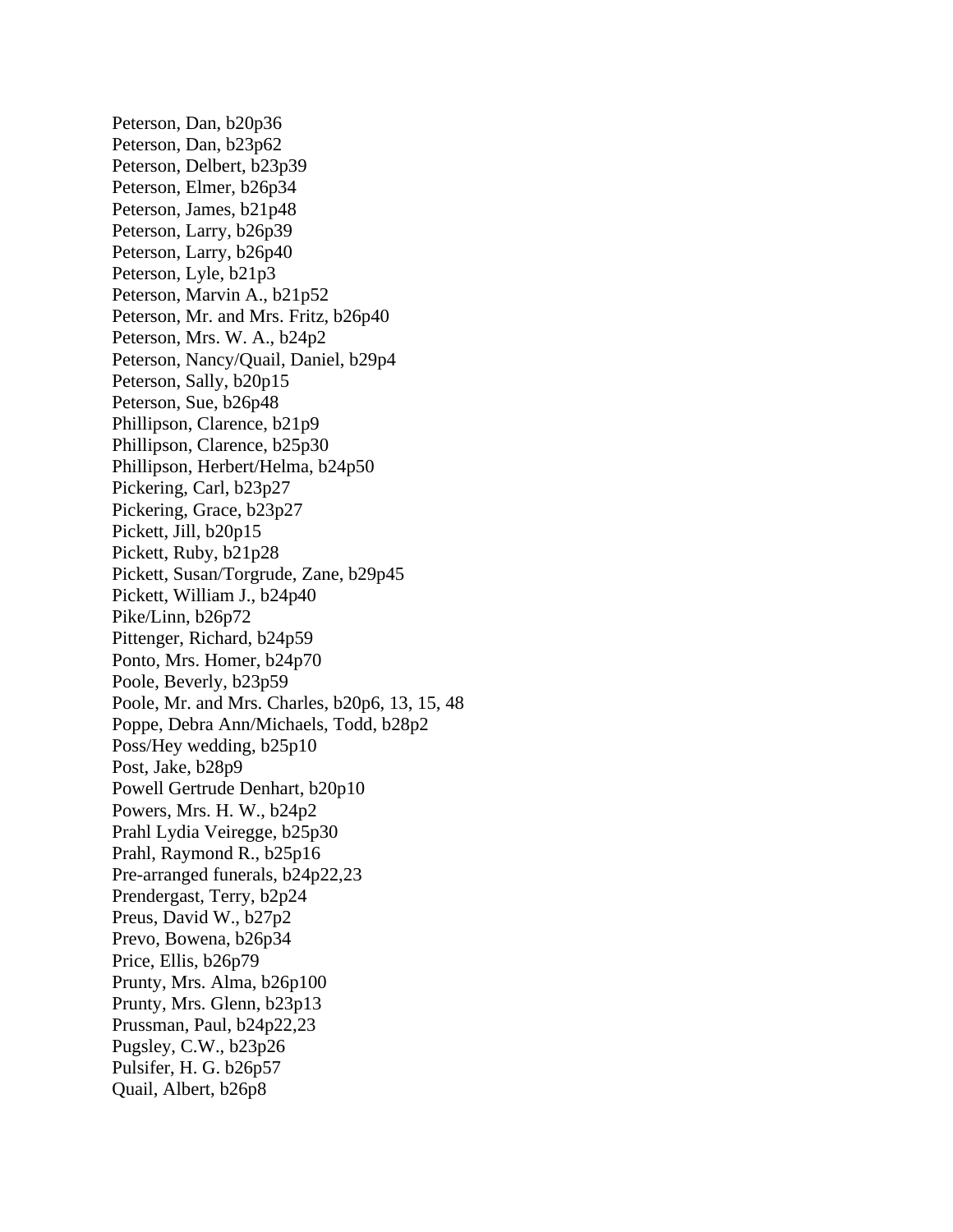Quail, Albert, b27p1 Quail, Arla/Olson, Chuck, b29p2 Quail, Carl O., b23p38 Quail, Carl O., b29p35 Quail, Clara, b29p23 -24 Quail, Deanna/Pierce, Cory A. ,b28p1 Quail, Elston, b21p13 Quail, Elston, b29p18 Quail, Frank, b29p32 Quail, Henry, b29p35 Quail, Jane, b29p21 Quail, Janie, b29p15 Quail, Lyle, b29p18 Quail, Mr. and Mrs. Albert, b29p10 Quail, Mr. and Mrs. Albert, b29p11 Quail, Mr. and Mrs. Howard, b29p6 Quail, Mrs. Clara, b27p41 Quail, Mrs. Rhonda Mae, b29p2 Quail, Phyllis/Knutson, Allan, b29p1 Quail, Ruth's car, b29p22 Quam, Allen, b21p10 Quam, Mr. and Mrs. Andrew, b27p30 Quam, Sandord, b21p3 Quam, Sanford, b21p18 Quast, Anita, b23p43 Quickee Marriage laws, b24p24 Quinn, A. J., b23p11 Raad, Lester, b21p13 Rae, Jaclynn, b26p18 Rapp, Ralph, Matt, Wayne, b20p51 Rasmussen, Gilbert, b26p41 Rasmussen, Mrs. Herman, b25p40 Rasmussen/Thompson wedding, b25p30 Ray, W.E., b23p65 Reagan, Pres. Ronald, b28p15 Red Castle School cornerstone, b20p12 Red Castle School Razing, b20p12 Red Owl Store, b20p53 Reed, Erwin, b26p88 Reed, Mrs. Keith, b26p42 Reeter, Edward, b26p113 Reeter, Russell, b26p113 Reeves, Alzora, b23p27 Reeves, Mrs. Connie, b26p48 Reiger, Curley, b24p31 Reinhart, John, b28p22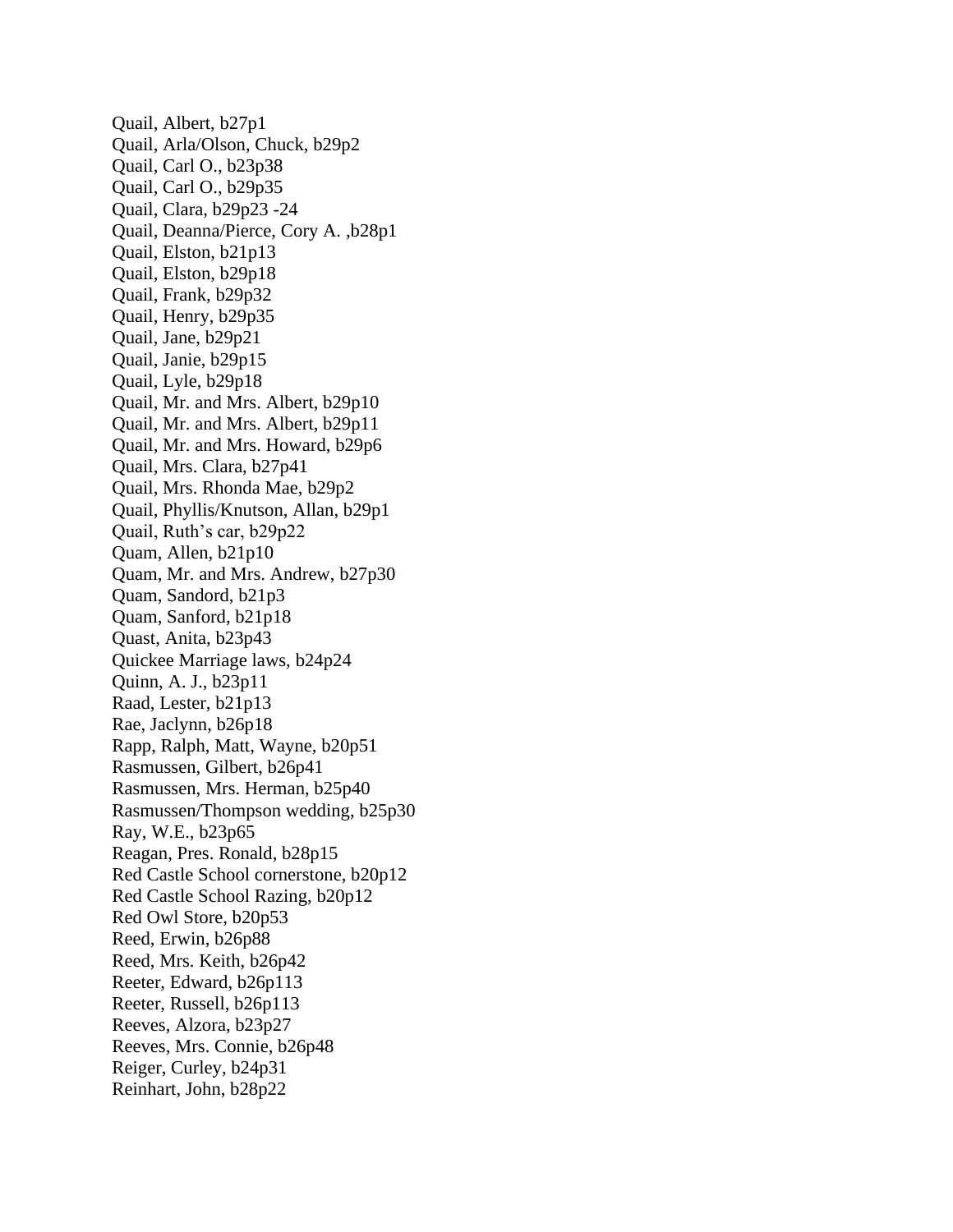Rensvold, John A., b27p27 Rensvold, Mrs. Peter, b29p13 Reppe, Iver, b28p15 Retzlaff, Pete, b20p97 Retzlaff, Pete, b24p36 Rewalt/Nelson wedding, b25p13 Reynolds, Tom, b24p37 Ribstein, Bruce, b25p48 Ribstein, Cora, b27p19 Ribstein, Gordon, b23p28 Ribstein, Gordon, b24p50 Ribstein, Gordon, b26p21 Ribstein, Gordon, b26p88 Ribstein, Mrs. Kat, b25p9 Richards, John, b24p75 Richardson, Jay, b24p57 Richland, John, b26p37 Richter, Ron, b24b12 Rieger, Marvin, b23p14 Ringer, Carl, b26p5 Ripperger married, b27p3 Rittershaus, Fred, b23p37 Rizzo, Joan/Scheller, David, b28p8 Roach, Charles, b25p51 Roach, Pearl, b26p114 Robbins, Mrs. George, Sr., b26p29 Roberts, Charles, b24p10,42,71 Roberts, Dr. Charles, b23p68 Roberts, Fred, b26p39 Robinson, D. D., b26p9 Robinson, Don, b24p8 Robish, Jim, b24p67 Roddle, Mrs. William, b24p52 Roden/Glantz wedding, b20p99 Roe,Guy, Nellie and Robert, b24p54 Roesner, L. G., b23p4 Rohl, Ingram, b20p60 Rolsma, Sietske (Sarah), b26p29 Rosheim, Mark, b27p19 Rosheim, Mr. and Mrs. James, b25p48 Ross, Ron, b26p2 Rossman, Steve, b24p35 Rossman, T. J., b26p4 Rossman, Ted, b20p37 Round Barn, b26p64 Rovig, Rex, b21p31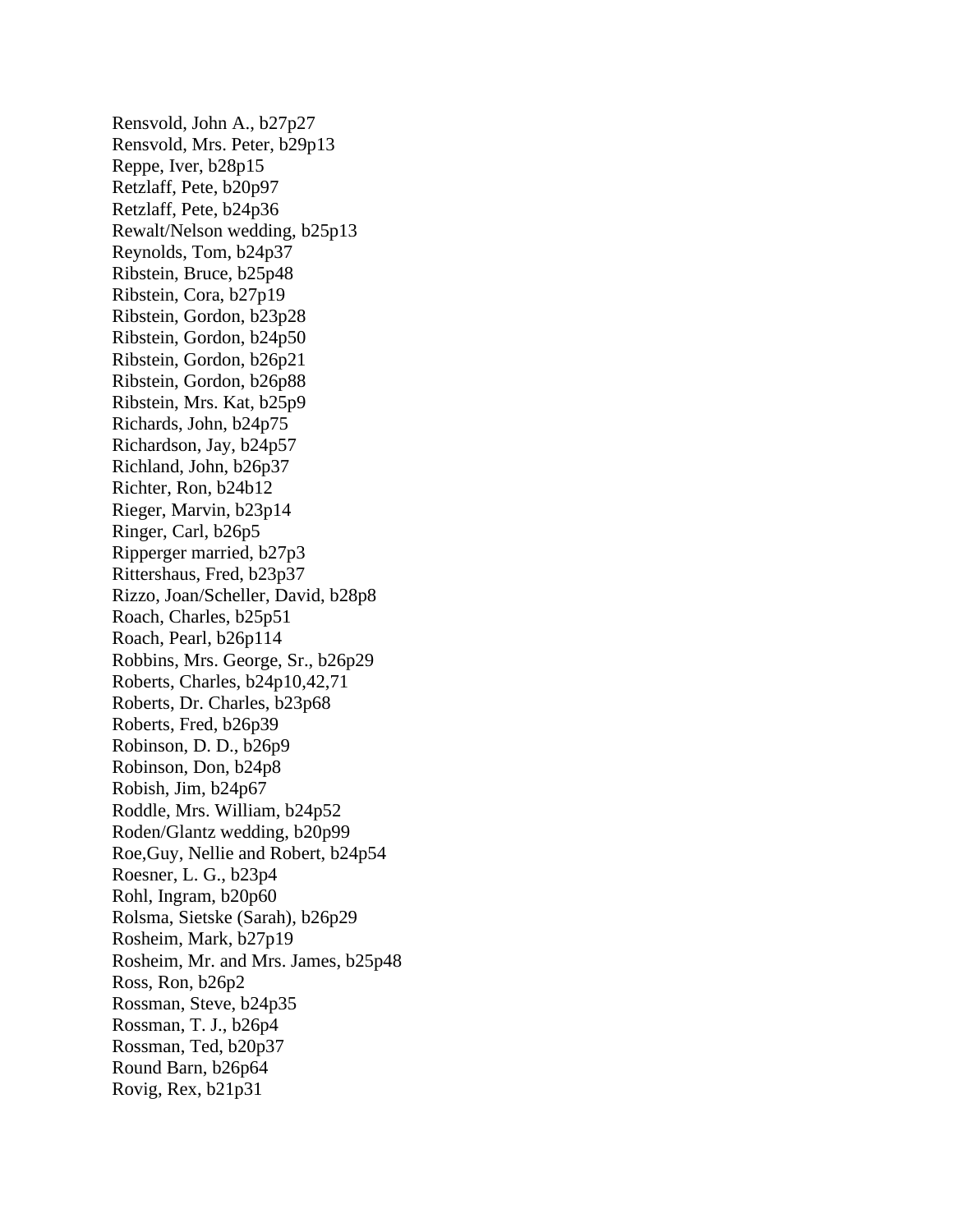Rowe, Jim and family, b24p60 Royal, Mr. and Mrs. Adam, b20p47 Royhl, Max, b23p12 Ruane, Agnes, b20p60 Ruckle, Mrs. Harry, b26p58 Rude, Vernon, b23p39 Rude, Vernon, b24p19,23 Rudebusch/Nelson, b26p60 Rudebush, George, b25p32 Rudebush, George, b25p33 Rudolph, Rosabelle, b25p55 Ruehle, Charlie, b26p48 Ruen, Henry, b27p20 Russell, Dr. L. S., b20p77 Rust, Helena Dielingen, b25p30 Rust/Nelson, b26p35 Rykhus, Delores, b25p11 S.D. Art Center, b24p62 Sacre, Carl, b27p27 Sagmoe, E. P., b21p49 Sand, H. G., b24p6 Sanders, Annabelle, b24p42 Sanders, Darlene, b24p38 Sanders, Mrs. M. L., b26p48 Sanderson, Luan, b24p74 Santema, Andrew, b26p18 Sauer, Mrs. Gordon, b24p14 Sawyer, Tara/Lee, Curt, b28p5 Scanlan, Louis, b27p26 Scanland, Marie D., b22p17 Scannell, Kay, b20p15 Scannell, Mrs. Dan, b20p15 Schade, Douglas, b21p19 Schade, Kenneth, b21p19 Schade, Mrs. August, b26p11 Schade, Mrs. Jerold, b24p54 Schaefer, Harley, b20p50 Schaffner/Hove wedding, b25p4 Schaphorst, B.H., b24p6 Scheetz, Elizabeth, b26p80 Schiefellein, Lillian, b20p66 Schlender, Agnes, b20p66 Schleuter, Mrs. R., b26p42 Schliinz, John, b26p18 Schlosser, George, b23p47 Schmidt, Mrs. Reinhard, b25p30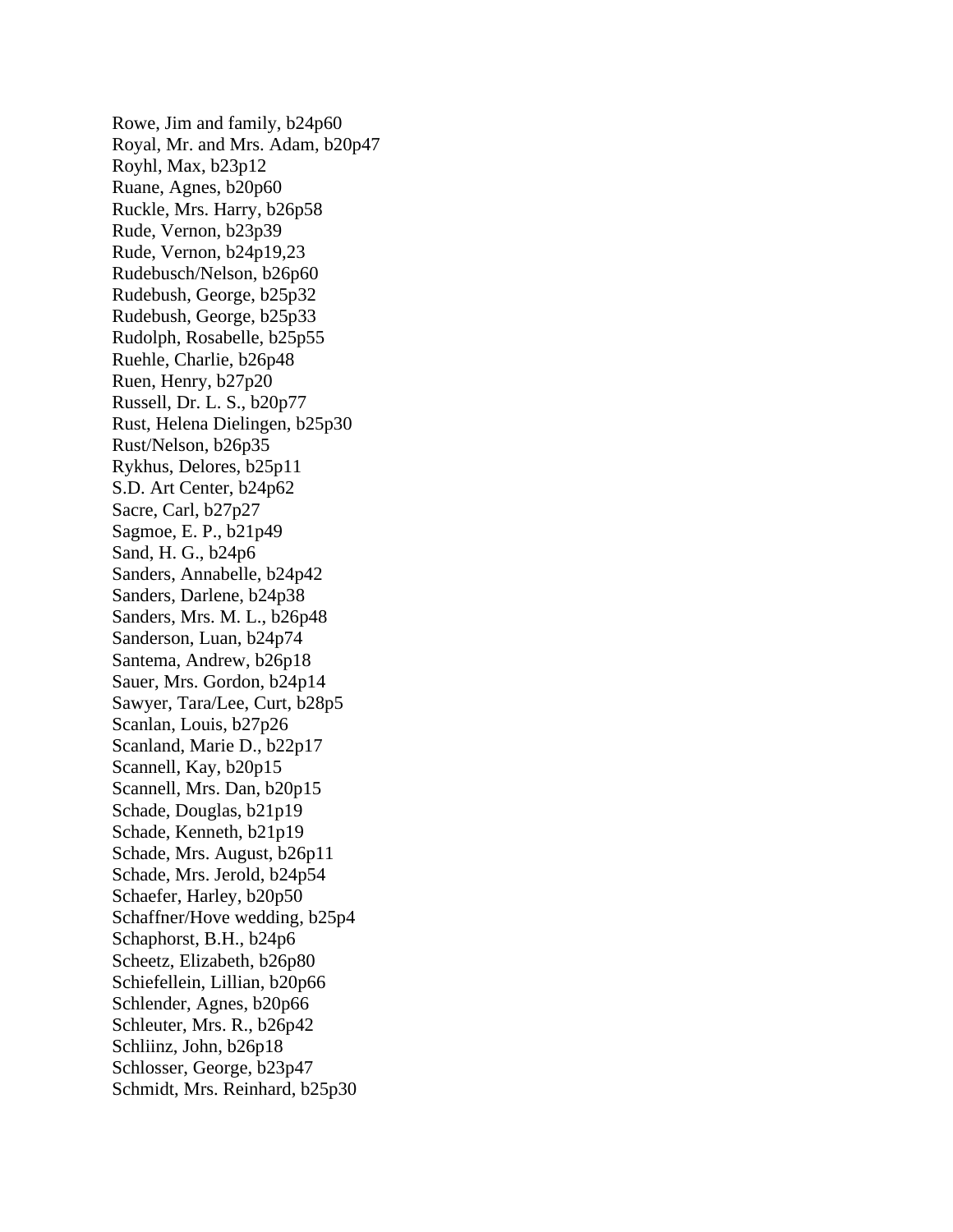Schmieding, Orville, b24p57 Scholten, Marvin, b24p71 Scholten, Tony, b26p9 Schonewill, Duane, b24p22 School Dist. 22, b2p12 Schroeder, A. W., b26p8 Schroeder, Harvey/Althea, b23p59 Schuett, Mrs. Cynthia, b26p115 Schulte, Debby, b20p15 Schultz, Henry, Jr., b25p10 Schultz, Loverna, b22p63 Schultz, Mr. and Mrs. Henry, b26p38 Schultz, Mrs. Henry A., b26p100 Schultz, Ray, b26p23 Schulz, Caroline, b24p21 Schulz, Ed, b26p81 Schulz, Henry W., b25p40 Schulz, Mr. and Mrs. Alvin, b25p34 Schulz, Mr. and Mrs. Herbert, b27p23-24 Schulz, Mrs. Henry, b26p74 Schut, Roy, b26p40 Schutjer, Henry, b26p71 Scobey, J. O. B., b23p36 Scofield, Bonnie, b26p3 Scofield, Mr. and Mrs. A.C., b26p101 Scott, Mrs. E. W., b24p56 SD Firemen's Assoc., b26p6 SDSU Campanile, b23p43 SDSU cannon, b21p49 SDSU East Hall-Campanile, b20p2 SDSU Museum, b24p70 SDSU Scholarship winners, b26p9 SDSU Stadium opens, b26p55 SDSU Union Bldg., b23p69 SDSU Water Tower falls, b26p76 Sea, Mrs. Dallas, b26p82 Searles, Roscoe, b25p24 Searls, Burdette, b26p107 Searls, Mrs. Florence, b26p48 Searls/Johnson, b26p73 Seas, Mr. and Mrs. Ralph, b20p103 Sebring/Page wedding, b20p48 Sedig, Mary, b26p62 Sedig, Ruth Hill, b25p4, 17, 29 Seifert, E. M., b24p6 Selken, Mark, b23p27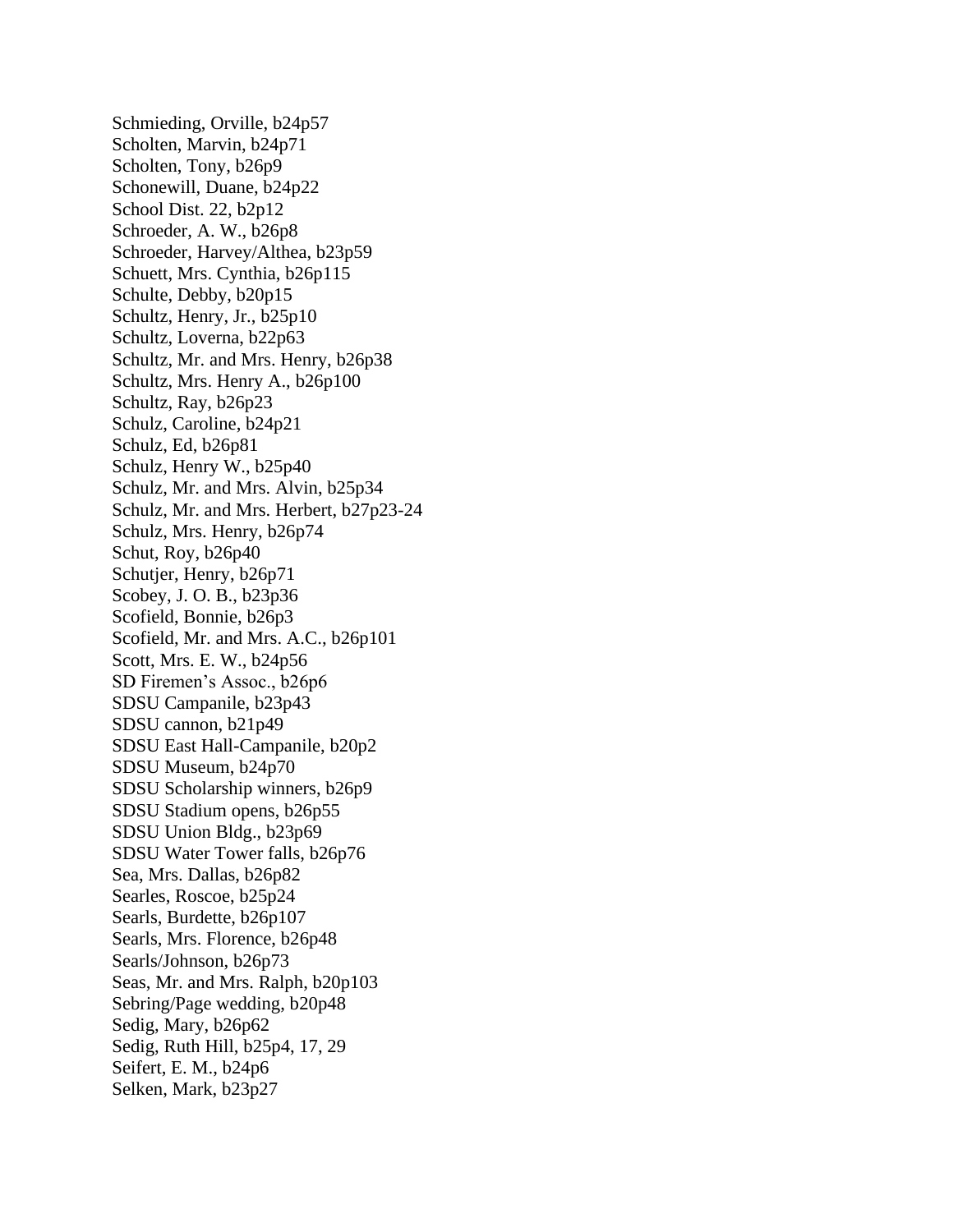Selken, Royal, b23p27 Selken, Steven, b23p27 Senior Citizen Center, b24p14 Serles, Daphne and Earl, b20p56 Serles, Earl R., b23p6 Serles, Mrs. E., b24p2 Severson, Donna/Hamre, Loren b27p25 Severson, Mrs. Susan, b27p22 Seward, Clarence, b21p10 Sexauer Company, b24p55 Sexauer, Cecile (Welch), b26p6 Sexauer, E.H.., b24p29,62 Sexauer, Elevator fire, b25p41 Sexauer, Laura, b24p34 Sexauer, Mrs. George P., b25p10 Sexauer, Robert, b24p54 Sexauers', b23p20 Shade, fay Bernard, b27p10 Shay, Mike, b26p1 Shea, Charles, b20p21 Shefte, Lois, b26p72 Shefte, Mrs. E. K., b24p54 Shefte, Mrs. Erik, b26p11 Shelden, Burdette, b20p66 Sheldon, Bob, b26p78 Sheldon, Robert, b26p78 Shepard, J. H., b20p92 Sherman, James (doc), b24p5 Shinnick, Mr. and Mrs. Fred, b26p80 Shirley, Mary Lou, b24p5,39, 53,65 Shirley,Chan, b24p2 Simmon, Brenda, b24p39 Simmons, John, b25p50 Simonson, Mrs. Severt, b27p2 Simpson, Wally, b20p89, 90, 91 Sinai American Legion, 1975, b29p9 Sinai Baby Sitters, b27p33 Sinai bank officer, 1965, b29p22 Sinai basketball champs, b21p50 Sinai Capella Choir, b27p21 Sinai commencement, 1950, b27p2 Sinai Elevator theft, b27p21 Sinai fourth grade 1962, b29p4 Sinai grade basketball, 1963, b29p4 Sinai Lutheran Aid, b27p3 Sinai Lutheran Church, b21p39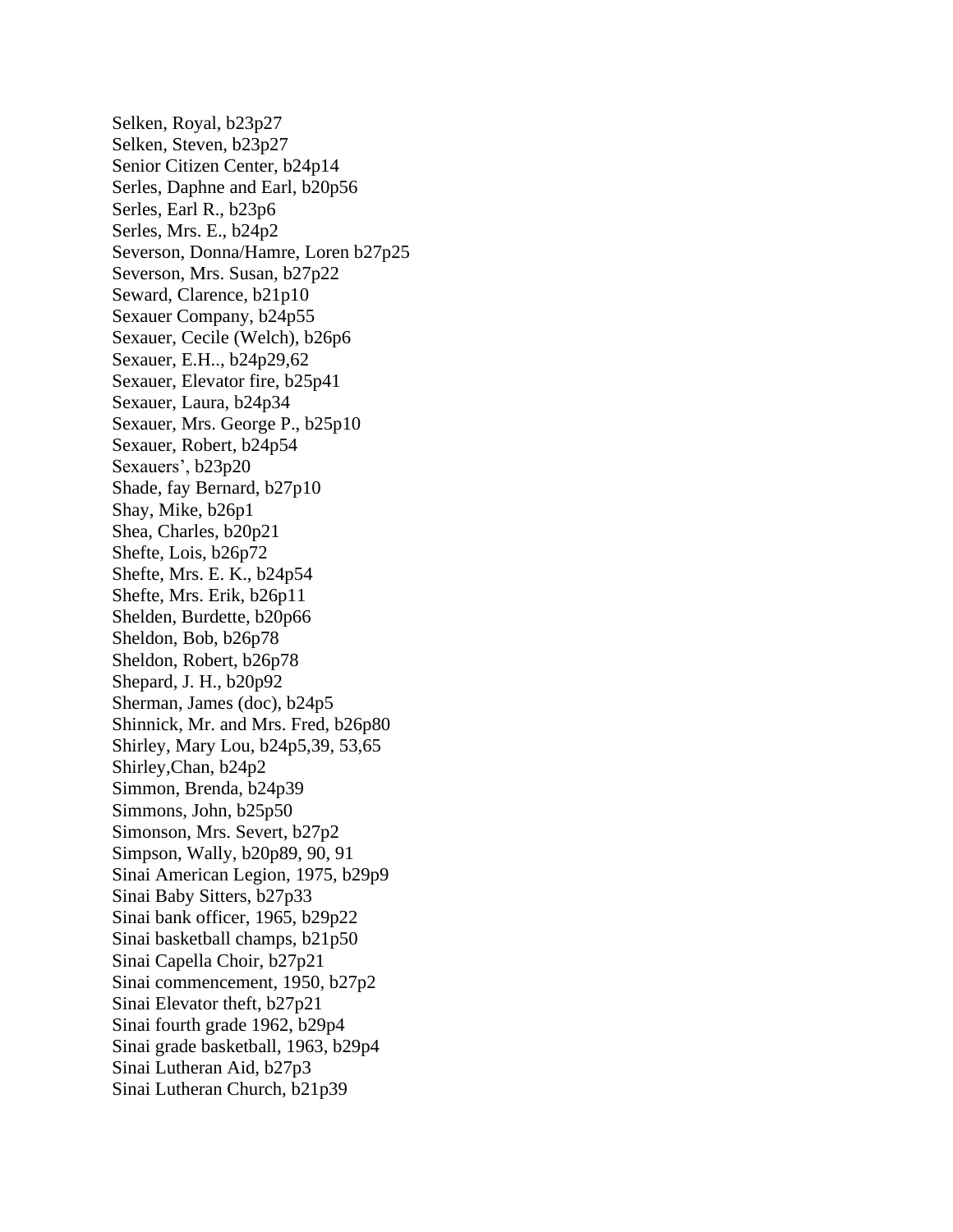Sinai Mechantile Co., b21p41 Sinai Memorial Day, 1962, b29p18 Sinai Mercantile  $50<sup>th</sup>$ , b21p63 Sinai Mercantile Co., b27p32 Sinai Phone company, b27p28 Sinai Phone conversion, b27p36 Sinai PTA 1962, b29p27 Sinai school tour, 1900, b27p33 Sinai Twp Election, 1962, b29p27 Sinai Well, b27p14 Sinai's dog Musty, b29p47 Sioux Brook butter, b26p8 Sioux Valley  $4<sup>th</sup>$  grade, 1972, b27p31 Sioux Valley cheerleaders, 1971, b27p33 Skinner, Mr. and Mrs. C.A., b20p10, 15 Skinner, W. H., b20p1, 46 Skinner, W. H., b24p5 Skordahl, Orville, b21p17 Skovland/Krogh wedding, b20p95 Skovlund, Harry, b25p9 Skovlund, Harry, b25p9, 15 Skovlund, Oscar b25p35 Skovlund, Oscar, b26p36 Sloat, Orland, b24p56 Smit, Mrs. P.O., b26p18 Smith, Helen, b20p66 Smith, Mrs. Anna, b26p93 Smith, Raymond, b24p35 Smith, Thomas, b25p29 Smith/Peters, b26p31 Sneve, Teresa, b27p5 Snyder, Leo L., b27p28 Snyder, Leo, b27p11 Snyder, Phyllis, b26p72 Snyder, Wilma/Stahl, Thomas, b27p13 Soderman, Hannah, b25p29 Solberg Hall, 1966, b24p33 Solberg, Marlyn, b26p34 Solberg, Mrs. Chris, b26p8 Sonnenburg, David, b25p53 Soreng, Edgar, b20p24 Soreng, Mrs. Edgar, b24p14 Sorenson, Ed, b20p21 Sorenson, Lawrence, b24p12 Spillum, Harry, b20p50, 55 Spillum, Ole, b24p25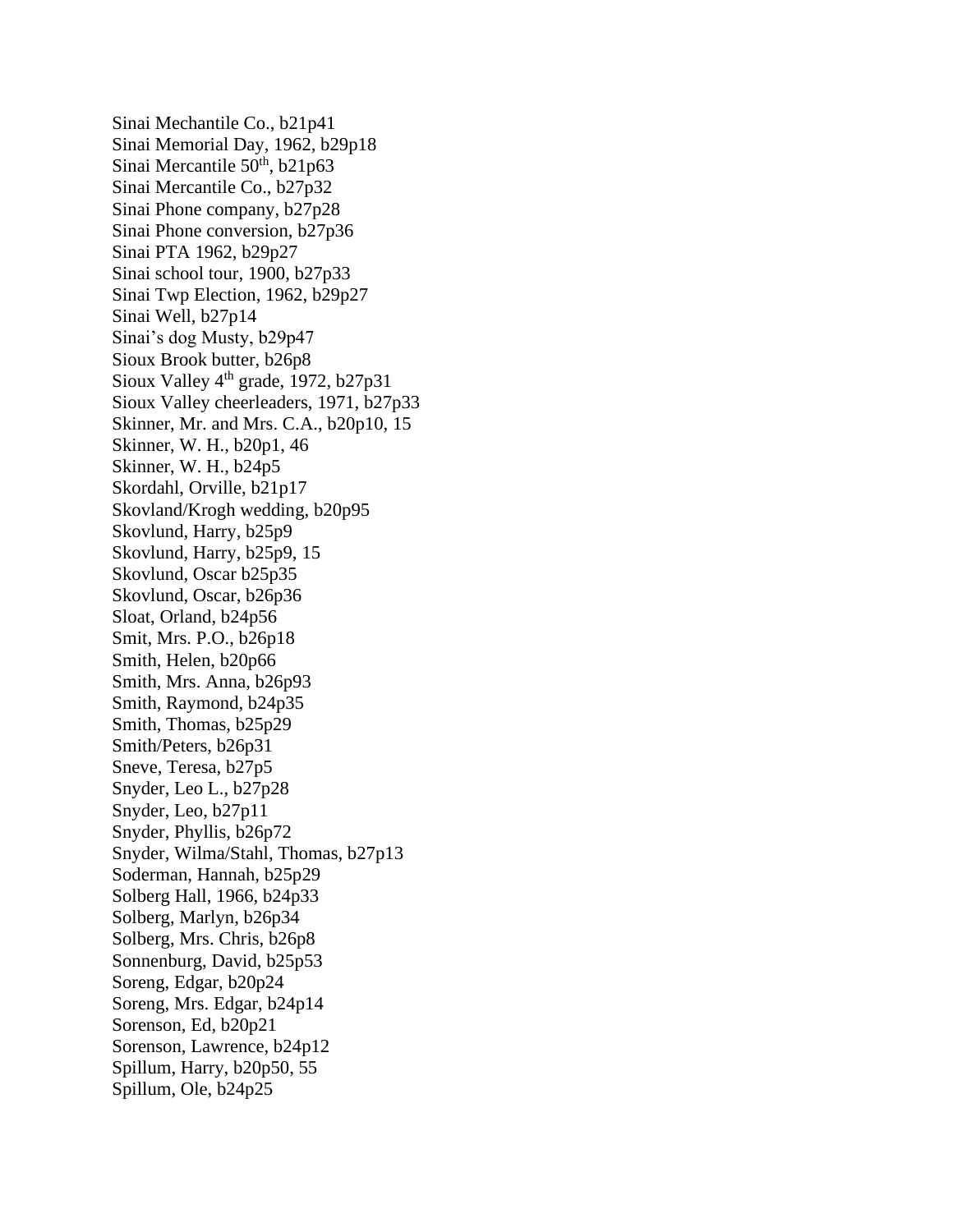Spooner, Fancy, b24p25 Springer, Edna, b20p88 St. John, Mrs. Merwin, b26p63 Stahl, Mary Ellen/Ingram, James, b27p13 Stahl, Mr and Mrs. Thomas H., b27p31 Starkson, Harry, b20p69 State Theater, b20p36 Stayman, Herman, b20p87 Stearns, Henry, b24p52 Steding/Goodfellow wedding, b25p35 Steen, Fred, b21p16 Steen, Ivan, b20p66 Steen, Stafford, b20p81 Steever, Don, b24p35 Steffen, Patrician, b27p5 Steinback, Frederick, b26p6, 51 Steinback, John, b25p29 Steinback, Mrs. John, b26p41 Stensgaard, Mr. and Mrs. Nels, b26p116 Stepanek, Tami/Opland, Keith, b28p7 Stephenson,Thomas, b24p33 Sterling Norwegian Church, b27p2-3 Sterling, Teresa/Norby, David, b28p5 Sterna, Carl, b27p15-16 Sterns, H. I., b20p1 Sterns, Rachael, b23p7 Sterud, Dan, b24p74 Stewart, Floyd, b25p29 Stewart, Lyle, b23p30 Stewart, Lyle, b24p6 Stime, Berdine, b21p27,33 Stime, Charlotte, b23p59 Stime, Edwin, b27p21 Stime, Julia, b27p22 Stime, Mrs. Louis, b27p23 Stime, O. B., b28p13 Stime, Oliver, b27p13 Stime, Robert O, b27p18 Stime, Silas O., b27p4 Stime,Oliver L., b27,p21 Stine, Lawrence, b24p50 Stoddart, Mattie, b20p66 Stoll, Dr. A. H., b20p24 Strand, Mrs. Christie, b26p71 Strassbury, Mr. and Mrs. Lyle, b26p116 Streeter, Rae, b25p52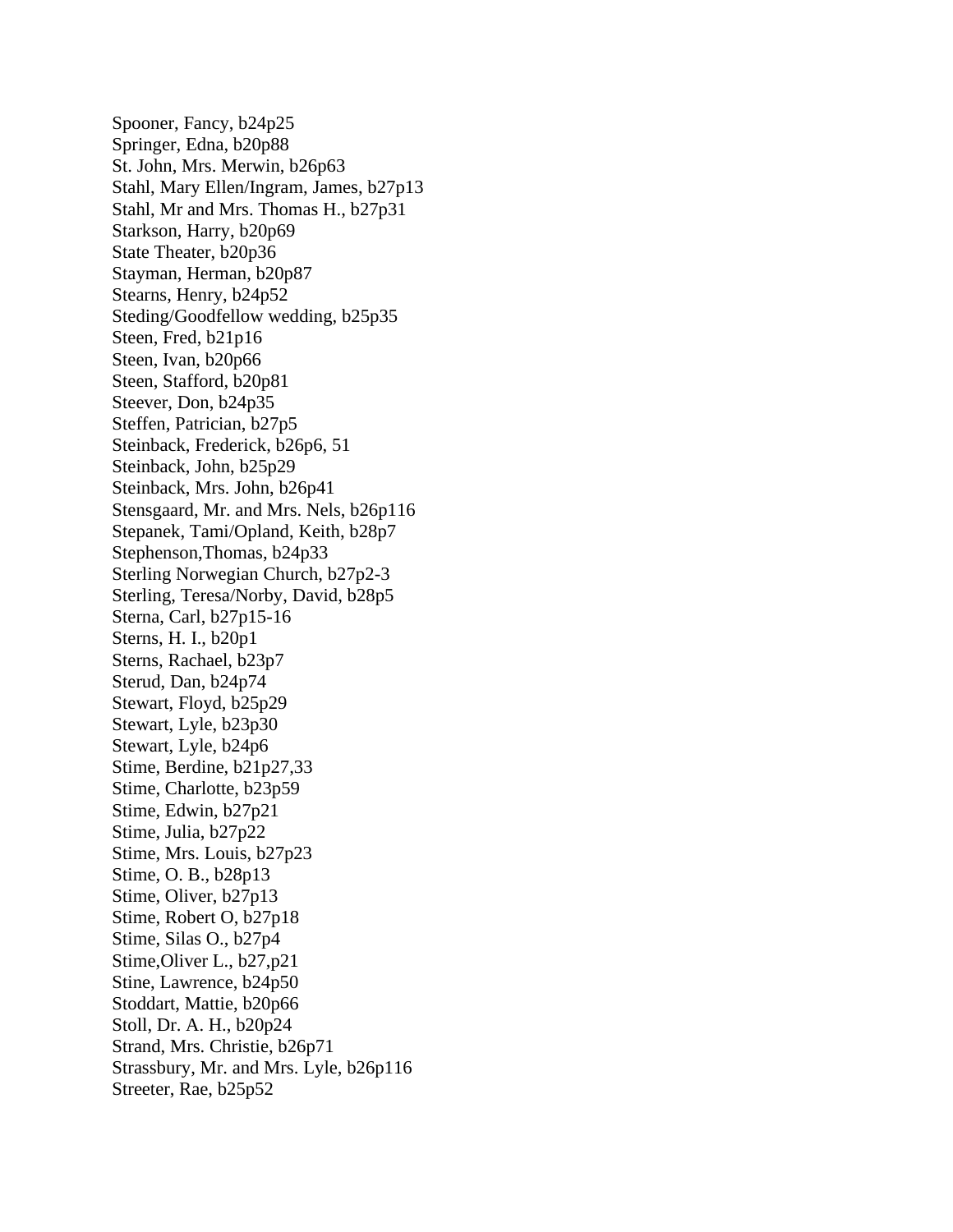Stroschein, Darris, b26p47 Stuefen, Louie, b20p95 Stuefen, Louie, b26p29 Stuefen, Mrs. Agnes, b49p50 Stumley, Alfred, b26p8 Sturdevant, Clarence, b20p50, 66, 65 Sturdevant, Clarence, b25p31 Subatnik, Leo, b24p57 Sudlow, Leland, b26p9 Sudlow, Michelle/VanderWal, Scott, b28p7 Sundal, Mrs. Ivan, b24p63,70 Sunde, Andrew C. b27p26 Sunde, Arthur, b21p14 Sunde, Milton, b21p10 Sunde, Mr and Mrs. Andrew, b21p29 Sunde, Mr. and Mrs. Milton, b21p47 Sundet Museum Cabin, b27p44-45-46 Sundet, Sterling, b26p39 Sundet, Sterlings, b26p39 Sutton, John, b20p81 Svaren, Irvin, b21p14 Svaren, Mr. and Mrs. John, b24p12 Sveens, Mr. and Mrs. P.N., b27p31 Svennes, Dale, b24p22 Svennes, Mrs. Olaf, b26p11 Sverson, Roger, b27p19 Swartling, Charles, b27p1 Swartling, Emil, b21p18 Swartling, Eugene, b21p19 Swartos, Harriet M.K., b20p47 Swartos, Mr. and Mrs. Clifton, b25p49 Swedlund, Axel, b27p7 Sweeheart Baker, b26p18 Sweere, Joe, b24p4 Swenning, Jim, b24p12 Swenson, Alfred, b27p35 Swering, Miles, b25p52 Swering, Miles, b25p52 Swift, Raymond, b24p10 Swift/LaRiviere wedding, b20p21 Sylvan Theater, b20p50 Taken, Mr. and Mrs. John R., b22p33 Taner, Charles, b26p32 Tangen, Mrs. Orlando, b24p70 Tank, ROTC, SDSU, b25p17 Tank, Susan, b22p23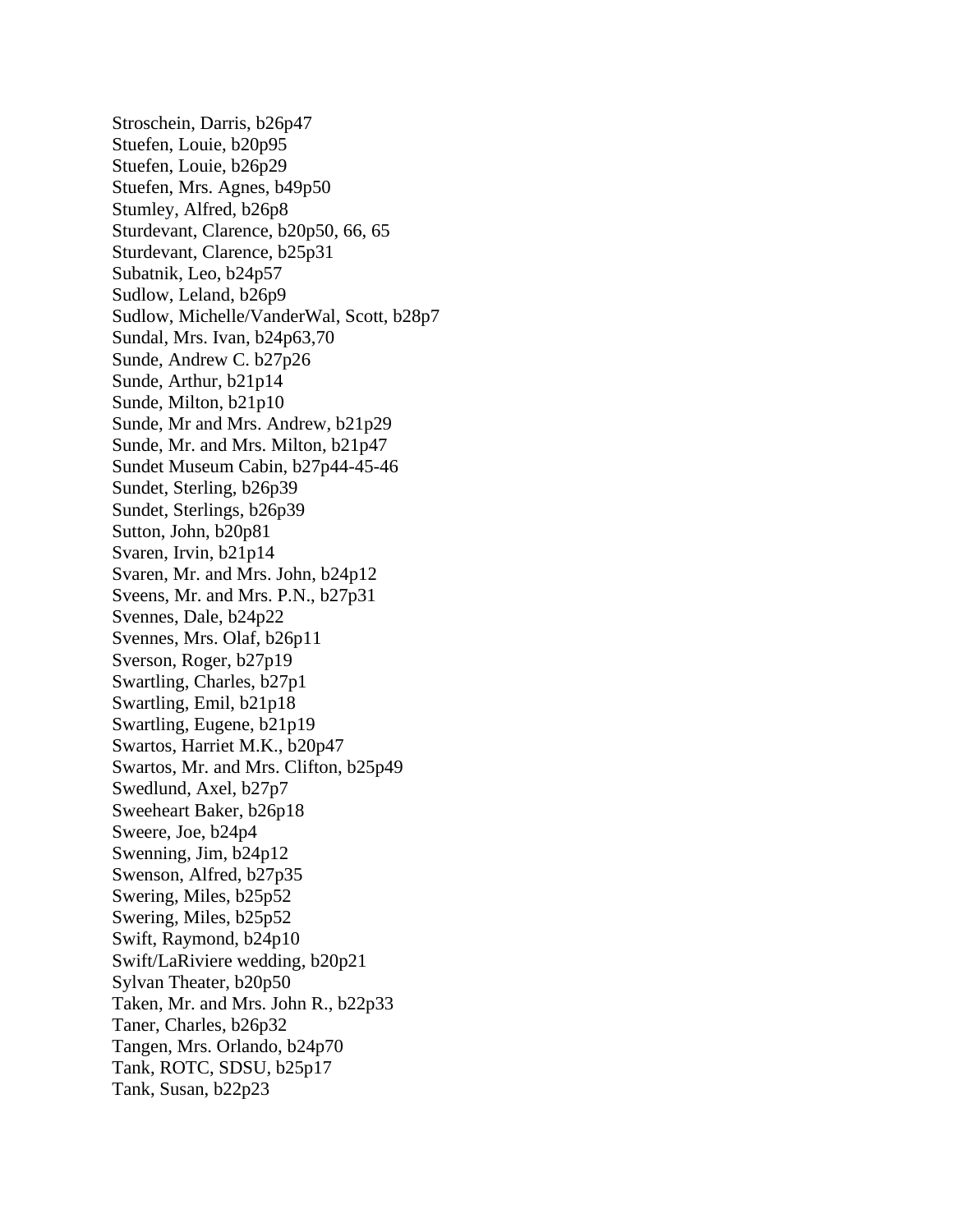Tanke, Earl, b21p3 Tarver, Frank, b26p102 Taylor, Fred, b26p3 Taylor, Gary, b24p65 Taylor, George, b26p3 Taylor, I. A., b26p23 Taylor, Mrs. Fred, b26p3 Taylor, Mrs. Merle, b24p70 Taylor, Mrs. Merle, b26p41 Taylor's Corner, b26p23 Teacher's Wages, 1967, b24p71 Telgren, Archie, b26p105 Telkamp, Charleen, b24p65 Telkamp, Ernest, b28p15 Telkamp, Harold, b24p20 Telkamp, Louie, b24p65 Telkamp, Mr. and Mrs. Ernest, b26p49 Telkamp, Mr. and Mrs. Roger, b26p49 Teller, Frank, b29p29 Tenning, Constance, b21p18 Tenning, Leonard, b29p18 Terkelsen, Jens, b26p25 Thayer, Mrs. George, b20p3 Thelin, Llano, b25p34 Thom, Elmer, b24p41,74 Thomas, Mrs. Cecil, b24p34 Thompon, Lulu, b24p65 Thompson Howard, b20p4 Thompson, Alvina, b24p52 Thompson, Alvina/Robert Langum, b27p21 Thompson, Anna, b26p45 Thompson, Anne, b28p9 Thompson, Charles H., b27p37 Thompson, Christian T., b27p20 Thompson, Clarence, b27p37 Thompson, Clifford, b21p14 Thompson, Craig, b25p53 Thompson, Don, b23p43 Thompson, Donald, b21p19 Thompson, Donald, b21p29 Thompson, Elias, b20p1 Thompson, Emma, b29p26 Thompson, Henry T., b21p27 Thompson, Henry, b21p16 Thompson, Manfred, b26p14 Thompson, Margretta, b27p20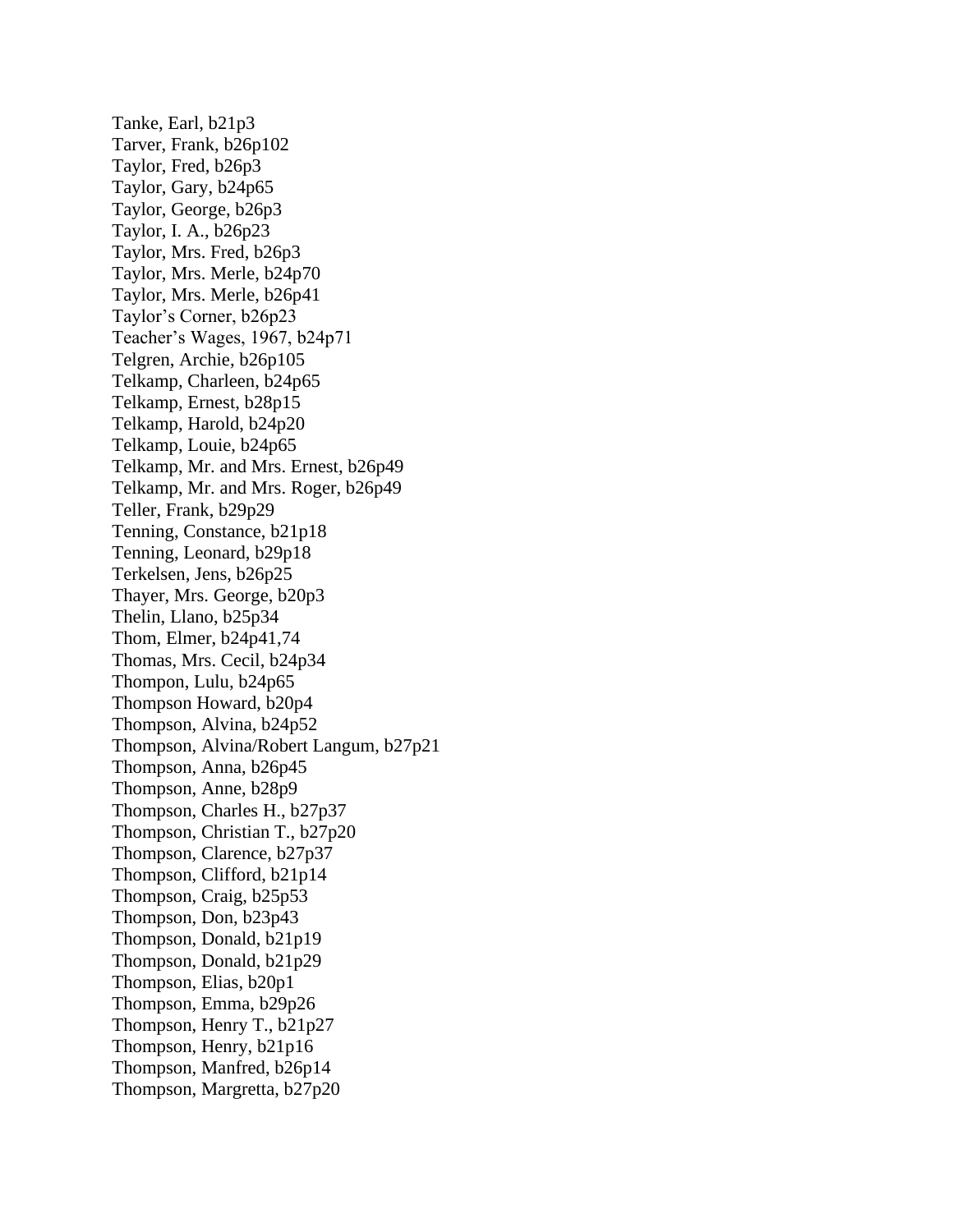Thompson, Mary, b20p9 Thompson, Milton, b21p20 Thompson, Mr. and Mrs. O.T., b24p23 Thompson, Mrs. Clifton, b20p4 Thompson, Orril T., b26p45 Thompson, Palmer H., b21p20 Thompson, Palmer, b21p18 Thompson, Ralph, b21p14 Thompson, Willard C., b21p20 Thompson, Willard, b21p10 Thomsen, John, b25p68 Thomson, Arnold, b26 p11 Thornton Café, Aurora, b25p25 Thorsness, Leo, b26p86 Thresherman, East S.D., b29p16 Tilgren, Mr. and Mrs. Elmer, b24p54,70 Tinker Family, b20p33, 86 Tinker, Mrs. George, b20p6 Tinker, T. W., b20p3 Tisdel, Clifford, b28p8 Tisdel, Mr. and Mrs. Arland, b27p40 Tisland, Mr. and Mrs. Carl, b28p10 Tisland, Oliver, b27p10 Tobin, Barbara/Odegaard, Dale, b29p5 Tommrvik, Mr. and Mrs., b27p19 Tonsager, Gerald, b21p16 Tonsager, Mrs. Adolph, b26p8 Torgrude, Forest, b24p74 Torwick, E.E., b21p40 Torwick, Leonard, b27p28 Torwick, Mrs. Matilda, b27p23 Townsend, Donald, b26p14 Tracy, Mrs. Hattie, b29p38 Tradehome Shoe Store, 1968, b24p22 Trelstad, Sara/Vanderpan, Ted, b28p4 Trinity Church, Madison, b27p3 Trinity Lutheran, Arlington, b23p41 Trudell, Harold, b21p3 Trudell, Marv, b22p44 Trygstad, C. O., b23p7 Trygstad, Clara, b24p61 Trygstad, Martha K., b25p21 Trygstad, Mr. and Mrs. Melford, b26p47 Trygstad, Mrs. Nels M., b27p7 Trygstad, Nils and sons, b20p1 Turner, Rebecca Shea, b23p43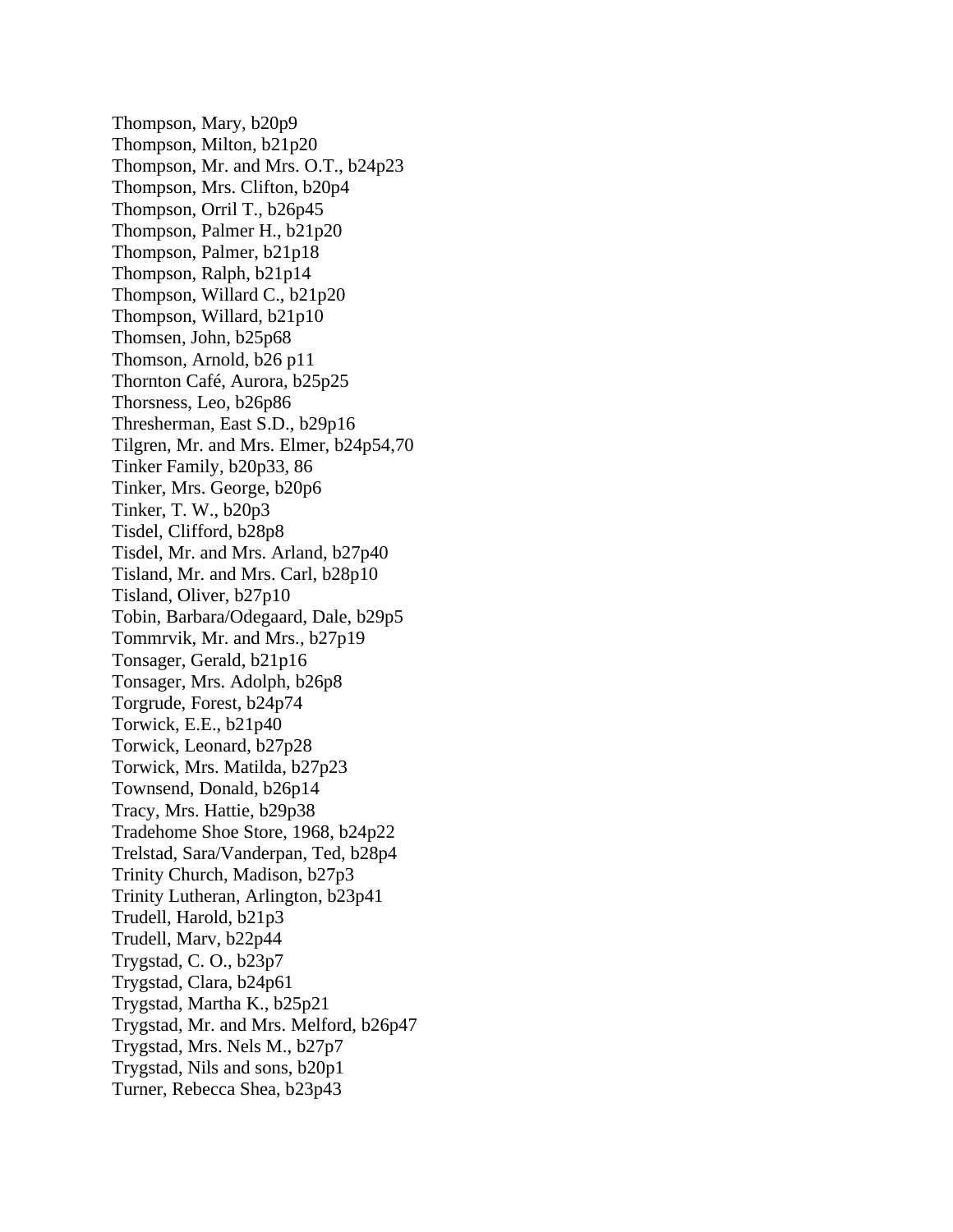Tvedt, Daniel, b27p13 Tvedt, Thomas L., b27p22 Twedt, Leland, b27p19 Twedt, T. L., b26p8 Tweedt, V. L., b27p12 Ullman, LeRoy, b23p2 Ullman, Roy, b26p32 Ulman, Vernon, b22p45 Ulvestad, Marvin P., b21p31 Ulvestad, Marvin, b21p18 United Retirement Center, b23p58 Urquart, Jim, b20p41 USS South Dakota, b20p99 Ust, Delores/Shanley, Terry, b29p11 Ust, Lloyd, b27p13 Ust, Peter, b27p30 Ust, Peter, b29p11 V-Mail, WW II, b23p34 Valentz,Diane/Clifford, Steven, b28p2 Valley Forge, b23p64 VanBrieson, Stacia, b26p48 VanCleve, Ethel, b20p66 Vandall, Art, b24p69 Vandall, Scott, b24p71 VanderWal, Agnes, b27p7 VanderWal, Annetta, b27p7 VanderWal, Gerrit C., b27p31 VanderWal, Jeff, b28p13 VanderWal, Kelly, b28p13 VanderWal, Mary, b28p13 VanDoren, Nancy, b23p36 VanMaanen, Marie, b25p23, 26 VanMaanen, Marie, b25p26 VanMaanen, Mrs. Ed, b26p74 Vaudrey, Calvin, b24p11 VE Day, b23p23 Veenbaas, Margaret, b21p33 Veglahn, Ruth, b26p1 Veldkamp, Connie/Beyer, Ron, b22p20 Vick, Archie, b22p44 Vickerman, Mr. and Mrs. A. T., b26p20, 62 Vickerman, Mr. and Mrs. A.T., b24p26 Voelker, Mr. and Mrs. Howard, b28p11 Volga Auditorium, b25p41 Volga Creamery, b26p8 Volga District 89, b24p56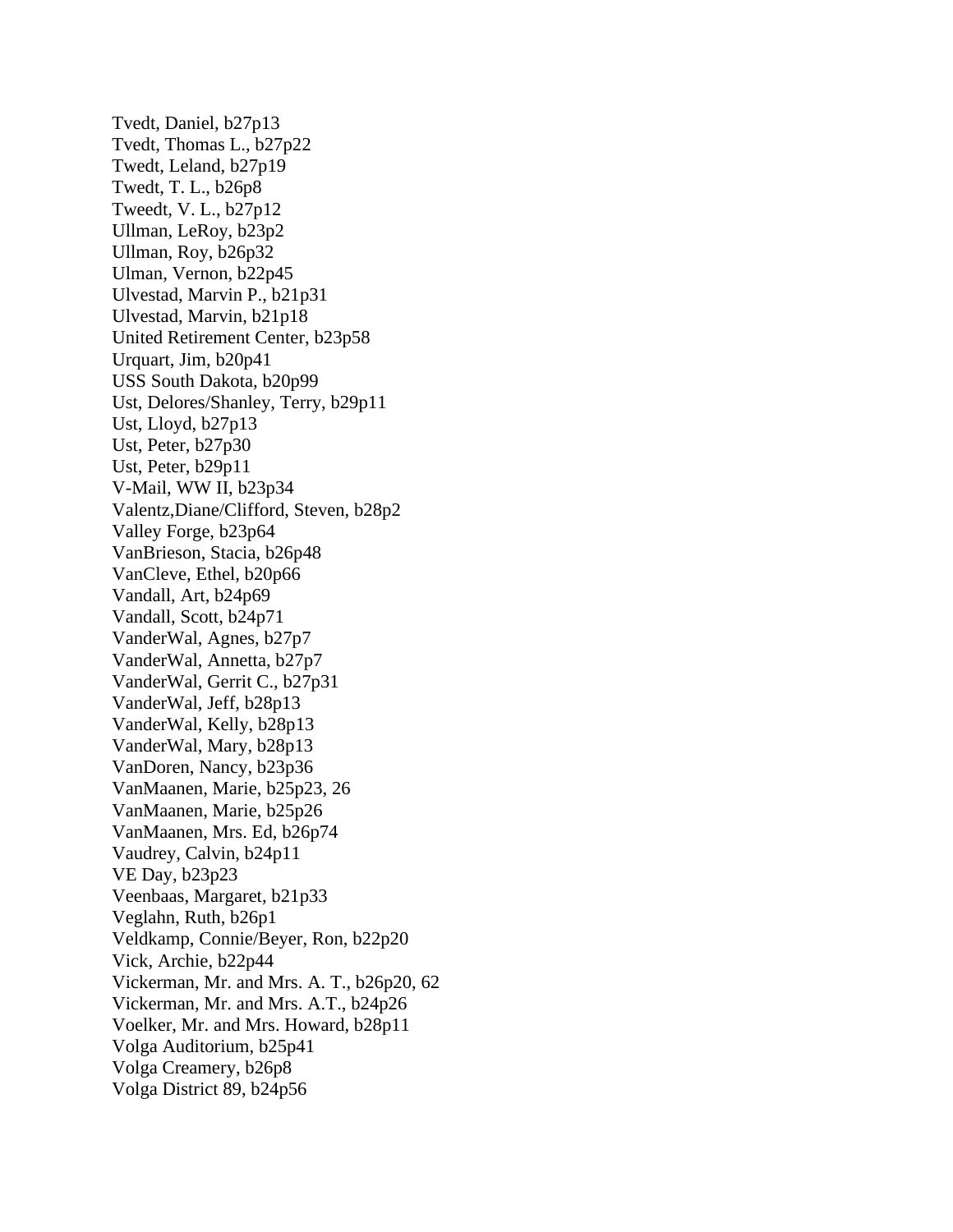Volga H.S. football team, b25p31 Voss, Doug, b24p35 Wagner, Jerry, b26p21 Wagner, Mrs. Jerry, b26p34 Wagner, Noel b26p14 Wagner/Prevo, b26p36 Wagner/Walter wedding, b25p56 Wahlstrom, Mrs. Richard, b24p2 Wahlstrom, Rick, b24p75 Wakeman, Harvey, b25p7 Wakeman, Mrs. Julie, b27p39 Walberg, Julia, b26p74 Waldner, Richard and Jo, b24p50 Waldrath, Rachel, b24p32 Waldrath, Rachel, b26p99 Walker, Harm, b20p69 Wallin, Debra, b27e, b24;39 Walsh, Thomas, b26p21 Walter/Wagner wedding, b25p56 Waltz Family pictures, b20p6, 32, 86 Waltz Fire, b20p54 Waltz Hardware Store, b20, p19, 20 Waltz Hardware, b23p40, 51 Waltz Hardware, b24p37 Waltz, Berdella, b20p67, 79, 88 Waltz, Emma, b20p57 Waltz, Eugene, b20p47, 50, 55 Waltz, Eugene, b24p73 Waltz, Greg, b23p53 Waltz, Lela, b20p34 Waltz, Lyle, b20p18, 67 Waltz, Mr. and Mrs. Perre W., b20p3, 29, 34,39, 46, 64,58, 83 Waltz, P.W., b24p28 Waltz, Perry Ward, b23p2,3,12 Waltz, Ralph, b23p9 Waltz, Rex, b20p4, 16, 29, 30, 57, 66, 68 Waltz, Rex, b23p51,52 Waltz, Sherry, b24p5,39,53,75 Waltz, Wayne, b20p29, 75 Waltz, Wayne, b23p37 Waltz, Wayne, b24p11,17,54 Waltz/Alsieke wedding, b20p61 Waltz/Arness wedding, b20p30, 64,65, 66, 68, 76 Waltz/Holdridge wedding b20p63 Waltz/Kosbau wedding, b20p30 Walz, Bob, b24p22,25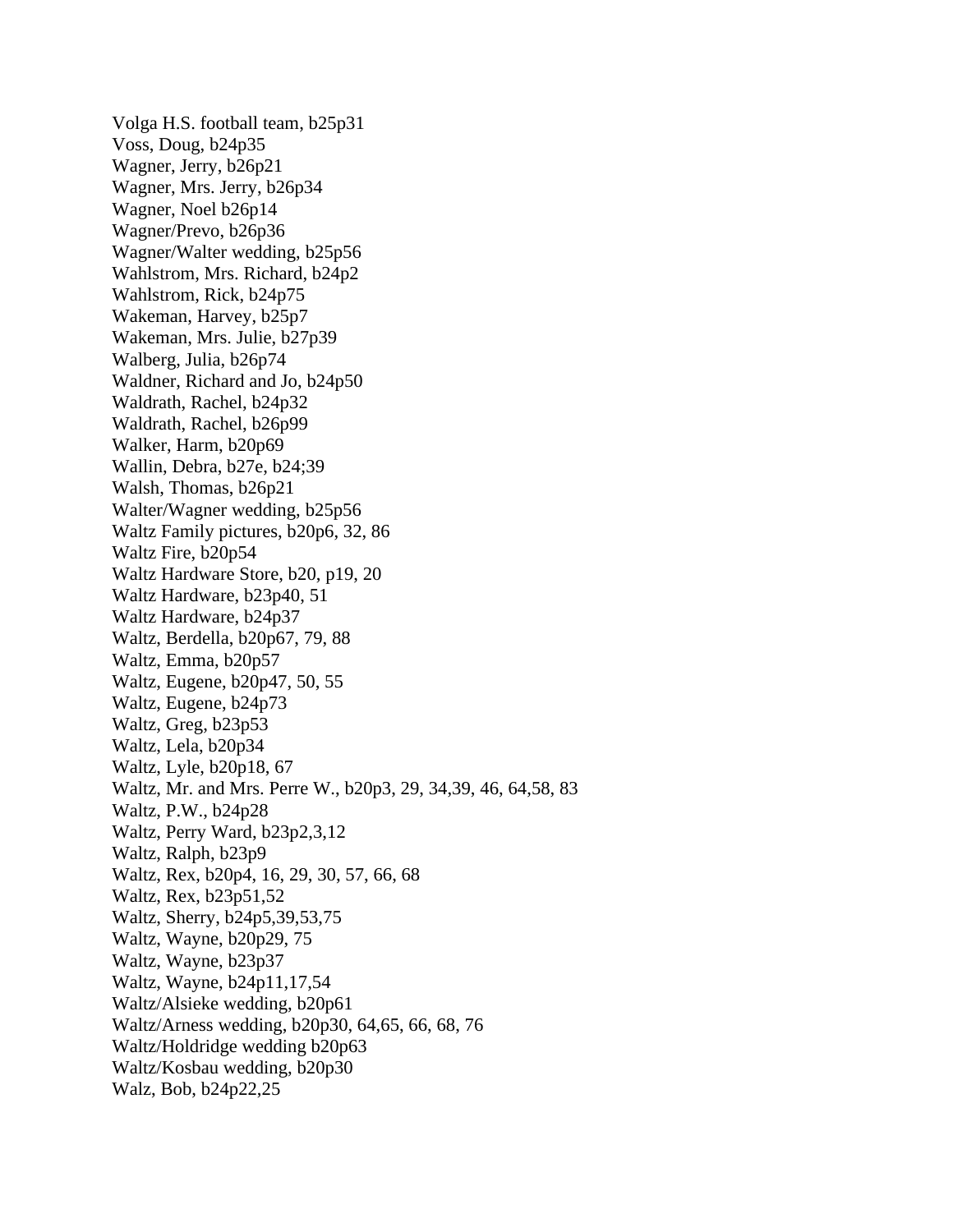Walz, Robert, b26p9 Wampler, Minnie, b26p78 Wangberg, John, b26p116 Wangbrg, John, b27p9 Ward, Leuella, b24p14 Ward/Morris wedding, b20p31 Warnes, Ole, b22p26 Washborn, Mr. and Mrs. Guy, b26p103 Watne, Alfred, b24p40 Watson, Dr. and Mrs. E. S., b26p10 Watson, E. L., b26p42 Watson, E. S., b23p28 Watson, E. Sheldon, b20p59, 98 Watson, Faith, b20p59 Watson, Mr. and Mrs. E. Sheldon, b26p112 Watson, Mr. and Mrs. Ralph, b24p11 Watson, Reuben, b20p46 Watt/Gorder wedding, b25p4 Wayne, Richard, b24p33 Webbenhurst, Charles, b24p35 Webbenhurst/Taylor wedding, b20p80 Webster, V. S., b20p92 Weichsel, Allen, b26p9 Weide, Kenneth, b24p51 Weiland, George, b20o65 Weinrich, F. H. Sr., b26p5 Weinrich, Frank, b22p20 Weinrich, Ella M., b22,p17 Welch, Cecil and Laura, b20p17 Welch, Verne R., b24p42 Wells, Homer, b20p33 Wells, Mabel, b20p67 Wells, Mr. and Mrs. Cassius, b20p3, 66, 67 Wells, Mr. and Mrs. George, b20p3, 25 Wentzy/Balo, b26p83 Westby, Ralph D., b27p4 Westergard, Peter, b20p81 Westpahl, Harold, b25p68 Wetterberg, Oscar, b20p12, 16 White, S.D., b23p13 Whitehead, Grace Rufer, b25p40 Wiebers, Harry, b25p2 Wiebers, Harry, b25p2 Wiersma, Mrs. John, b24p70 Wiese, Julius, b25p29 Wilaby, Mrs. Frank, b26p36